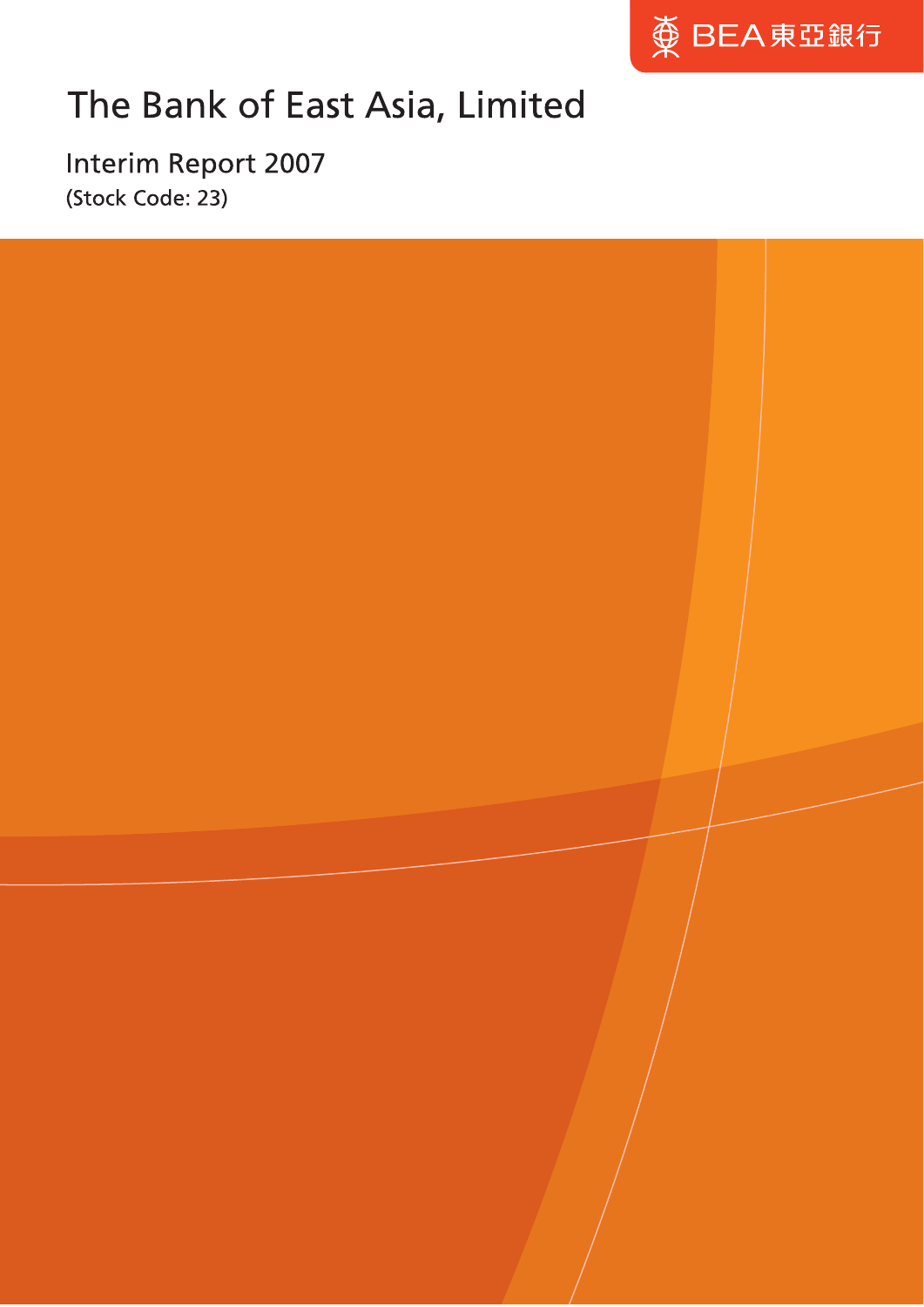# **CONTENTS**

|                                                                | Pages |
|----------------------------------------------------------------|-------|
| <b>INTERIM RESULTS</b>                                         | 1     |
| SUPPLEMENTARY FINANCIAL INFORMATION                            | 28    |
| <b>INDEPENDENT REVIEW REPORT</b>                               | 35    |
| <b>INTERIM DIVIDEND</b>                                        | 36    |
| <b>CLOSURE OF REGISTER OF MEMBERS</b>                          | 36    |
| <b>FINANCIAL REVIEW</b>                                        | 36    |
| <b>OPERATIONS REVIEW</b>                                       | 40    |
| <b>DIRECTORS' AND CHIEF EXECUTIVE'S INTERESTS</b>              | 47    |
| <b>INFORMATION ON SHARE OPTIONS</b>                            | 49    |
| <b>INTERESTS OF SUBSTANTIAL SHAREHOLDERS AND OTHER PERSONS</b> | 51    |
| <b>DEALING IN LISTED SECURITIES OF THE BANK</b>                | 51    |
| <b>COMPLIANCE WITH CODE ON CORPORATE GOVERNANCE PRACTICES</b>  | 51    |
| <b>COMPLIANCE WITH MODEL CODE</b>                              | 52    |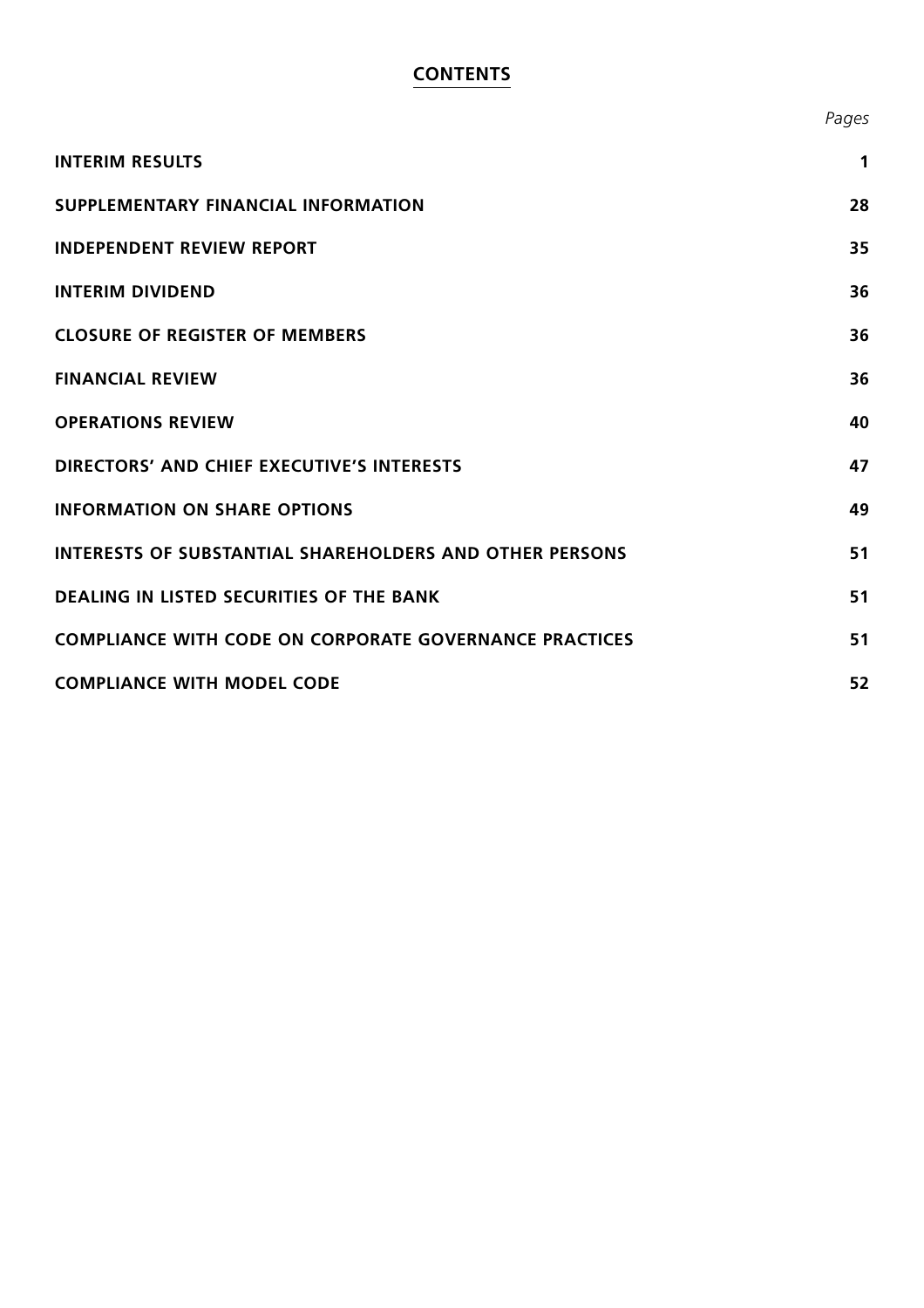# **The Bank of East Asia, Limited**

*(Incorporated in Hong Kong with limited liability in 1918)* (Stock Code: 23)

# **Interim Report 2007**

# **INTERIM RESULTS**

The Directors of The Bank of East Asia, Limited ("BEA") are pleased to announce the unaudited resultsª of the Bank and its subsidiaries (the "Group") for the six months ended 30th June, 2007. The interim financial report is prepared on a basis consistent with the accounting policies and methods adopted in the 2006 audited accounts. The interim financial report is unaudited, but has been reviewed by KPMG, in accordance with Hong Kong Standard on Review Engagements 2410, Review of interim financial information performed by the independent auditor of the entity, issued by the Hong Kong Institute of Certified Public Accountants ("HKICPA"). KPMG's independent review report to the Board of Directors is included on page 35.

# **1. Consolidated Profit and Loss Account**

|                                                                                                                                                                                                                                                                                                                                                   | 6 months ended<br>30/6/2007                                | 6 months ended<br>30/6/2006<br>Restated                             | 6 months ended<br>31/12/2006<br>Restated                          |
|---------------------------------------------------------------------------------------------------------------------------------------------------------------------------------------------------------------------------------------------------------------------------------------------------------------------------------------------------|------------------------------------------------------------|---------------------------------------------------------------------|-------------------------------------------------------------------|
|                                                                                                                                                                                                                                                                                                                                                   | HK\$'000                                                   | HK\$'000                                                            | HK\$'000                                                          |
| Interest income<br>Interest expense                                                                                                                                                                                                                                                                                                               | 8,210,401<br>(5,448,142)                                   | 6,471,704<br>(4, 103, 482)                                          | 7,576,840<br>(4,946,262)                                          |
| Net interest income                                                                                                                                                                                                                                                                                                                               | 2,762,259                                                  | 2,368,222                                                           | 2,630,578                                                         |
| Fee and commission income<br>Fee and commission expense                                                                                                                                                                                                                                                                                           | 1,168,372<br>(211, 242)                                    | 902,888<br>(127, 335)                                               | 995,995<br>(160, 810)                                             |
| Net fee and commission<br>Net trading profits<br>Net result from financial instruments designated at                                                                                                                                                                                                                                              | 957,130<br>395,708                                         | 775,553<br>71,583                                                   | 835,185<br>519,063                                                |
| fair value through profit or loss<br>Other operating income                                                                                                                                                                                                                                                                                       | 161,034<br>201,634                                         | 175,378<br>153,772                                                  | (64, 852)<br>99,830                                               |
| Non-interest Income                                                                                                                                                                                                                                                                                                                               | 1,715,506                                                  | 1,176,286                                                           | 1,389,226                                                         |
| Operating income<br>Operating expenses                                                                                                                                                                                                                                                                                                            | 4,477,765<br>(2, 178, 836)                                 | 3,544,508<br>(1,636,734)                                            | 4,019,804<br>(1,828,626)                                          |
| Operating profit before impairment losses                                                                                                                                                                                                                                                                                                         | 2,298,929                                                  | 1,907,774                                                           | 2,191,178                                                         |
| Impairment losses on loans and advances<br>Write back of impairment losses on held-to-maturity                                                                                                                                                                                                                                                    | (136, 780)                                                 | (154, 668)                                                          | (89, 180)                                                         |
| investments<br>Write back of impairment losses on associates<br>Impairment losses on goodwill                                                                                                                                                                                                                                                     |                                                            | 12,828<br>3,779<br>(23, 698)                                        | 144<br>20,781                                                     |
| Write back of impairment losses on bank premises                                                                                                                                                                                                                                                                                                  | 116,451                                                    | 10,915                                                              | 16,766                                                            |
| Impairment losses                                                                                                                                                                                                                                                                                                                                 | (20, 329)                                                  | (150, 844)                                                          | (51, 489)                                                         |
| Operating profit after impairment losses<br>Net (loss)/profit on sale of held-to-maturity investments<br>Net profit on sale of available-for-sale financial assets<br>Net profit on sale of subsidiaries/associates<br>Net loss on sale of fixed assets<br>Valuation gains on investment properties<br>Share of profits less losses of associates | 2,278,600<br>77,764<br>319<br>(1, 526)<br>20,913<br>51,670 | 1,756,930<br>(444)<br>3,390<br>1,330<br>(3,964)<br>40,478<br>47,754 | 2,139,689<br>427<br>46,608<br>186<br>(4,309)<br>97,299<br>134,820 |
| Profit for the period before taxation<br>Income tax<br>Current tax $c$<br>- Hong Kong<br>— Overseas<br>Deferred tax                                                                                                                                                                                                                               | 2,427,740<br>(259, 084)<br>(149, 340)<br>(108, 488)        | 1,845,474<br>(175, 971)<br>(99, 603)<br>21,552                      | 2,414,720<br>(310, 884)<br>(129, 688)<br>(79, 982)                |
| Profit for the period after taxation                                                                                                                                                                                                                                                                                                              | 1,910,828                                                  | 1,591,452                                                           | 1,894,166                                                         |
| Attributable to:<br>Equity holders of the Group<br>Minority interests                                                                                                                                                                                                                                                                             | 1,877,166<br>33,662                                        | 1,565,334<br>26,118                                                 | 1,869,177<br>24,989                                               |
| Profit after taxation                                                                                                                                                                                                                                                                                                                             | 1,910,828                                                  | 1,591,452                                                           | 1,894,166                                                         |
| Profit for the Bank                                                                                                                                                                                                                                                                                                                               | 1,285,299                                                  | 1,317,809                                                           | 1,700,808                                                         |
| Proposed dividends                                                                                                                                                                                                                                                                                                                                | 752,826                                                    | 661,067                                                             | 1,596,646                                                         |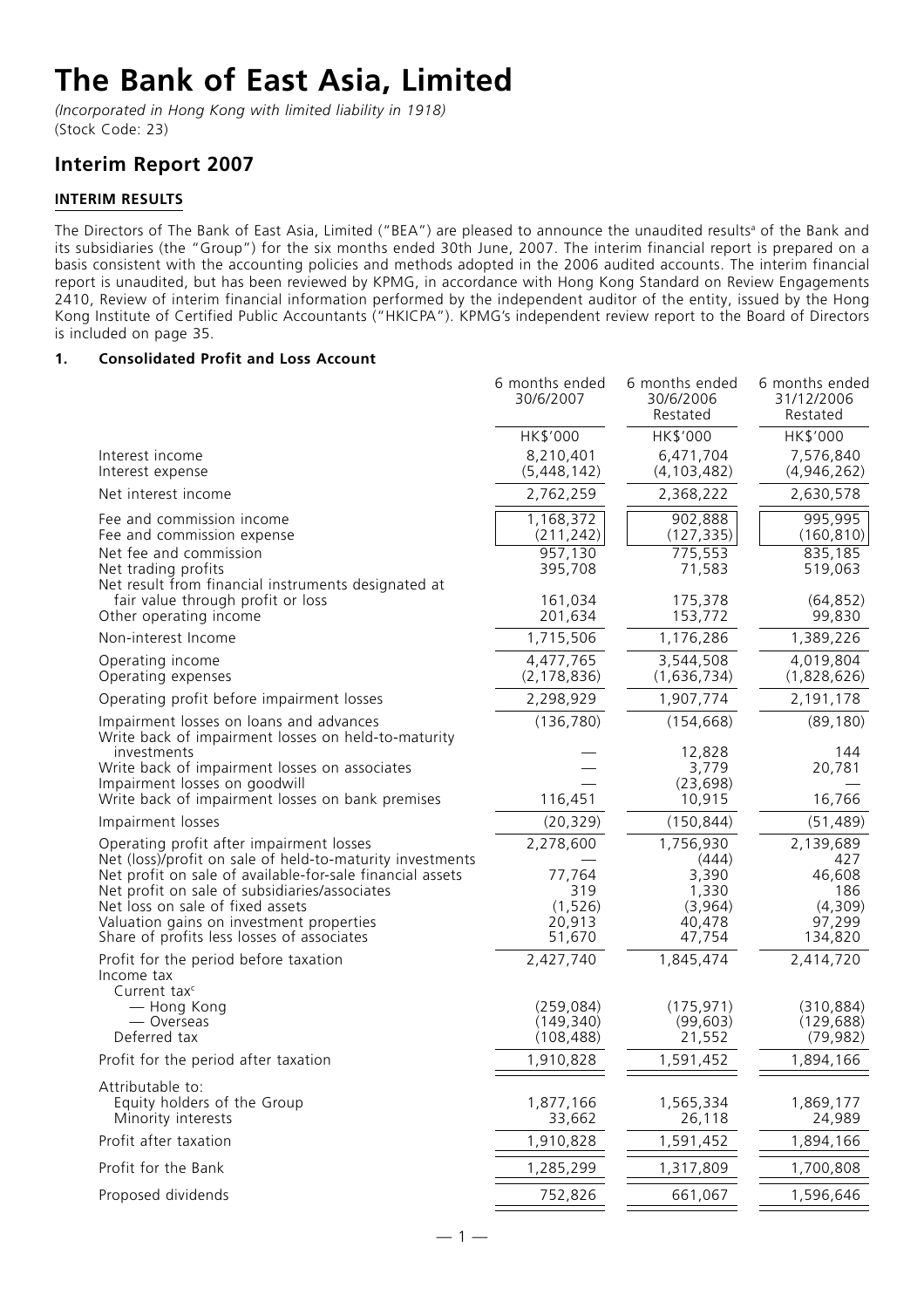|                                                                                                | 6 months ended<br>30/6/2007 | 6 months ended<br>30/6/2006<br>Restated | 6 months ended<br>31/12/2006<br>Restated |
|------------------------------------------------------------------------------------------------|-----------------------------|-----------------------------------------|------------------------------------------|
|                                                                                                | HK\$                        | HK\$                                    | HK\$                                     |
| Per share<br>- Basic earnings <sup>d</sup><br>$-$ Diluted earnings <sup>d</sup><br>- Dividends | 1.20<br>1.20<br>0.48        | 1.03<br>1.02<br>0.43                    | 1.21<br>1.20<br>1.03                     |
| <b>Consolidated Balance Sheet</b>                                                              |                             |                                         |                                          |
|                                                                                                | 30/6/2007                   | 30/6/2006                               | 31/12/2006                               |
|                                                                                                | HK\$'000                    | HK\$'000                                | HK\$'000                                 |
| <b>ASSETS</b>                                                                                  |                             |                                         |                                          |
| Cash and balances with banks and other<br>financial institutions                               | 8,268,226                   | 4,656,612                               | 8,317,746                                |
| Placements with banks and other financial institutions                                         | 72,346,977                  | 60,104,309                              | 66,864,045                               |
| Trade bills                                                                                    | 679,038                     | 515,862                                 | 620,463                                  |
| Trading assets                                                                                 | 4,936,517                   | 2,780,100                               | 2,937,534                                |
| Financial assets designated at fair value through                                              |                             |                                         |                                          |
| profit or loss                                                                                 | 9,606,042                   | 8,393,781                               | 8,643,479                                |
| Advances to customers and other accounts                                                       | 214,279,316                 | 155,363,188                             | 175,096,666                              |
| Available-for-sale financial assets                                                            | 12,520,142                  | 9,722,885                               | 12,002,197                               |
| Held-to-maturity investments<br>Investments in associates                                      | 10,619,474<br>1,128,361     | 12,733,752<br>921,424                   | 10,249,359<br>1,076,738                  |
| Fixed assets                                                                                   | 6,154,794                   | 5,515,085                               | 5,749,605                                |
| - Investment properties                                                                        | 1,387,676                   | 949,146                                 | 1,288,541                                |
| - Other property and equipment                                                                 | 4,767,118                   | 4,565,939                               | 4,461,064                                |
| Goodwill and intangible assets                                                                 | 2,649,658                   | 2,583,500                               | 2,605,316                                |
| Deferred tax assets                                                                            | 25,482                      | 47,034                                  | 39,169                                   |
| <b>Total Assets</b>                                                                            | 343,214,027                 | 263,337,532                             | 294,202,317                              |
| <b>EQUITY AND LIABILITIES</b>                                                                  |                             |                                         |                                          |
| Deposits and balances of banks and other                                                       |                             |                                         |                                          |
| financial institutions                                                                         | 43,493,660                  | 19,490,905                              | 31,959,182                               |
| Deposits from customers                                                                        | 230,798,646                 | 192,727,638                             | 209,524,220                              |
| - Demand deposits and current accounts                                                         | 17,560,765                  | 12,328,246                              | 15,130,231                               |
| - Savings deposit                                                                              | 45, 162, 119                | 38,526,992                              | 43,644,321                               |
| - Time, call and notice deposits                                                               | 168,075,762                 | 141,872,400                             | 150,749,668                              |
| Trading liabilities                                                                            | 1,707,331                   | 1,567,047                               | 942,595                                  |
| Certificates of deposit issued                                                                 | 10,050,099                  | 9,043,977                               | 6,998,407                                |
| - At fair value through profit or loss                                                         | 7,026,991                   | 2,707,710                               | 1,943,951                                |
| - At amortised cost                                                                            | 3,023,108                   | 6,336,267                               | 5,054,456                                |
| Current taxation<br>Deferred tax liabilities                                                   | 495,452<br>677,620          | 388,413<br>466,015                      | 334,097<br>598,118                       |
| Other accounts and provisions                                                                  | 14,088,565                  | 6,111,510                               | 8,046,654                                |
| Loan capital                                                                                   | 13,548,240                  | 8,026,326                               | 8,154,315                                |
| - At fair value through profit or loss                                                         | 8,864,443                   | 4,149,058                               | 4,288,824                                |
| - At amortised cost                                                                            | 4,683,797                   | 3,877,268                               | 3,865,491                                |
| <b>Total Liabilities</b>                                                                       | 314,859,613                 | 237,821,831                             | 266,557,588                              |
| Share capital                                                                                  | 3,920,971                   | 3,843,413                               | 3,875,355                                |
| Reserves                                                                                       | 24,180,675                  | 21,372,893                              | 23,387,599                               |
| Total equity attributable to equity holders of the Group                                       | 28,101,646                  | 25,216,306                              | 27,262,954                               |
| Minority interests                                                                             | 252,768                     | 299,395                                 | 381,775                                  |
| <b>Total Equity</b>                                                                            | 28,354,414                  | 25,515,701                              | 27,644,729                               |
| Total Equity and Liabilities                                                                   | 343,214,027                 | 263, 337, 532                           | 294,202,317                              |
|                                                                                                |                             |                                         |                                          |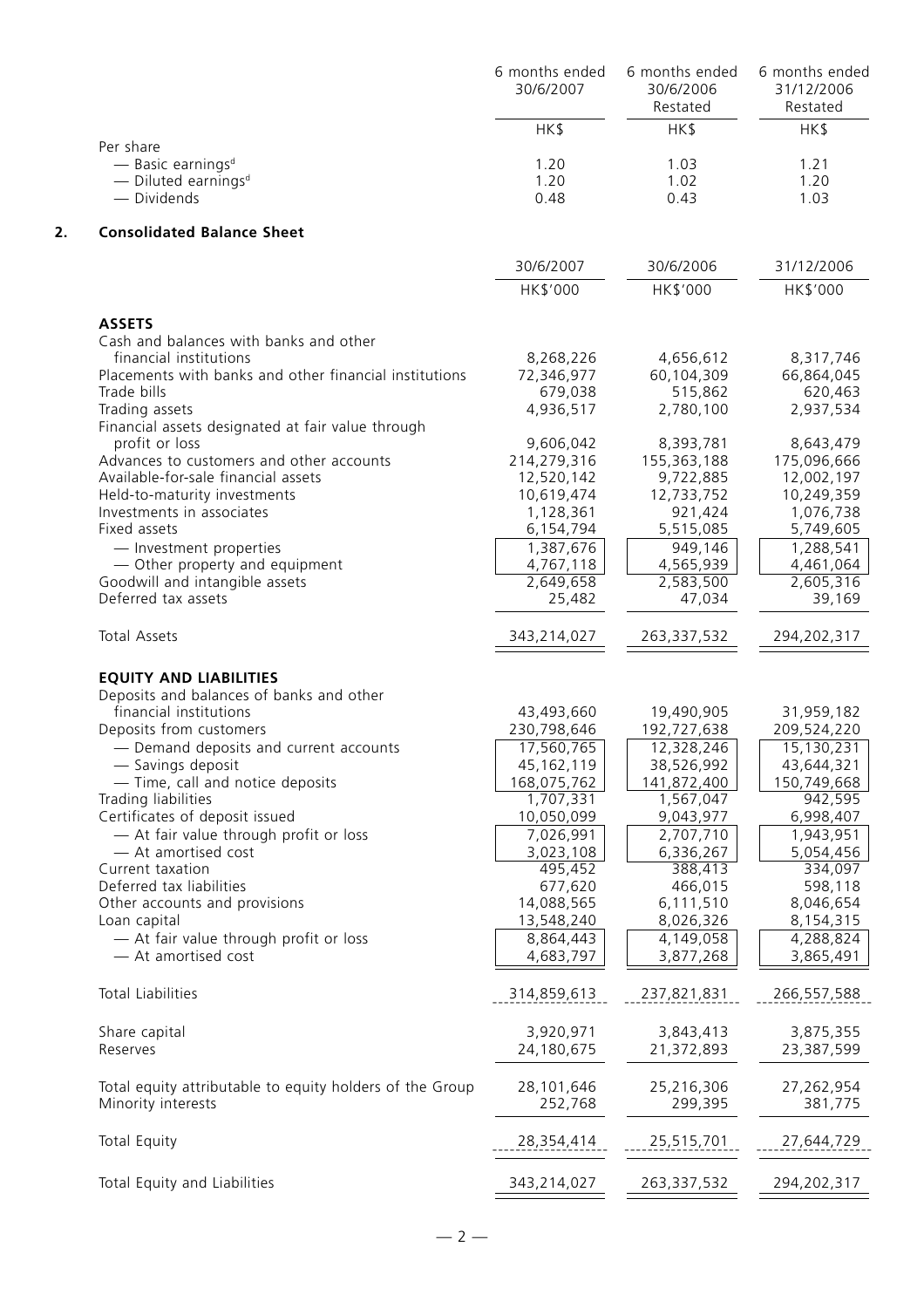# **3. Consolidated Summary Statement of Changes in Equity**

|                                                                                                                                                                                                                                      | 6 months ended<br>30/6/2007 | 6 months ended<br>30/6/2006 |
|--------------------------------------------------------------------------------------------------------------------------------------------------------------------------------------------------------------------------------------|-----------------------------|-----------------------------|
|                                                                                                                                                                                                                                      | HK\$'000                    | HK\$'000                    |
| Total equity as at 1st January                                                                                                                                                                                                       | 27,644,729                  | 24,404,528                  |
| Net (loss)/income recognised directly in equity                                                                                                                                                                                      |                             |                             |
| (Recognition)/release of net deferred tax liabilities on<br>- Revaluation reserve on bank premises<br>- Investment revaluation reserve on available-for-sale financial assets<br>Revaluation surplus on bank premises transferred to | (3, 363)<br>17,843          | (1, 148)<br>(52, 457)       |
| investment properties                                                                                                                                                                                                                | 18,365                      | 10,102                      |
| Capital reserve on share-based transactions                                                                                                                                                                                          | 12,009                      | 11,703                      |
| Reversal upon disposal of available-for-sale financial assets                                                                                                                                                                        | (30, 239)                   | 2,076                       |
| Changes in fair value of available-for-sale financial assets<br>Exchange and other adjustments                                                                                                                                       | (222, 128)<br>107,471       | 184,153<br>57,279           |
|                                                                                                                                                                                                                                      | (100, 042)                  | 211,708                     |
| Net profit for the period                                                                                                                                                                                                            |                             |                             |
| Attributable to:                                                                                                                                                                                                                     |                             |                             |
| Equity holders of the Group                                                                                                                                                                                                          | 1,877,166                   | 1,565,334                   |
| Minority interests                                                                                                                                                                                                                   | 33,662                      | 26,118                      |
|                                                                                                                                                                                                                                      | 1,910,828                   | 1,591,452                   |
| Total recognised income and expenses for the period (of which                                                                                                                                                                        |                             |                             |
| HK\$33,662,000 (six months ended 30th June 2006: HK\$26,118,000)<br>is attributable to minority interests)                                                                                                                           | 1,810,786                   | 1,803,160                   |
| Dividends paid during the period                                                                                                                                                                                                     | (1,599,510)                 | (1,410,856)                 |
| Movements in shareholders' equity arising from capital<br>transactions with equity holders of the Group:                                                                                                                             |                             |                             |
| Shares issued under Staff Share Option Schemes                                                                                                                                                                                       | 113,770                     | 281,350                     |
| Shares issued in lieu of dividends                                                                                                                                                                                                   | 548,567                     | 371,906                     |
| Capital fee                                                                                                                                                                                                                          | (99)                        | (132)                       |
|                                                                                                                                                                                                                                      | 662,238                     | 653,124                     |
| Movements in minority interests                                                                                                                                                                                                      |                             |                             |
| Acquisition of subsidiaries                                                                                                                                                                                                          | 1                           | 2,698                       |
| Decrease in shareholding<br>Share of revaluation surplus of available-for-sale financial assets                                                                                                                                      | (14, 634)<br>(149, 196)     | 63,047                      |
|                                                                                                                                                                                                                                      |                             |                             |
|                                                                                                                                                                                                                                      | (163, 829)                  | 65,745                      |
| Balance as at 30th June                                                                                                                                                                                                              | 28,354,414                  | 25,515,701                  |
|                                                                                                                                                                                                                                      |                             |                             |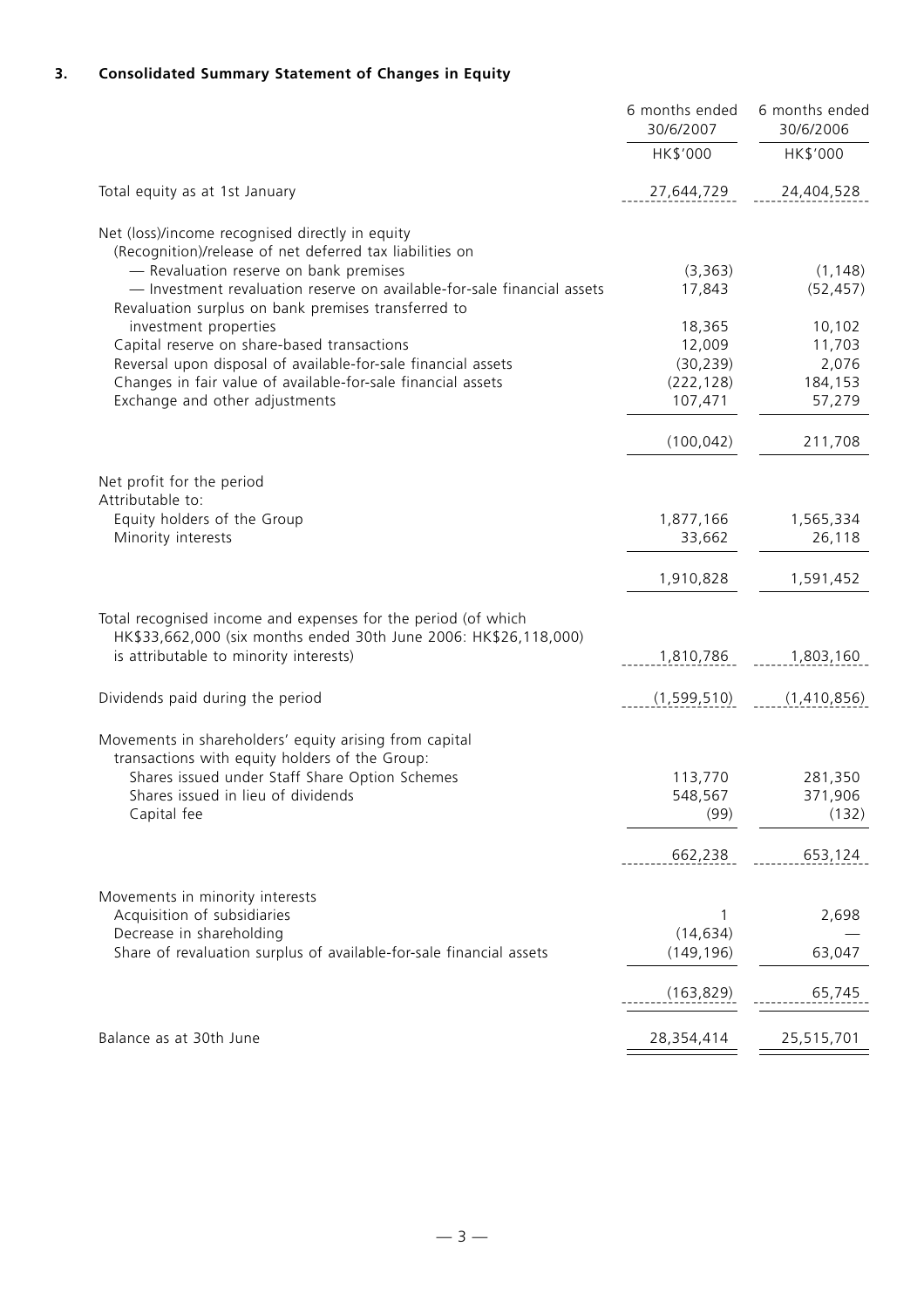# **4. Condensed Consolidated Cash Flow Statement**

|                                                                                                                                                 | 6 months ended<br>30/6/2007            | 6 months ended<br>30/6/2006          |
|-------------------------------------------------------------------------------------------------------------------------------------------------|----------------------------------------|--------------------------------------|
|                                                                                                                                                 | HK\$'000                               | HK\$'000                             |
| Cash (used in)/generated from operations<br>Tax paid                                                                                            | (5,714,023)<br>(248, 255)              | 13,785,812<br>(154, 741)             |
| Net cash (used in)/generated from operating activities<br>Net cash used in investing activities<br>Net cash generated from financing activities | (5,962,278)<br>(622, 441)<br>7,069,345 | 13,631,071<br>(1,796,063)<br>999,295 |
| Net increase in cash and cash equivalents                                                                                                       | 484,626                                | 12,834,303                           |
| CASH AND CASH EQUIVALENTS AT 1ST JANUARY                                                                                                        | 76,708,949                             | 52,283,962                           |
| CASH AND CASH EQUIVALENTS AT 30TH JUNE                                                                                                          | 77,193,575                             | 65,118,265                           |
| Cash flows from operating activities included:                                                                                                  |                                        |                                      |
| Interest received                                                                                                                               | 7,988,696                              | 6,473,155                            |
| Interest paid                                                                                                                                   | 5,177,910                              | 4,098,870                            |
| Dividend received                                                                                                                               | 36,850                                 | 19,220                               |

*Notes:*

(a) The financial information set out in this interim report does not constitute the Group's statutory accounts for the year ended 31st December, 2006 but, except as disclosed in (b) below, there is no material change as compared to those accounts, nor for the six months ended 30th June, 2007. The statutory accounts for the year ended 31st December, 2006 are available from the Bank's registered office. The auditors have expressed an unqualified opinion on those accounts in their report dated 8th February, 2007.

(b) Change in presentation — Hong Kong Accounting Standard 1 "Presentation of Financial Statements"

With effect from 2007 reporting, interest income and expense from trading financial assets and liabilities and financial instruments designated at fair value are reported under "Interest income" and "Interest expense" instead of "Net trading profits" and "Net result from financial instruments designated at fair value through profit or loss" respectively as in previous year. The change has been made principally to match the interest expense arising from non-trading liabilities that fund the trading book with the interest income from trading assets. This also facilitates the comparison of the Bank's net interest income and net interest margin with many peer banks in Hong Kong.

Comparative figures have been reclassified to conform with the current year's presentation as follows:

|                                                                                                                                               |                                                  | Six months ended 30/6/2006                             |                                                   |
|-----------------------------------------------------------------------------------------------------------------------------------------------|--------------------------------------------------|--------------------------------------------------------|---------------------------------------------------|
|                                                                                                                                               | As previously<br>reported                        | Increase/(decrease)<br>in the profit<br>for the period | As restated                                       |
|                                                                                                                                               | HK\$'000                                         | HK\$'000                                               | HK\$'000                                          |
| Interest income<br>Interest expense<br>Net interest income<br>Net trading profits<br>Net result from financial instruments designated at fair | 5,900,286<br>(3,591,983)<br>2,308,303<br>73,987  | 571,418<br>(511, 499)<br>59,919<br>(2,404)             | 6,471,704<br>(4, 103, 482)<br>2,368,222<br>71,583 |
| value through profit or loss                                                                                                                  | 232,893                                          | (57, 515)                                              | 175,378                                           |
|                                                                                                                                               |                                                  | Six months ended 31/12/2006                            |                                                   |
|                                                                                                                                               |                                                  |                                                        |                                                   |
|                                                                                                                                               | As previously<br>reported                        | Increase/(decrease)<br>in the profit<br>for the period | As restated                                       |
|                                                                                                                                               | HK\$'000                                         | HK\$'000                                               | HK\$'000                                          |
| Interest income<br>Interest expense<br>Net interest income<br>Net trading profits<br>Net result from financial instruments designated at      | 6,965,307<br>(4,407,975)<br>2,557,332<br>512,173 | 611,533<br>(538, 287)<br>73,246<br>6,890               | 7,576,840<br>(4,946,262)<br>2,630,578<br>519,063  |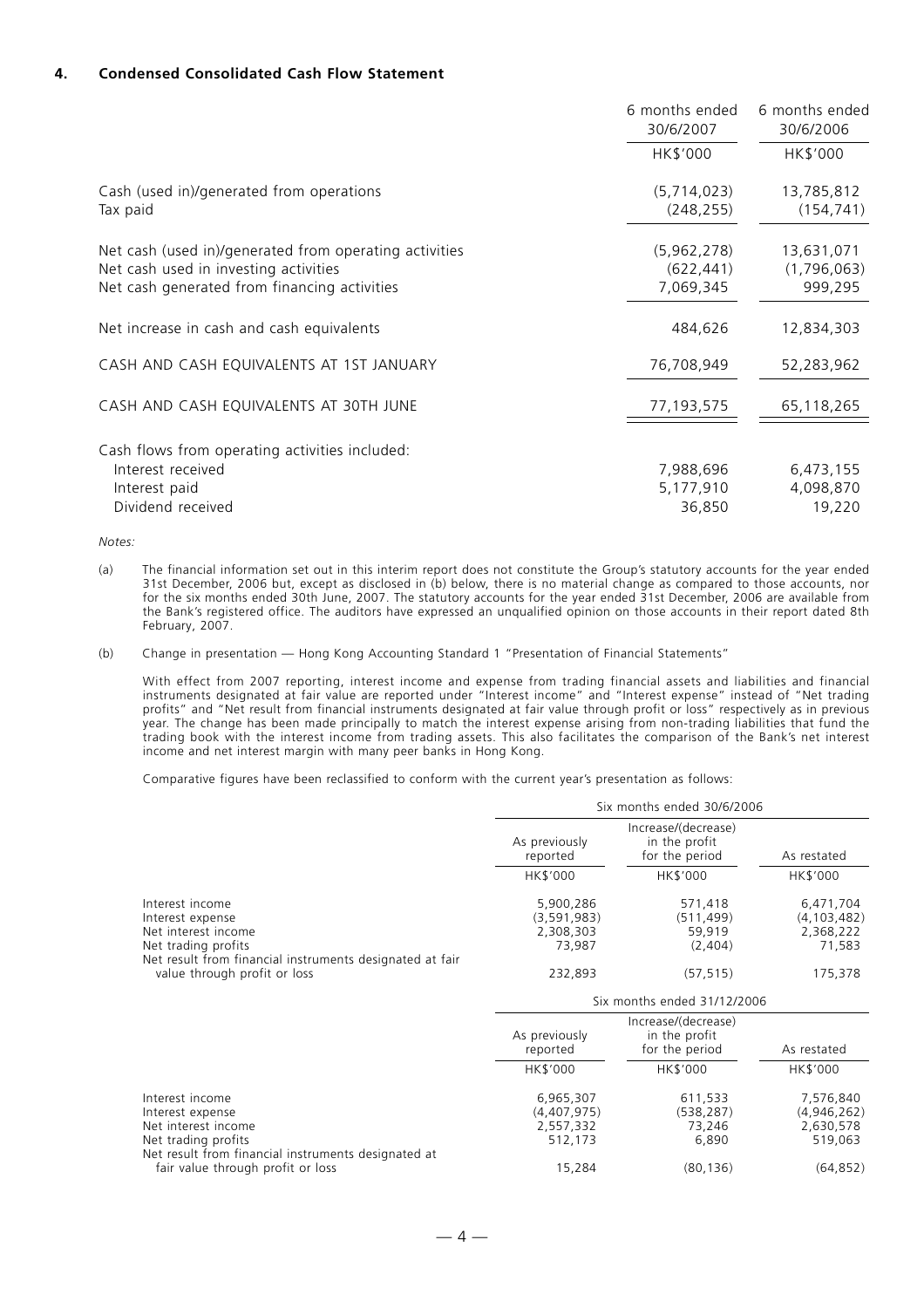- (c) The provision for Hong Kong profits tax is calculated at 17.5% of the estimated assessable profits for the six months ended 30th June, 2007. Taxation for overseas subsidiaries is charged at the appropriate current rates of taxation ruling in the relevant countries.
- (d) (i) The calculation of basic earnings per share is based on earnings of HK\$1,877,166,000 (six months ended 30th June, 2006: HK\$1,565,334,000) and on the weighted average of 1,558,501,265 (six months ended 30th June, 2006: 1,523,266,272) ordinary shares outstanding during the six months ended 30th June, 2007.
	- (ii) The calculation of diluted earnings per share is based on earnings of HK\$1,877,166,000 (six months ended 30th June, 2006: HK\$1,565,334,000) and on 1,568,898,743 (six months ended 30th June, 2006: 1,531,440,619) ordinary shares, being the weighted average number of ordinary shares outstanding during the six months ended 30th June, 2007, adjusted for the effects of all dilutive potential shares.

# **5. Interest Income**

|                                                                                                                   | 6 months ended<br>30/6/2007 | 6 months ended<br>30/6/2006<br>Restated | 6 months ended<br>31/12/2006<br>Restated |
|-------------------------------------------------------------------------------------------------------------------|-----------------------------|-----------------------------------------|------------------------------------------|
|                                                                                                                   | HK\$'000                    | HK\$'000                                | HK\$'000                                 |
| Listed securities classified as held-to-maturity and                                                              |                             |                                         |                                          |
| available-for-sale                                                                                                | 74,278                      | 57,949                                  | 62,211                                   |
| Trading assets                                                                                                    |                             |                                         |                                          |
| — listed                                                                                                          | 1,484                       | 834                                     | 778                                      |
| — unlisted                                                                                                        | 20,605                      | 24,598                                  | 8,400                                    |
| Interest rate swaps                                                                                               | 268,146                     | 293,135                                 | 363,836                                  |
| Financial assets designated at fair value through<br>profit or loss                                               |                             |                                         |                                          |
| — listed                                                                                                          | 68,369                      | 72,943                                  | 52,480                                   |
| - unlisted                                                                                                        | 187,203                     | 179,908                                 | 186,039                                  |
| Loans, deposits with banks and financial institutions,<br>trade bills, and other unlisted securities that are not |                             |                                         |                                          |
| at fair value through profit or loss                                                                              | 7,590,316                   | 5,842,337                               | 6,903,096                                |
| Total interest income                                                                                             | 8,210,401                   | 6,471,704                               | 7,576,840                                |

Included above is interest income accrued on impaired financial assets of HK\$3,965,000 (six months ended 30th June, 2006: HK\$6,270,000, and six months ended 31st December, 2006: HK\$10,087,000).

#### **6. Interest Expense**

|                                                                                                      | 6 months ended<br>30/6/2007 | 6 months ended<br>30/6/2006<br>Restated | 6 months ended<br>31/12/2006<br>Restated |
|------------------------------------------------------------------------------------------------------|-----------------------------|-----------------------------------------|------------------------------------------|
|                                                                                                      | HK\$'000                    | HK\$'000                                | HK\$'000                                 |
| Customer deposits, deposits of banks and other<br>financial institutions and certificates of deposit |                             |                                         |                                          |
| issued which are stated at amortised cost                                                            | 4,700,872                   | 3,588,357                               | 4,283,149                                |
| Subordinated notes carried at amortised cost                                                         | 126,047                     | 2,819                                   | 123,862                                  |
| Interest rate swaps                                                                                  | 340,619                     | 316,163                                 | 379.904                                  |
| Financial instruments designated at fair value                                                       |                             |                                         |                                          |
| through profit or loss                                                                               | 279,349                     | 195,336                                 | 158,383                                  |
| Other borrowings                                                                                     | 1,255                       | 807                                     | 964                                      |
| Total interest expense                                                                               | 5,448,142                   | 4,103,482                               | 4,946,262                                |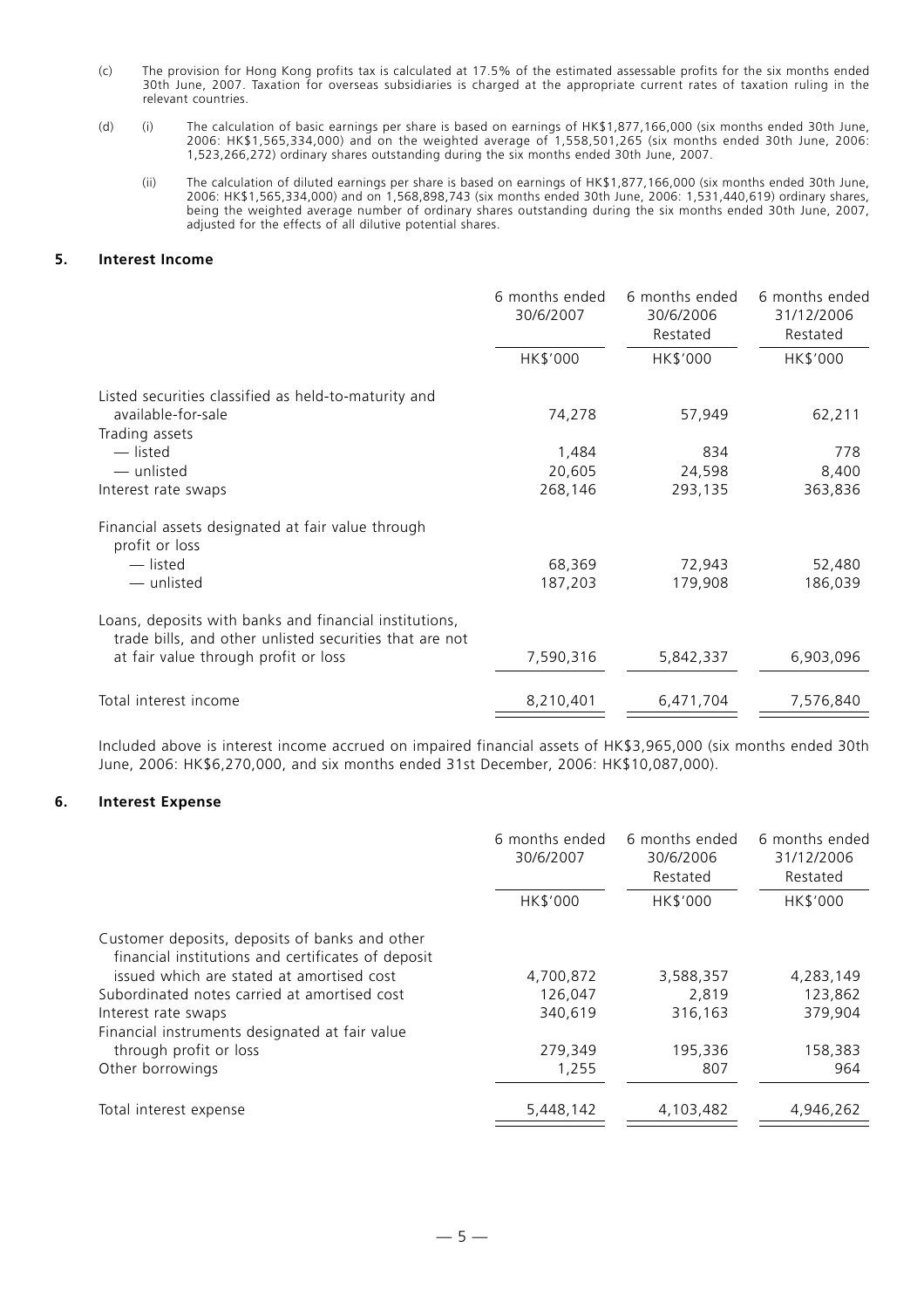# **7. Fee and Commission Income**

Fee and commission income arises from the following services:

|                                      | 6 months ended<br>30/6/2007 | 6 months ended<br>30/6/2006<br>Restated | 6 months ended<br>31/12/2006<br>Restated |
|--------------------------------------|-----------------------------|-----------------------------------------|------------------------------------------|
|                                      | HK\$'000                    | HK\$'000                                | HK\$'000                                 |
| Corporate services                   | 360,871                     | 292,760                                 | 305,077                                  |
| Loans, overdrafts and quarantees     | 170,396                     | 132,766                                 | 167,809                                  |
| Credit cards                         | 179,406                     | 139,518                                 | 167.957                                  |
| Other retail banking services        | 87,826                      | 71,765                                  | 68,918                                   |
| Trade finance                        | 55,461                      | 54,220                                  | 56,493                                   |
| Securities and brokerage             | 177,398                     | 99,534                                  | 106,060                                  |
| Trust and other fiduciary activities | 26,545                      | 22,765                                  | 23,742                                   |
| Others                               | 110,469                     | 89,560                                  | 99.939                                   |
| Total fee and commission income      | 1,168,372                   | 902,888                                 | 995.995                                  |

# **8. Net Trading Profits**

|                                                | 6 months ended<br>30/6/2007 | 6 months ended<br>30/6/2006<br>Restated | 6 months ended<br>31/12/2006<br>Restated |
|------------------------------------------------|-----------------------------|-----------------------------------------|------------------------------------------|
|                                                | HK\$'000                    | HK\$'000                                | HK\$'000                                 |
| Profit on dealing in foreign currencies        | 84,500                      | 77,702                                  | 68,520                                   |
| Profit on trading securities                   | 193,833                     | 125,842                                 | 353,703                                  |
| Profit/(loss) on other dealing activities      | 105,868                     | (138, 382)                              | 86,739                                   |
| Dividend income from listed trading securities | 11,507                      | 6,421                                   | 10,101                                   |
| Total net trading profits                      | 395,708                     | 71,583                                  | 519,063                                  |

# **9. Net Result from Financial Instruments Designated at Fair Value through Profit or Loss**

|                                                              | 6 months ended<br>30/6/2007 | 6 months ended<br>30/6/2006<br>Restated | 6 months ended<br>31/12/2006<br>Restated |
|--------------------------------------------------------------|-----------------------------|-----------------------------------------|------------------------------------------|
|                                                              | HK\$'000                    | HK\$'000                                | HK\$'000                                 |
| Net gains/(losses)<br>Dividend income from listed securities | 161,034                     | 175,275<br>103                          | (64, 953)<br>101                         |
|                                                              | 161,034                     | 175,378                                 | (64, 852)                                |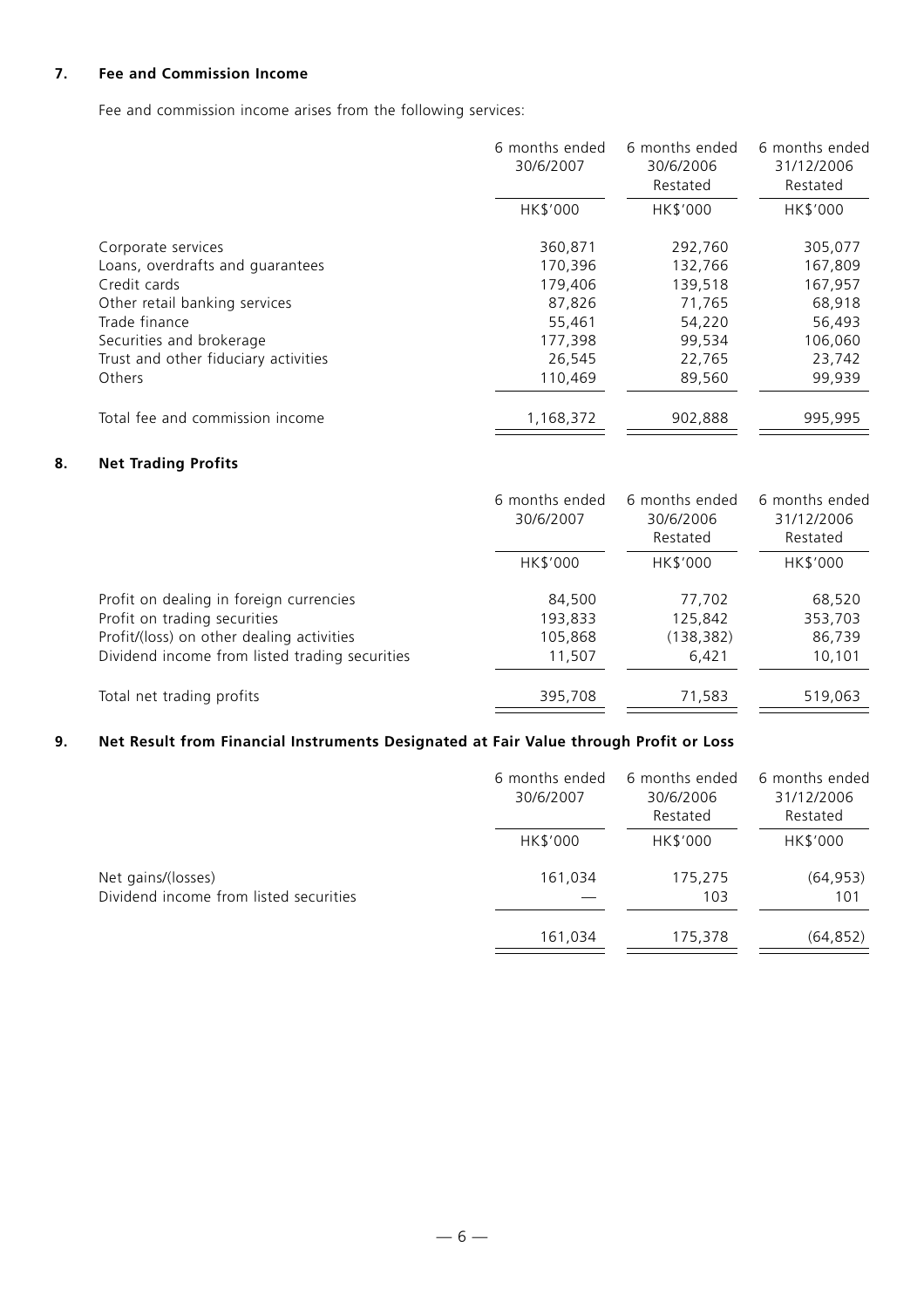# **10. Other Operating Income**

|                                                          | 6 months ended<br>30/6/2007 | 6 months ended<br>30/6/2006 | 6 months ended<br>31/12/2006 |
|----------------------------------------------------------|-----------------------------|-----------------------------|------------------------------|
|                                                          | HK\$'000                    | HK\$'000                    | HK\$'000                     |
| Dividend income from available-for-sale financial assets |                             |                             |                              |
| — listed                                                 | 15,157                      | 6,970                       | 5,886                        |
| — unlisted                                               | 10.186                      | 5.726                       | 8.919                        |
| Rental from safe deposit boxes                           | 43,819                      | 42.983                      | 43,310                       |
| Net revenue from insurance activities                    | 55,091                      | 61,634                      | (9,825)                      |
| Rental income on properties                              | 33,644                      | 26,049                      | 27,504                       |
| <b>Others</b>                                            | 43,737                      | 10,410                      | 24,036                       |
| Total other operating income                             | 201,634                     | 153,772                     | 99,830                       |

# **11. Operating Expenses**

|                                                                          | 6 months ended<br>30/6/2007 | 6 months ended<br>30/6/2006 | 6 months ended<br>31/12/2006 |
|--------------------------------------------------------------------------|-----------------------------|-----------------------------|------------------------------|
|                                                                          | HK\$'000                    | HK\$'000                    | HK\$'000                     |
| Contributions to defined contribution plan                               | 78,730                      | 60,556                      | 66,904                       |
| Equity-settled share-based payment expenses                              | 12,009                      | 11,703                      | 10,364                       |
| Salary and other staff costs                                             | 1,042,391                   | 799,776                     | 913,945                      |
| Total staff costs                                                        | 1,133,130                   | 872,035                     | 991,213                      |
| Premises and equipment expenses excluding depreciation                   |                             |                             |                              |
| - Rental of premises                                                     | 134,272                     | 95,644                      | 110,781                      |
| - Maintenance, repairs and others                                        | 145,807                     | 139,105                     | 136,384                      |
| Total premises and equipment expenses excluding                          |                             |                             |                              |
| depreciation                                                             | 280,079                     | 234,749                     | 247,165                      |
| Depreciation on fixed assets                                             | 162,778                     | 143,752                     | 155,322                      |
| Amortisation of intangible assets                                        | 1,105                       |                             | 2,231                        |
| Other operating expenses                                                 |                             |                             |                              |
| - Communications, stationery and printing                                | 107,394                     | 90,442                      | 93,474                       |
| - Legal and professional fees                                            | 71,136                      | 62,491                      | 59,634                       |
| - Advertising expenses                                                   | 130,437                     | 61,994                      | 96,017                       |
| - Business promotions and business travel                                | 38,100                      | 30,070                      | 29,095                       |
| - Card related expenses                                                  | 31,823                      | 24,676                      | 23,273                       |
| - Stamp duty, overseas and PRC* business taxes,<br>and value added taxes | 86,727                      | 40,974                      | 59,168                       |
| - Insurance expenses                                                     | 23,240                      | 5,456                       | 7,886                        |
| - Bank charges                                                           | 2,278                       | 1,560                       | 2,073                        |
| - Administration expenses of secretarial business                        | 10,940                      | 8,379                       | 5,988                        |
| - Membership fees                                                        | 3,111                       | 2,895                       | 2,391                        |
| - Bank licence                                                           | 2,645                       | 2,532                       | 2,442                        |
| - Donations                                                              | 1,387                       | 14,968                      | 947                          |
| - Others                                                                 | 92,526                      | 39,761                      | 50,307                       |
| Total other operating expenses                                           | 601,744                     | 386,198                     | 432,695                      |
| Total operating expenses                                                 | 2,178,836                   | 1,636,734                   | 1,828,626                    |
|                                                                          |                             |                             |                              |

*\* PRC denotes the People's Republic of China.*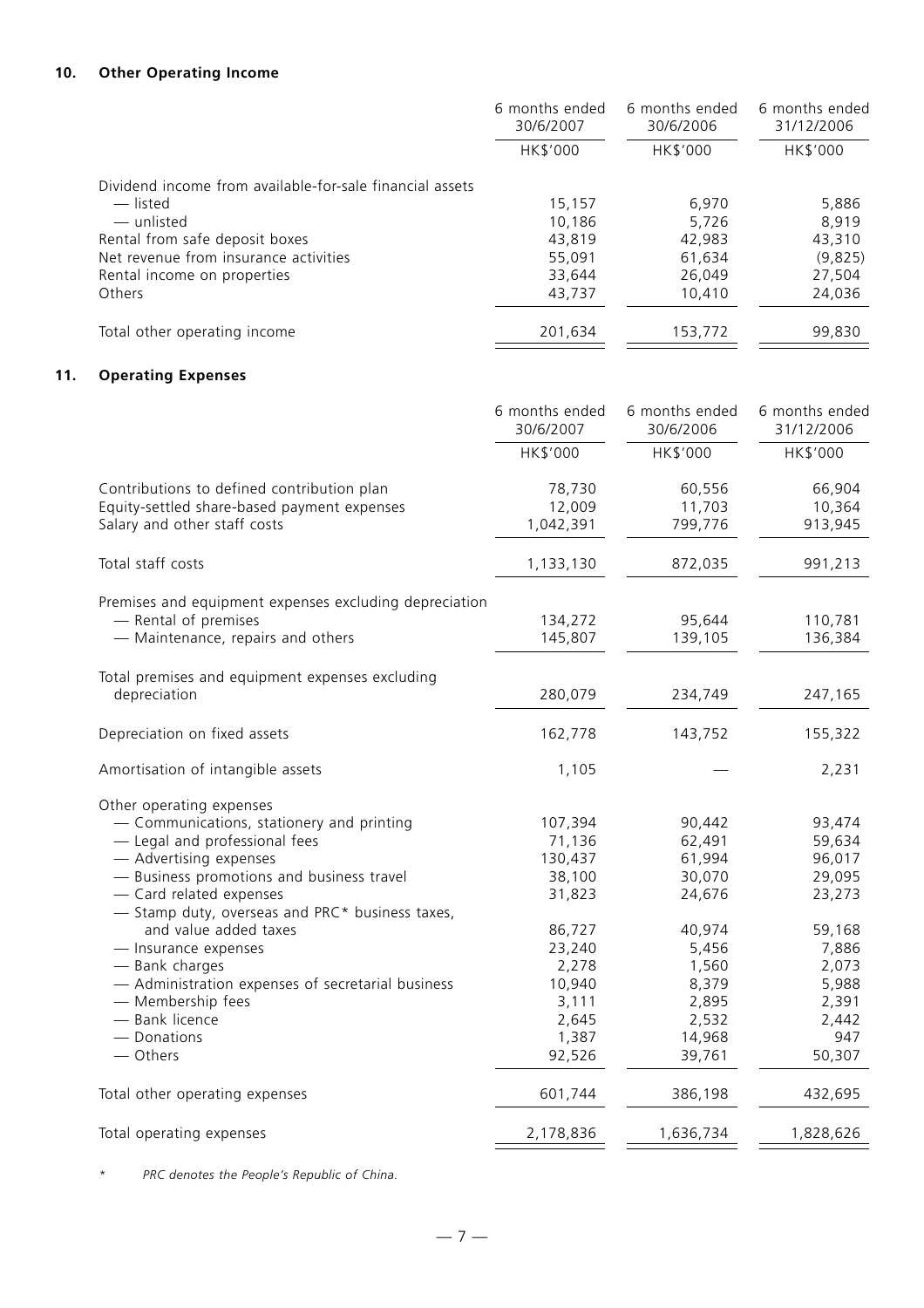# **12. Net Profit on Sale of Available-For-Sale Financial Assets**

|     |                                                       | 6 months ended<br>30/6/2007 | 6 months ended<br>30/6/2006 | 6 months ended<br>31/12/2006 |
|-----|-------------------------------------------------------|-----------------------------|-----------------------------|------------------------------|
|     |                                                       | HK\$'000                    | HK\$'000                    | HK\$'000                     |
|     | Net revaluation gain/(loss) transferred from reserves | 30,239                      | (2,076)                     | 43,842                       |
|     | Profit arising in the period                          | 47,525                      | 5,466                       | 2,766                        |
|     |                                                       | 77,764                      | 3,390                       | 46,608                       |
| 13. | <b>Trading Assets</b>                                 |                             |                             |                              |
|     |                                                       | 30/6/2007                   | 30/6/2006                   | 31/12/2006                   |
|     |                                                       | HK\$'000                    | HK\$'000                    | HK\$'000                     |
|     | Treasury bills (including Exchange Fund Bills)        | 996,703                     | 793,407                     | 497,915                      |
|     | Debt securities                                       | 195,930                     | 161,326                     | 161,153                      |
|     | Equity securities                                     | 2,562,530                   | 765,582                     | 1,350,059                    |
|     | Investment funds                                      | 265,499                     | 256,394                     | 265,990                      |
|     | Trading securities                                    | 4,020,662                   | 1,976,709                   | 2,275,117                    |
|     | Positive fair value of derivatives                    | 915,855                     | 803,391                     | 662,417                      |
|     |                                                       | 4,936,517                   | 2,780,100                   | 2,937,534                    |
|     | Issued by:                                            |                             |                             |                              |
|     | Central governments and central banks                 | 996,703                     | 793,407                     | 497,915                      |
|     | Public sector entities                                | 189,391                     | 162,233                     | 161,153                      |
|     | Banks and other financial institutions                | 1,067,558                   | 363,654                     | 700,158                      |
|     | Corporate entities                                    | 1,752,938                   | 643,809                     | 901,673                      |
|     | Other entities                                        | 14,072                      | 13,606                      | 14,218                       |
|     |                                                       | 4,020,662                   | 1,976,709                   | 2,275,117                    |
|     |                                                       |                             |                             |                              |
|     | Analysed by place of listing:                         |                             |                             |                              |
|     | Listed in Hong Kong                                   | 2,356,794                   | 620,397                     | 1,177,448                    |
|     | Listed outside Hong Kong                              | 281,015                     | 191,886                     | 201,555                      |
|     |                                                       | 2,637,809                   | 812,283                     | 1,379,003                    |
|     | Unlisted                                              | 1,382,853                   | 1,164,426                   | 896,114                      |
|     |                                                       | 4,020,662                   | 1,976,709                   | 2,275,117                    |
|     |                                                       |                             |                             |                              |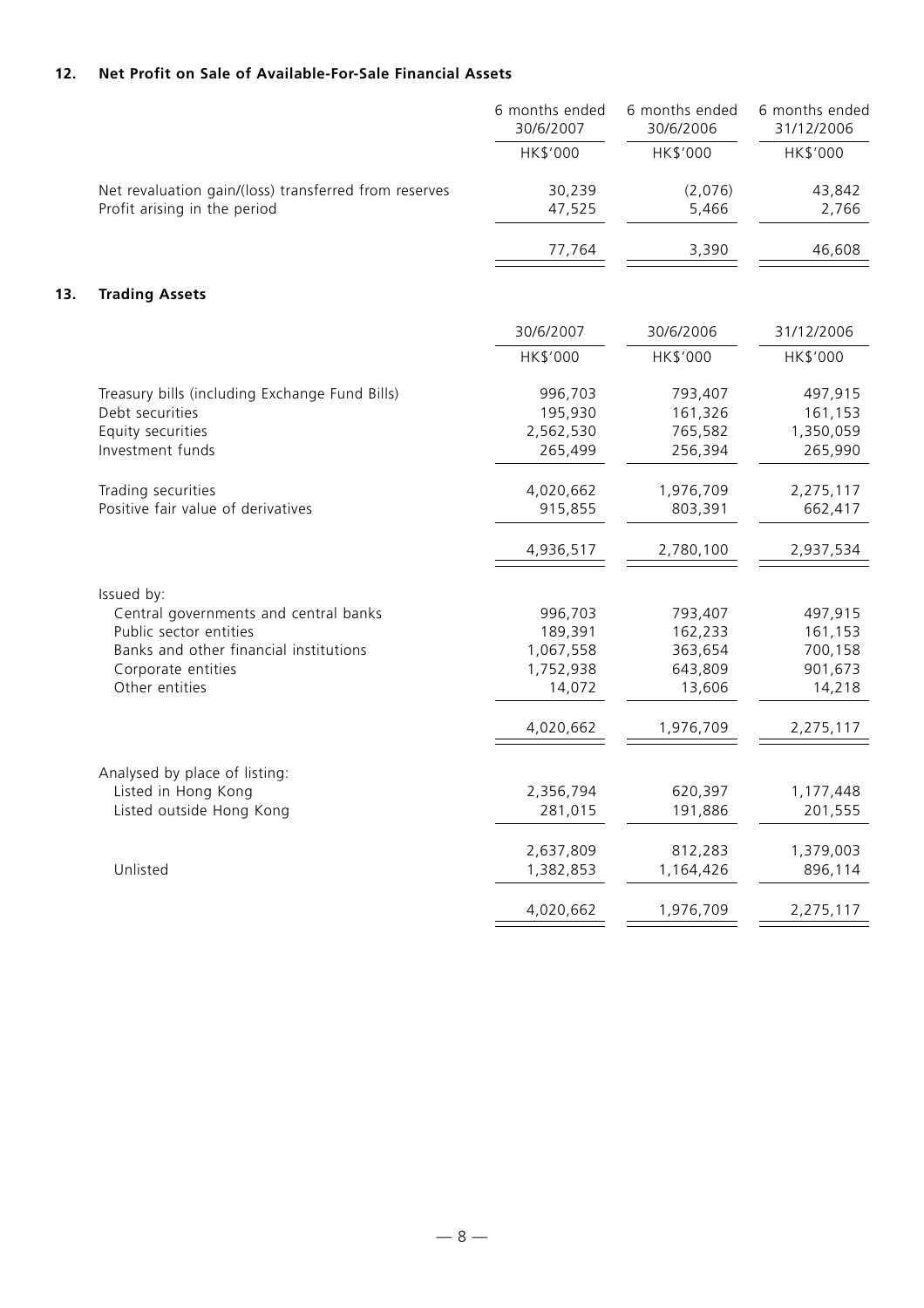# **14. Financial Assets Designated at Fair Value through Profit or Loss**

|                                                                                                                                                                 | 30/6/2007                                        | 30/6/2006                                               | 31/12/2006                                               |
|-----------------------------------------------------------------------------------------------------------------------------------------------------------------|--------------------------------------------------|---------------------------------------------------------|----------------------------------------------------------|
|                                                                                                                                                                 | HK\$'000                                         | HK\$'000                                                | HK\$'000                                                 |
| Certificates of deposit held<br>Debt securities<br>Equity securities                                                                                            | 48,705<br>9,556,431<br>906                       | 94,795<br>8,286,599<br>12,387                           | 95,685<br>8,546,958<br>836                               |
|                                                                                                                                                                 | 9,606,042                                        | 8,393,781                                               | 8,643,479                                                |
| Issued by:<br>Central governments and central banks<br>Public sector entities<br>Banks and other financial institutions<br>Corporate entities<br>Other entities | 131,109<br>1,559,997<br>7,914,936<br>9,606,042   | 168,526<br>1,027,038<br>7,190,375<br>7,842<br>8,393,781 | 39,123<br>134,845<br>1,149,969<br>7,319,542<br>8,643,479 |
| Analysed by place of listing:<br>Listed in Hong Kong<br>Listed outside Hong Kong<br>Unlisted                                                                    | 1,697,248<br>1,249,537<br>2,946,785<br>6,659,257 | 1,045,040<br>1,427,865<br>2,472,905<br>5,920,876        | 1,364,389<br>1,408,981<br>2,773,370<br>5,870,109         |
|                                                                                                                                                                 | 9,606,042                                        | 8,393,781                                               | 8,643,479                                                |

# **15. Advances to Customers and Other Accounts**

# *(a) Advances to Customers and Other Accounts*

|       |                                                                | 30/6/2007   | 30/6/2006   | 31/12/2006    |
|-------|----------------------------------------------------------------|-------------|-------------|---------------|
|       |                                                                | HK\$'000    | HK\$'000    | HK\$'000      |
| (i)   | Advances to customers<br>Less: Impairment allowances           | 202,871,415 | 149,083,749 | 166, 178, 102 |
|       | - Individual                                                   | (295, 567)  | (217, 838)  | (254, 014)    |
|       | - Collective                                                   | (467, 550)  | (431, 926)  | (443, 874)    |
|       |                                                                | 202,108,298 | 148,433,985 | 165,480,214   |
| (iii) | <b>Other Accounts</b><br>Advances to banks and other financial |             |             |               |
|       | institutions                                                   | 2,108,676   | 2,682,616   | 2,454,109     |
|       | Notes and bonds                                                | 330,767     | 359,209     | 344,076       |
|       | Certificates of deposit held                                   | 39,090      | 38,834      | 38,890        |
|       | Accrued interest                                               | 1,394,283   | 984.115     | 1,172,578     |
|       | Other accounts                                                 | 8,331,102   | 2,900,536   | 5,641,146     |
|       |                                                                | 12,203,918  | 6,965,310   | 9,650,799     |
|       | Less: Impairment allowances                                    |             |             |               |
|       | - Individual                                                   | (24, 186)   | (26, 660)   | (26, 118)     |
|       | - Collective                                                   | (8, 714)    | (9, 447)    | (8, 229)      |
|       |                                                                | 12,171,018  | 6,929,203   | 9,616,452     |
|       |                                                                | 214,279,316 | 155,363,188 | 175,096,666   |
|       |                                                                |             |             |               |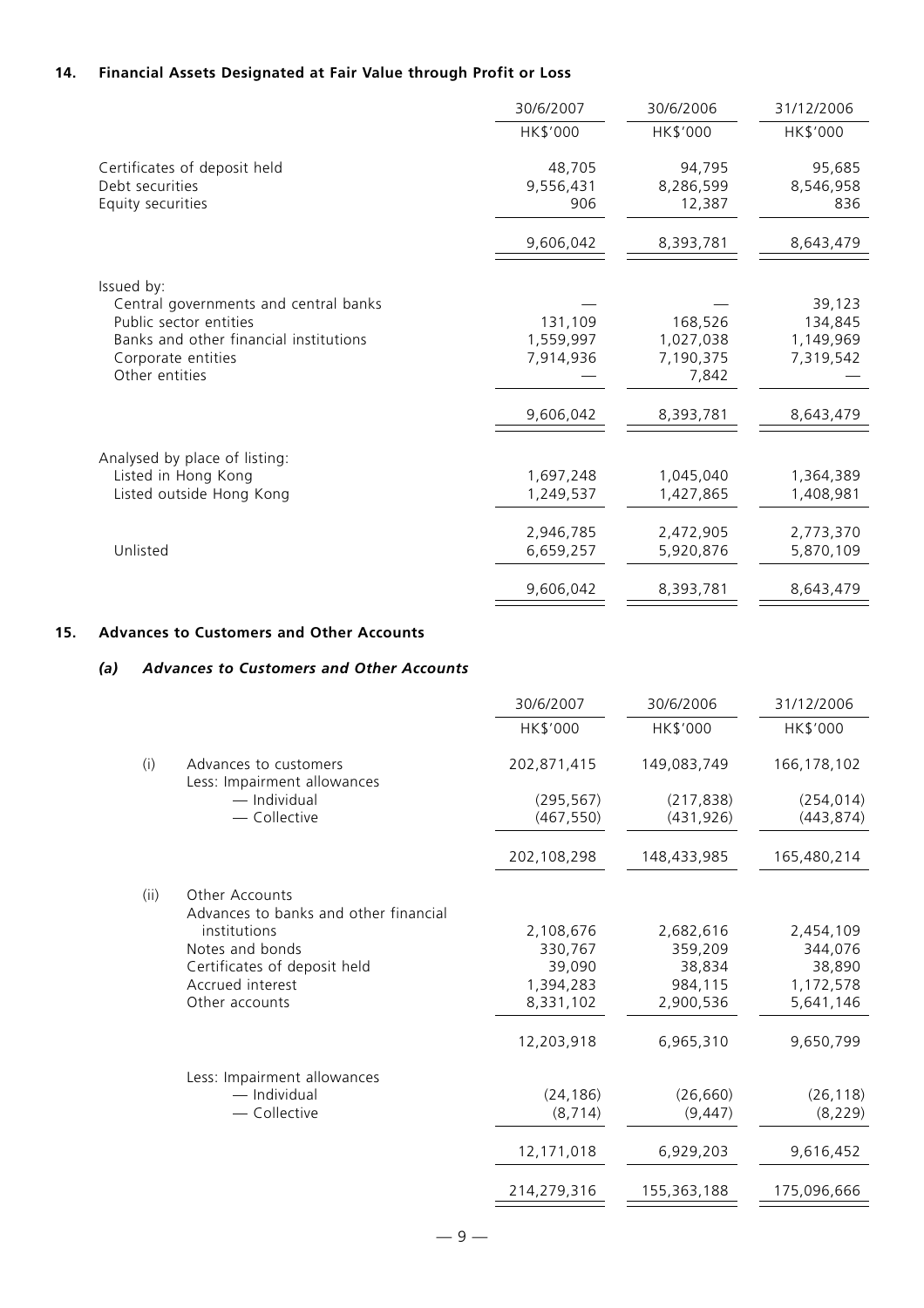# *(b) Advances to customers — by industry sectors*

The analysis of gross advances to customers and the percentage of secured advances by industry sector are based on the categories and definitions used by the Hong Kong Monetary Authority.

|                                                                                                                                            | 30/6/2007         |                               | 30/6/2006         |                               | 31/12/2006        |                               |
|--------------------------------------------------------------------------------------------------------------------------------------------|-------------------|-------------------------------|-------------------|-------------------------------|-------------------|-------------------------------|
|                                                                                                                                            | Gross<br>advances | $%$ of<br>secured<br>advances | Gross<br>advances | $%$ of<br>secured<br>advances | Gross<br>advances | $%$ of<br>secured<br>advances |
|                                                                                                                                            | HK\$'000          | $\%$                          | HK\$'000          | $\%$                          | HK\$'000          | $\%$                          |
| Loans for use in Hong Kong<br>Industrial, commercial<br>and financial                                                                      |                   |                               |                   |                               |                   |                               |
| - Property development                                                                                                                     | 8,079,400         | 63.33                         | 5,796,535         | 44.80                         | 6,422,770         | 45.69                         |
| - Property investment                                                                                                                      | 22,627,126        | 96.61                         | 20,423,067        | 96.03                         | 20,464,978        | 96.48                         |
| - Financial concerns                                                                                                                       | 468,559           | 61.09                         | 2,190,722         | 84.81                         | 1,865,472         | 82.54                         |
| - Stockbrokers                                                                                                                             | 998,444           | 87.32                         | 294,588           | 97.67                         | 258,562           | 77.62                         |
| - Wholesale and retail trade                                                                                                               | 1,360,071         | 52.64                         | 1,366,526         | 47.19                         | 1,322,504         | 47.75                         |
| - Manufacturing<br>- Transport and transport                                                                                               | 2,243,514         | 49.10                         | 1,813,602         | 44.62                         | 1,884,745         | 51.30                         |
| equipment                                                                                                                                  | 4,189,617         | 73.68                         | 3,875,311         | 77.05                         | 4,118,384         | 73.72                         |
| - Recreational activities                                                                                                                  | 289,826           | 92.81                         | 304,463           | 91.64                         | 316,426           | 88.17                         |
| - Information technology                                                                                                                   | 4,413             | 44.03                         | 4,236             | 0.00                          | 3,321             | 0.00                          |
| - Others                                                                                                                                   | 20,433,568        | 86.53                         | 6,107,112         | 53.62                         | 6,711,510         | 64.02                         |
| $-$ Sub-total                                                                                                                              | 60,694,538        | 84.01                         | 42, 176, 162      | 76.70                         | 43,368,672        | 77.54                         |
| Individuals<br>- Loans for the purchase of<br>flats in the Home<br>Ownership Scheme,<br>Private Sector Participation<br>Scheme and Tenants |                   |                               |                   |                               |                   |                               |
| Purchase Scheme<br>- Loans for the purchase of                                                                                             | 1,070,025         | 100.00                        | 1,218,014         | 100.00                        | 1,117,688         | 100.00                        |
| other residential properties                                                                                                               | 38,029,902        | 99.59                         | 36,409,009        | 99.45                         | 36,956,206        | 99.52                         |
| - Credit card advances                                                                                                                     | 2,275,779         | 0.00                          | 1,763,962         | 0.00                          | 2,409,027         | 0.00                          |
| - Others                                                                                                                                   | 5,321,832         | 71.75                         | 3,946,951         | 67.34                         | 4,728,035         | 70.37                         |
| - Sub-total                                                                                                                                | 46,697,538        | 91.58                         | 43,337,936        | 92.50                         | 45,210,956        | 91.18                         |
| Total loans for use in Hong Kong                                                                                                           | 107,392,076       | 87.30                         | 85,514,098        | 84.71                         | 88,579,628        | 84.50                         |
| Trade finance                                                                                                                              | 3,664,200         | 56.74                         | 3,639,770         | 59.36                         | 3,464,619         | 58.44                         |
| Loans for use outside Hong Kong                                                                                                            | 91,815,139        | 69.72                         | 59,929,881        | 68.72                         | 74,133,855        | 66.08                         |
| Total advances to customers                                                                                                                | 202,871,415       | 78.79                         | 149,083,749       | 77.66                         | 166, 178, 102     | 75.74                         |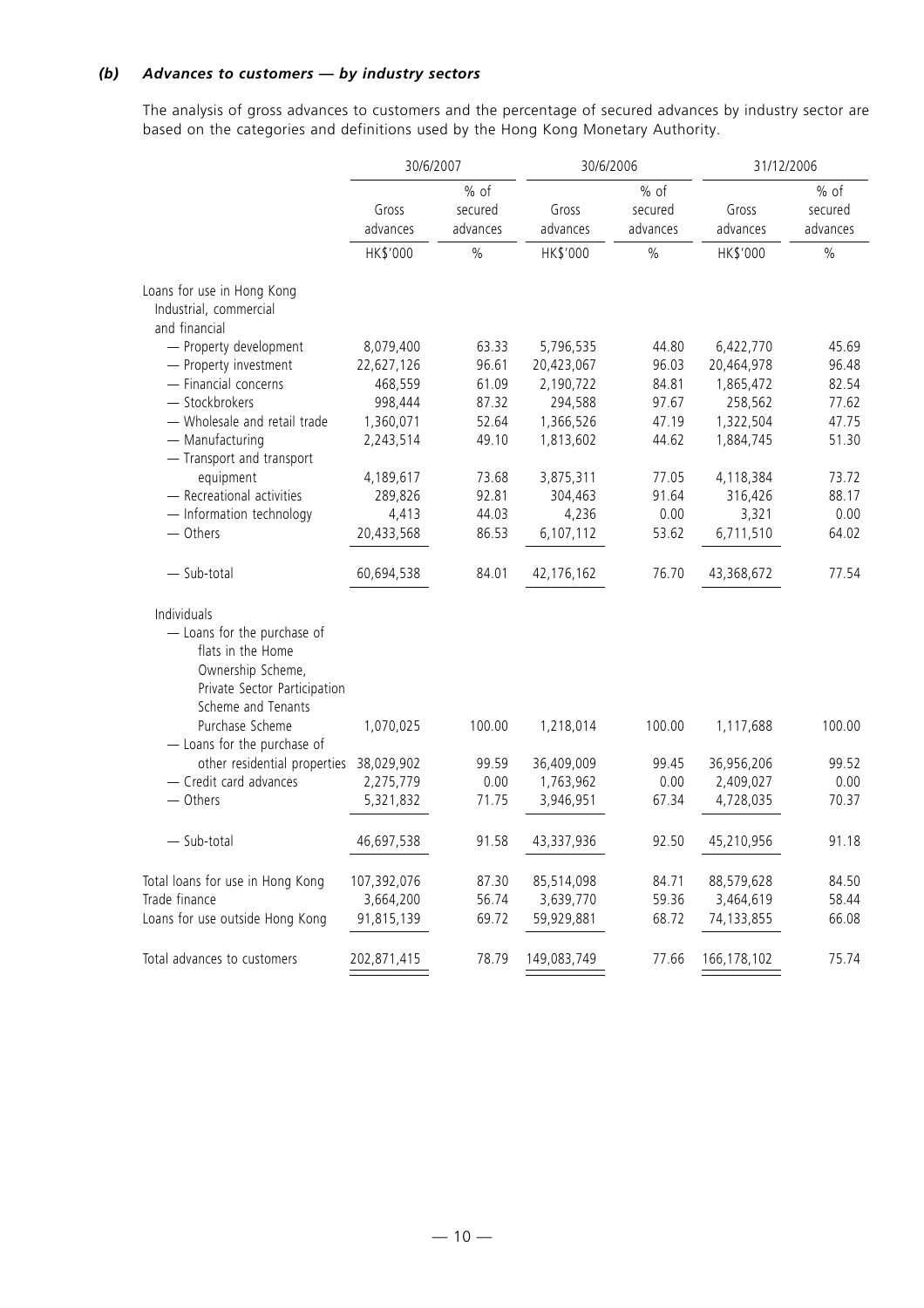Individually impaired loans and individual and collective impairment allowances in respect of industry sectors which constitute 10% or more of total advances to customers are as follows:

|       |                                                   | 30/6/2007 | 30/6/2006 | 31/12/2006 |
|-------|---------------------------------------------------|-----------|-----------|------------|
|       |                                                   | HK\$'000  | HK\$'000  | HK\$'000   |
| (i)   | Property development                              |           |           |            |
|       | Individual impaired loans<br>a.                   | 182,227   | 289,012   | 232,655    |
|       | Individual impairment allowance<br>b.             | 91,198    | 93,289    | 92,249     |
|       | Collective impairment allowance<br>$\mathsf{C}$ . | 35,354    | 31,165    | 29,180     |
| (ii)  | Property investment                               |           |           |            |
|       | Individually impaired loans<br>a.                 | 35,617    | 45,843    | 55,307     |
|       | Individual impairment allowance<br>b.             | 139       | 357       | 170        |
|       | Collective impairment allowance<br>$\mathsf{C}$ . | 93,038    | 99,658    | 94,971     |
| (iii) | Loans for purchase of residential properties      |           |           |            |
|       | Individually impaired loans<br>$\mathsf{a}$ .     | 226,230   | 268,369   | 254,380    |
|       | b.<br>Individual impairment allowance             | 8,984     | 11,053    | 14,267     |
|       | Collective impairment allowance<br>C.             | 30,021    | 42,737    | 33,121     |

## *(c) Advances to customers — by geographical areas*

The information concerning the breakdown of the gross amount of advances to customers by countries or geographical areas is derived according to the location of the counterparties after taking into account any transfer of risk. In general, such transfer of risk takes place if the claims are guaranteed by a party in a country which is different from that of the counterparty or if the claims are on an overseas branch of a bank whose head office is located in another country.

|                                                                            |                                                       |                                                 | 30/6/2007                               |                                       |                                        |
|----------------------------------------------------------------------------|-------------------------------------------------------|-------------------------------------------------|-----------------------------------------|---------------------------------------|----------------------------------------|
|                                                                            | Total advances<br>to customers                        | Advances<br>overdue for<br>over three<br>months | Impaired<br>advances to<br>customers    | Individual<br>impairment<br>allowance | Collective<br>impairment<br>allowance  |
|                                                                            | HK\$'000                                              | HK\$'000                                        | HK\$'000                                | HK\$'000                              | HK\$'000                               |
| Hong Kong<br>People's Republic of China<br>Other Asian Countries<br>Others | 126,988,140<br>46,404,199<br>10,116,879<br>19,362,197 | 284,702<br>73,285<br>66,231<br>17,364           | 656,839<br>368,758<br>154,879<br>29,900 | 167,177<br>49,692<br>78,563<br>135    | 267,672<br>107,443<br>65,186<br>27,249 |
| Total                                                                      | 202,871,415                                           | 441,582                                         | 1,210,376                               | 295,567                               | 467,550                                |
| % of total advances to customers                                           |                                                       |                                                 | 0.60%                                   |                                       |                                        |
| Market value of security held<br>against impaired advances<br>to customers |                                                       |                                                 | 2,332,339                               |                                       |                                        |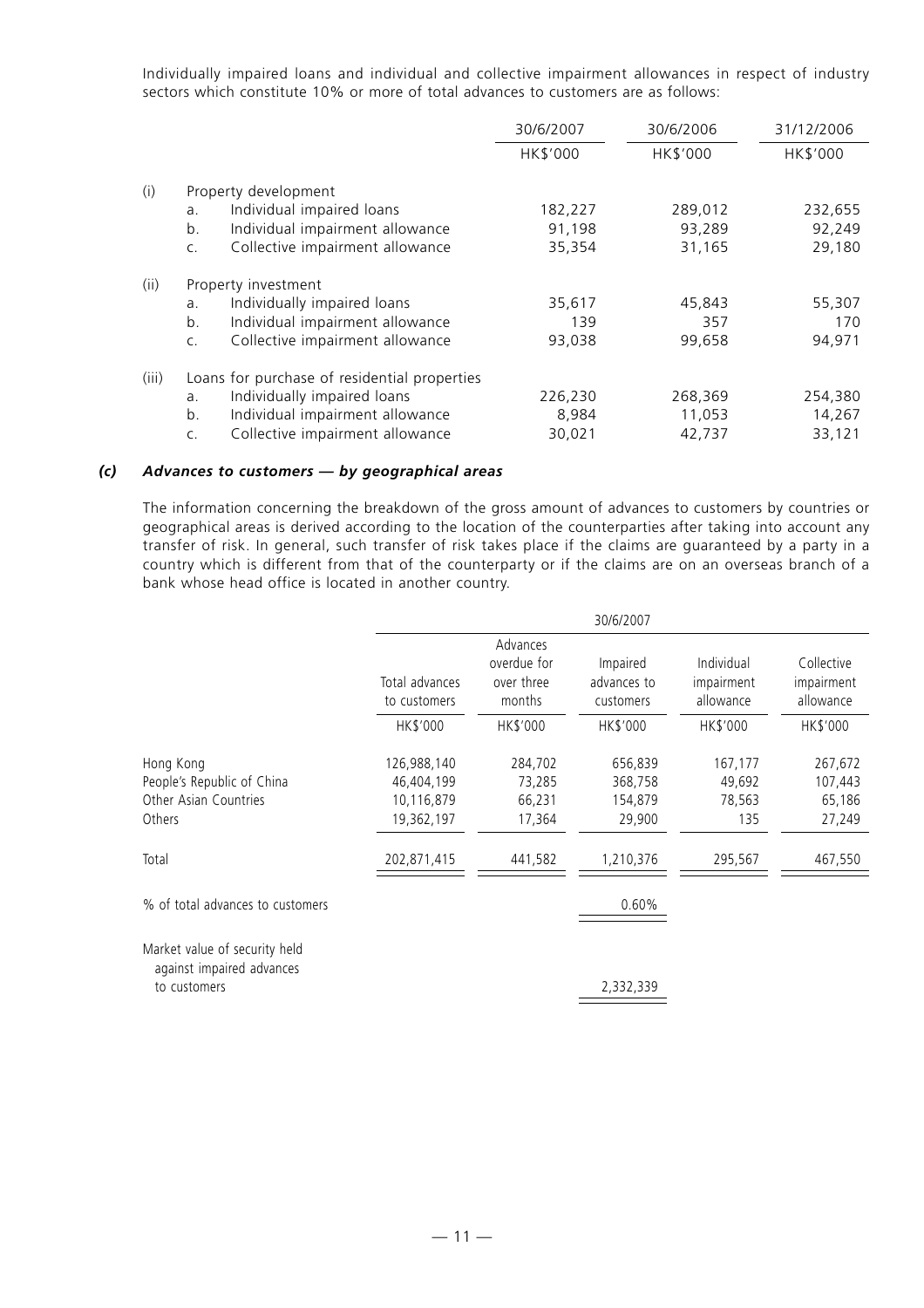|                                                                            |                                                      |                                                             | 30/6/2006                                        |                                                   |                                                   |
|----------------------------------------------------------------------------|------------------------------------------------------|-------------------------------------------------------------|--------------------------------------------------|---------------------------------------------------|---------------------------------------------------|
|                                                                            | Total advances<br>to customers<br>HK\$'000           | Advances<br>overdue for<br>over three<br>months<br>HK\$'000 | Impaired<br>advances to<br>customers<br>HK\$'000 | Individual<br>impairment<br>allowance<br>HK\$'000 | Collective<br>impairment<br>allowance<br>HK\$'000 |
| Hong Kong<br>People's Republic of China<br>Other Asian Countries<br>Others | 100,394,600<br>26,006,723<br>7,646,199<br>15,036,227 | 421,702<br>102,310<br>109,023<br>11,040                     | 798,447<br>335,883<br>166,276<br>36,644          | 146,077<br>18,890<br>52,871                       | 246,694<br>84,146<br>61,079<br>40,007             |
| Total                                                                      | 149,083,749                                          | 644,075                                                     | 1,337,250                                        | 217,838                                           | 431,926                                           |
| % of total advances to customers                                           |                                                      |                                                             | 0.90%                                            |                                                   |                                                   |
| Market value of security held<br>against impaired advances to<br>customers |                                                      |                                                             | 2,411,815<br>31/12/2006                          |                                                   |                                                   |
|                                                                            | Total advances<br>to customers<br>HK\$'000           | Advances<br>overdue for<br>over three<br>months<br>HK\$'000 | Impaired<br>advances to<br>customers<br>HK\$'000 | Individual<br>impairment<br>allowance<br>HK\$'000 | Collective<br>impairment<br>allowance<br>HK\$'000 |
| Hong Kong<br>People's Republic of China<br>Other Asian Countries<br>Others | 105,270,368<br>35,322,858<br>9,090,413<br>16,494,463 | 361,260<br>57,202<br>103,149<br>1,690                       | 786,086<br>275,942<br>198,818<br>33,342          | 171,264<br>10,749<br>70,278<br>1,723              | 272,508<br>81,187<br>59,639<br>30,540             |
| Total                                                                      | 166,178,102                                          | 523,301                                                     | 1,294,188                                        | 254,014                                           | 443,874                                           |
| % of total advances to customers                                           |                                                      |                                                             | 0.78%                                            |                                                   |                                                   |
| Market value of security held<br>against impaired advances<br>to customers |                                                      |                                                             | 2,340,517                                        |                                                   |                                                   |

Impaired loans and advances are individually assessed loans with objective evidence of impairment on an individual basis. The impaired loans and advances to customers by countries or geographical areas is derived according to the location of the counterparties after taking into account any transfer of risk.

There were no impaired advances to banks and other financial institutions as at 30th June, 2007, 30th June, 2006 and 31st December, 2006; nor were there any individual impairment allowances made for them on these three respective dates.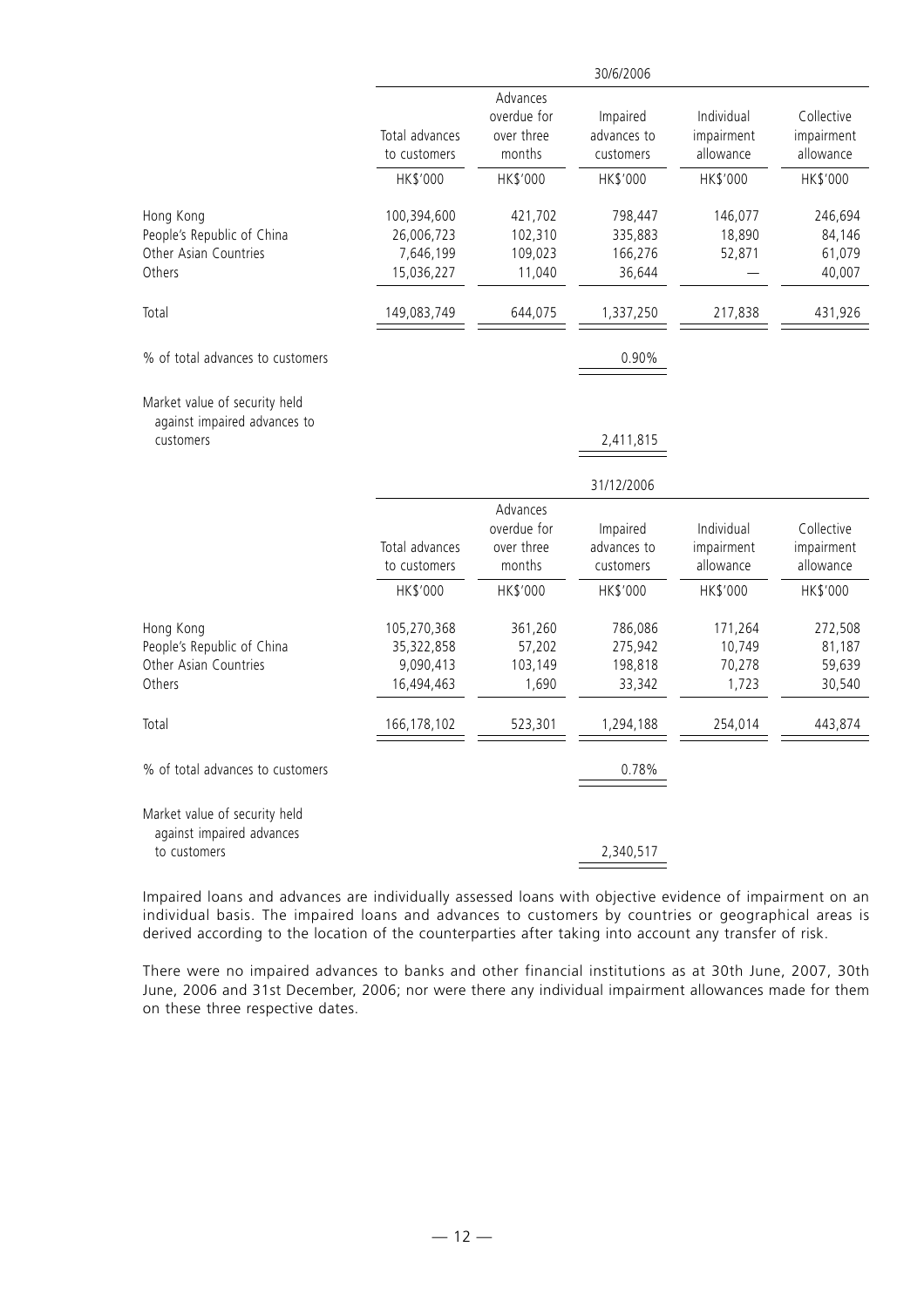# **16. Available-For-Sale Financial Assets**

|                                                | 30/6/2007  | 30/6/2006 | 31/12/2006 |
|------------------------------------------------|------------|-----------|------------|
|                                                | HK\$'000   | HK\$'000  | HK\$'000   |
|                                                |            |           |            |
| Treasury bills (including Exchange Fund Bills) | 4,325,731  | 2,783,033 | 4,221,416  |
| Certificates of deposit held                   | 867,781    | 1,159,918 | 943,306    |
| Debt securities                                | 4,564,851  | 2,832,129 | 3,274,524  |
| Equity securities                              | 2,669,813  | 2,691,756 | 3,398,552  |
| Investment funds                               | 91,966     | 256,049   | 164,399    |
|                                                | 12,520,142 | 9,722,885 | 12,002,197 |
|                                                |            |           |            |
| Issued by:                                     |            |           |            |
| Central governments and central banks          | 4,436,863  | 3,722,100 | 4,344,171  |
| Public sector entities                         | 207,298    | 388,716   | 220,749    |
| Banks and other financial institutions         | 4,898,557  | 3,768,049 | 5,058,286  |
| Corporate entities                             | 2,731,931  | 1,587,953 | 2,214,163  |
| Other entities                                 | 245,493    | 256,067   | 164,828    |
|                                                | 12,520,142 | 9,722,885 | 12,002,197 |
| Analysed by place of listing:                  |            |           |            |
| Listed in Hong Kong                            | 1,794,120  | 1,330,268 | 2,771,512  |
| Listed outside Hong Kong                       | 2,886,830  | 1,641,859 | 1,949,661  |
|                                                |            |           |            |
|                                                | 4,680,950  | 2,972,127 | 4,721,173  |
| Unlisted                                       | 7,839,192  | 6,750,758 | 7,281,024  |
|                                                | 12,520,142 | 9,722,885 | 12,002,197 |
|                                                |            |           |            |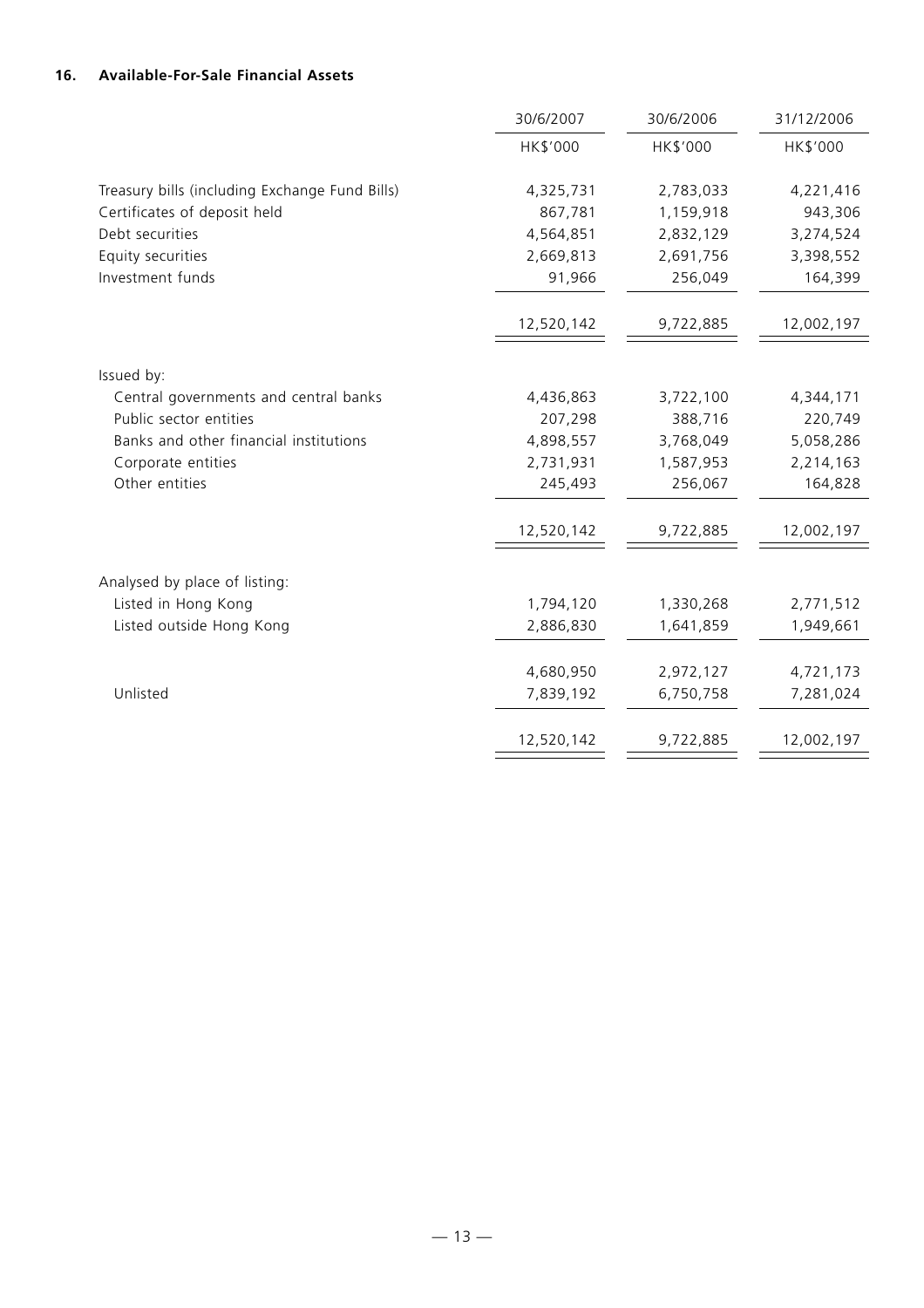# **17. Held-to-maturity Investments**

|                                                | 30/6/2007  | 30/6/2006  | 31/12/2006 |
|------------------------------------------------|------------|------------|------------|
|                                                | HK\$'000   | HK\$'000   | HK\$'000   |
| Treasury bills (including Exchange Fund Bills) | 117,793    | 45,412     | 84,044     |
| Certificates of deposit held                   | 1,857,161  | 1,409,223  | 1,614,028  |
| Debt securities                                | 8,644,520  | 11,279,117 | 8,551,287  |
|                                                | 10,619,474 | 12,733,752 | 10,249,359 |
| Issued by:                                     |            |            |            |
| Central governments and central banks          | 5,466,470  | 7,687,075  | 5,417,161  |
| Public sector entities                         | 721,333    | 799,699    | 746,137    |
| Banks and other financial institutions         | 3,203,014  | 3,193,700  | 2,881,767  |
| Corporate entities                             | 1,228,657  | 1,053,278  | 1,204,294  |
|                                                | 10,619,474 | 12,733,752 | 10,249,359 |
| Analysed by place of listing:                  |            |            |            |
| Listed in Hong Kong                            | 191,916    | 58,087     | 80,663     |
| Listed outside Hong Kong                       | 1,777,146  | 1,968,347  | 1,773,409  |
|                                                | 1,969,062  | 2,026,434  | 1,854,072  |
| Unlisted                                       | 8,650,412  | 10,707,318 | 8,395,287  |
|                                                |            |            |            |
|                                                | 10,619,474 | 12,733,752 | 10,249,359 |
| Market value:                                  |            |            |            |
| Listed securities                              | 1,954,830  | 1,984,421  | 1,847,348  |
| Unlisted securities                            | 8,519,130  | 10,441,192 | 8,269,760  |
|                                                | 10,473,960 | 12,425,613 | 10,117,108 |
|                                                |            |            |            |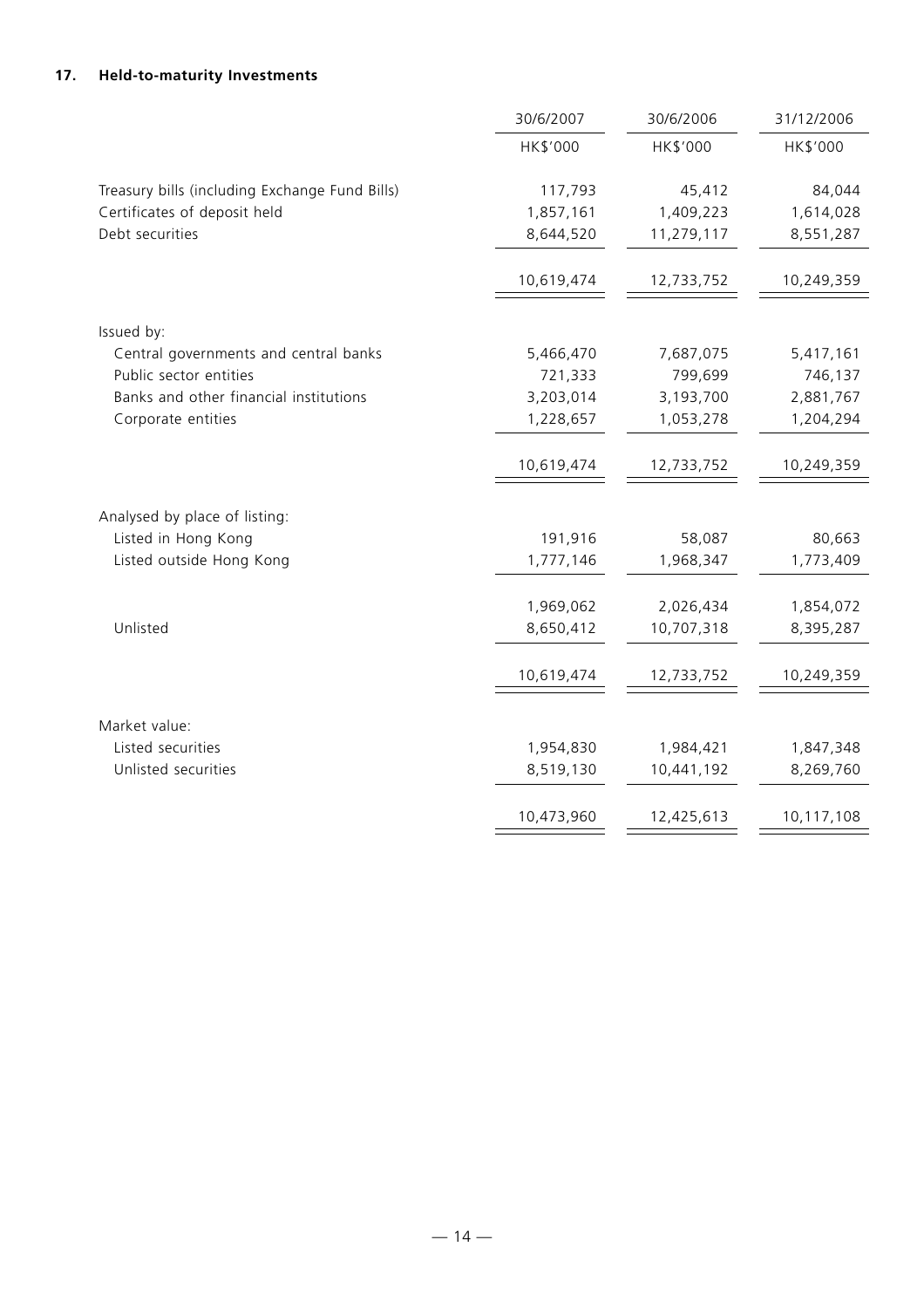|                                                              | 30/6/2007                |                  |                                        |            |            |
|--------------------------------------------------------------|--------------------------|------------------|----------------------------------------|------------|------------|
|                                                              | Investment<br>Properties | Bank<br>Premises | Furniture<br>Fixtures and<br>Equipment | Sub-total  | Total      |
|                                                              | HK\$'000                 | HK\$'000         | HK\$'000                               | HK\$'000   | HK\$'000   |
| Cost or valuation                                            |                          |                  |                                        |            |            |
| At 1st January, 2007                                         | 1,288,541                | 4,230,569        | 2,255,097                              | 6,485,666  | 7,774,207  |
| Additions                                                    | 152                      | 222,067          | 188,749                                | 410,816    | 410,968    |
| Additions through acquisition                                |                          |                  | 1,053                                  | 1,053      | 1,053      |
| Revaluation surplus                                          | 20,913                   |                  |                                        |            | 20,913     |
| Revaluation of bank premises transferred                     |                          |                  |                                        |            |            |
| to investment properties                                     |                          | 8,283            |                                        | 8,283      | 8,283      |
| Transfer from bank premises to investment                    |                          |                  |                                        |            |            |
| properties                                                   | 75,500                   | (75, 500)        |                                        | (75, 500)  |            |
| Disposals                                                    |                          | (1,676)          | (18, 289)                              | (19, 965)  | (19, 965)  |
| Exchange adjustments                                         | 2,570                    | 1,196            | 9,130                                  | 10,326     | 12,896     |
| At 30th June, 2007                                           | 1,387,676                | 4,384,939        | 2,435,740                              | 6,820,679  | 8,208,355  |
| Accumulated depreciation and amortisation                    |                          |                  |                                        |            |            |
| At 1st January, 2007                                         |                          | 683,568          | 1,341,034                              | 2,024,602  | 2,024,602  |
| Additions through acquisition                                |                          |                  | 635                                    | 635        | 635        |
| Charge for the period                                        |                          | 41,449           | 121,329                                | 162,778    | 162,778    |
| Revaluation of bank premises transferred                     |                          |                  |                                        |            |            |
| to investment properties                                     |                          | (10,082)         |                                        | (10,082)   | (10,082)   |
| Impairment loss                                              |                          | (116, 451)       |                                        | (116, 451) | (116, 451) |
| Written back on disposals                                    |                          | (785)            | (14, 131)                              | (14, 916)  | (14, 916)  |
| Exchange adjustments                                         |                          | 333              | 6,662                                  | 6,995      | 6,995      |
| At 30th June, 2007                                           |                          | 598,032          | 1,455,529                              | 2,053,561  | 2,053,561  |
| Net book value at 30th June, 2007                            | 1,387,676                | 3,786,907        | 980,211                                | 4,767,118  | 6,154,794  |
|                                                              |                          |                  |                                        |            |            |
| The gross amounts of the above assets are stated:<br>At cost |                          | 3,543,850        | 2,435,740                              | 5,979,590  | 5,979,590  |
| At Directors' valuation                                      |                          |                  |                                        |            |            |
| $-1989$                                                      |                          | 841,089          |                                        | 841,089    | 841,089    |
| At professional valuation<br>$-2007$                         | 1,387,676                |                  |                                        |            | 1,387,676  |
|                                                              | 1,387,676                | 4,384,939        | 2,435,740                              | 6,820,679  | 8,208,355  |
|                                                              |                          |                  |                                        |            |            |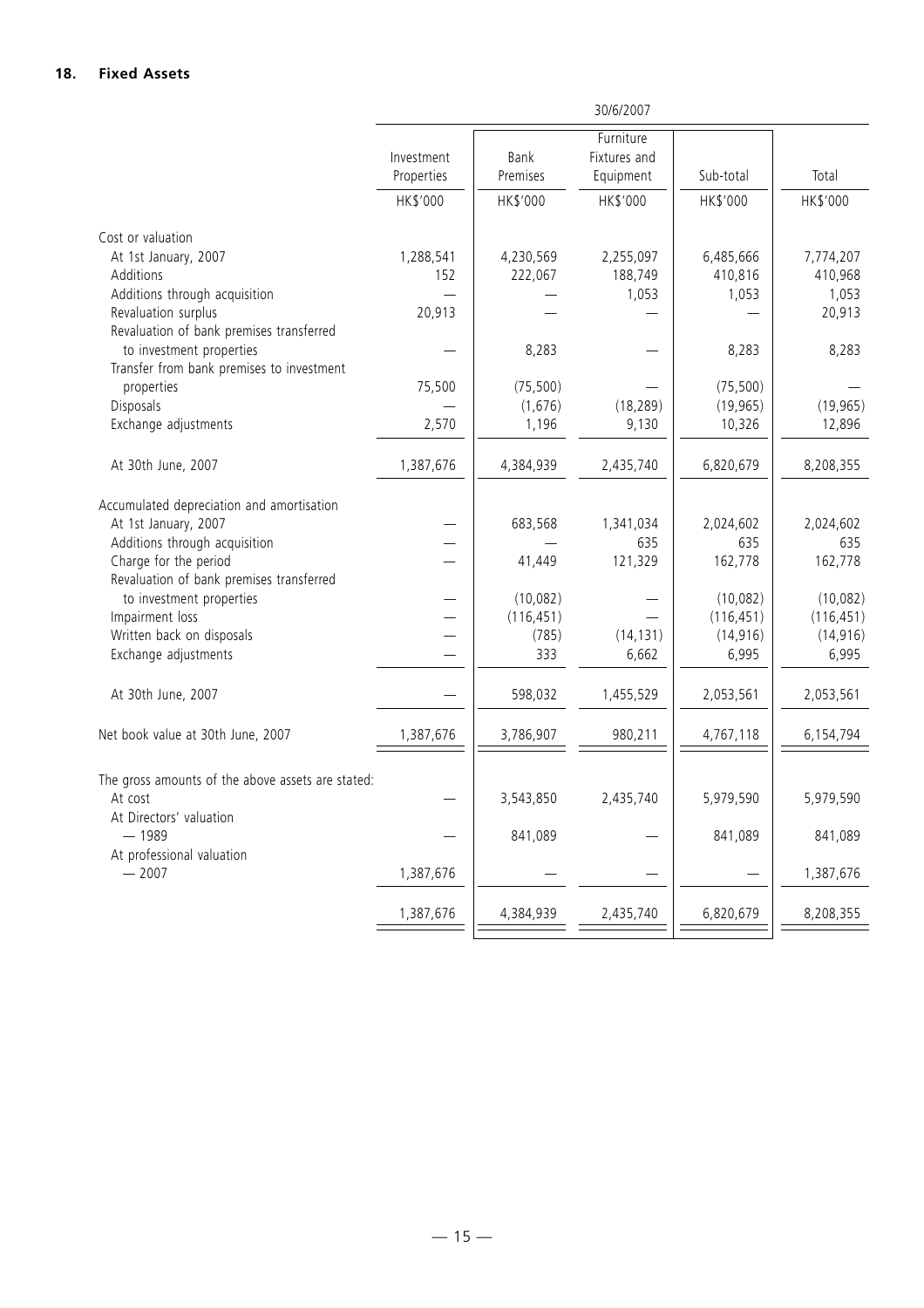|                                                              | 30/6/2006                |                  |                                        |           |            |
|--------------------------------------------------------------|--------------------------|------------------|----------------------------------------|-----------|------------|
|                                                              | Investment<br>Properties | Bank<br>Premises | Furniture<br>Fixtures and<br>Equipment | Sub-total | Total      |
|                                                              | HK\$'000                 | HK\$'000         | HK\$'000                               | HK\$'000  | HK\$'000   |
| Cost or valuation                                            |                          |                  |                                        |           |            |
| At 1st January, 2006                                         | 950,586                  | 4,304,481        | 1,999,250                              | 6,303,731 | 7,254,317  |
| Additions                                                    |                          | 74,051           | 216,417                                | 290,468   | 290,468    |
| Additions through acquisition                                |                          |                  | 6,065                                  | 6,065     | 6,065      |
| Revaluation surplus                                          | 40,478                   |                  |                                        |           | 40,478     |
| Revaluation of bank premises transferred                     |                          |                  |                                        |           |            |
| to investment properties                                     |                          | 5,671            |                                        | 5,671     | 5,671      |
| Transfer from investment properties to bank                  |                          |                  |                                        |           |            |
| premises                                                     | (6, 235)                 | 6,235            |                                        | 6,235     |            |
| Disposals                                                    | (39, 400)                | (7,097)          | (89, 972)                              | (97,069)  | (136, 469) |
| Exchange adjustments                                         | 3,717                    | 1,600            | 7,556                                  | 9,156     | 12,873     |
|                                                              |                          |                  |                                        |           |            |
| At 30th June, 2006                                           | 949,146                  | 4,384,941        | 2,139,316                              | 6,524,257 | 7,473,403  |
| Accumulated depreciation and amortisation                    |                          |                  |                                        |           |            |
| At 1st January, 2006                                         |                          | 671,201          | 1,227,217                              | 1,898,418 | 1,898,418  |
| Additions through acquisition                                |                          |                  | 3,694                                  | 3,694     | 3,694      |
| Charge for the period                                        |                          | 38,290           | 105,462                                | 143,752   | 143,752    |
| Revaluation of bank premises transferred                     |                          |                  |                                        |           |            |
| to investment properties                                     |                          | (4, 431)         |                                        | (4, 431)  | (4, 431)   |
| Impairment loss                                              |                          | (10, 915)        |                                        | (10, 915) | (10, 915)  |
| Written back on disposals                                    |                          | (1, 171)         | (77, 554)                              | (78, 725) | (78, 725)  |
|                                                              |                          | 618              |                                        |           |            |
| Exchange adjustments                                         |                          |                  | 5,907                                  | 6,525     | 6,525      |
| At 30th June, 2006                                           |                          | 693,592          | 1,264,726                              | 1,958,318 | 1,958,318  |
| Net book value at 30th June, 2006                            | 949,146                  | 3,691,349        | 874,590                                | 4,565,939 | 5,515,085  |
|                                                              |                          |                  |                                        |           |            |
| The gross amounts of the above assets are stated:<br>At cost |                          | 3,534,445        | 2,139,316                              | 5,673,761 | 5,673,761  |
| At Directors' valuation                                      |                          |                  |                                        |           |            |
| $-1989$                                                      |                          | 850,496          |                                        | 850,496   | 850,496    |
| At professional valuation                                    |                          |                  |                                        |           |            |
| $-2006$                                                      | 949,146                  |                  |                                        |           | 949,146    |
|                                                              |                          |                  |                                        |           |            |
|                                                              | 949,146                  | 4,384,941        | 2,139,316                              | 6,524,257 | 7,473,403  |
|                                                              |                          |                  |                                        |           |            |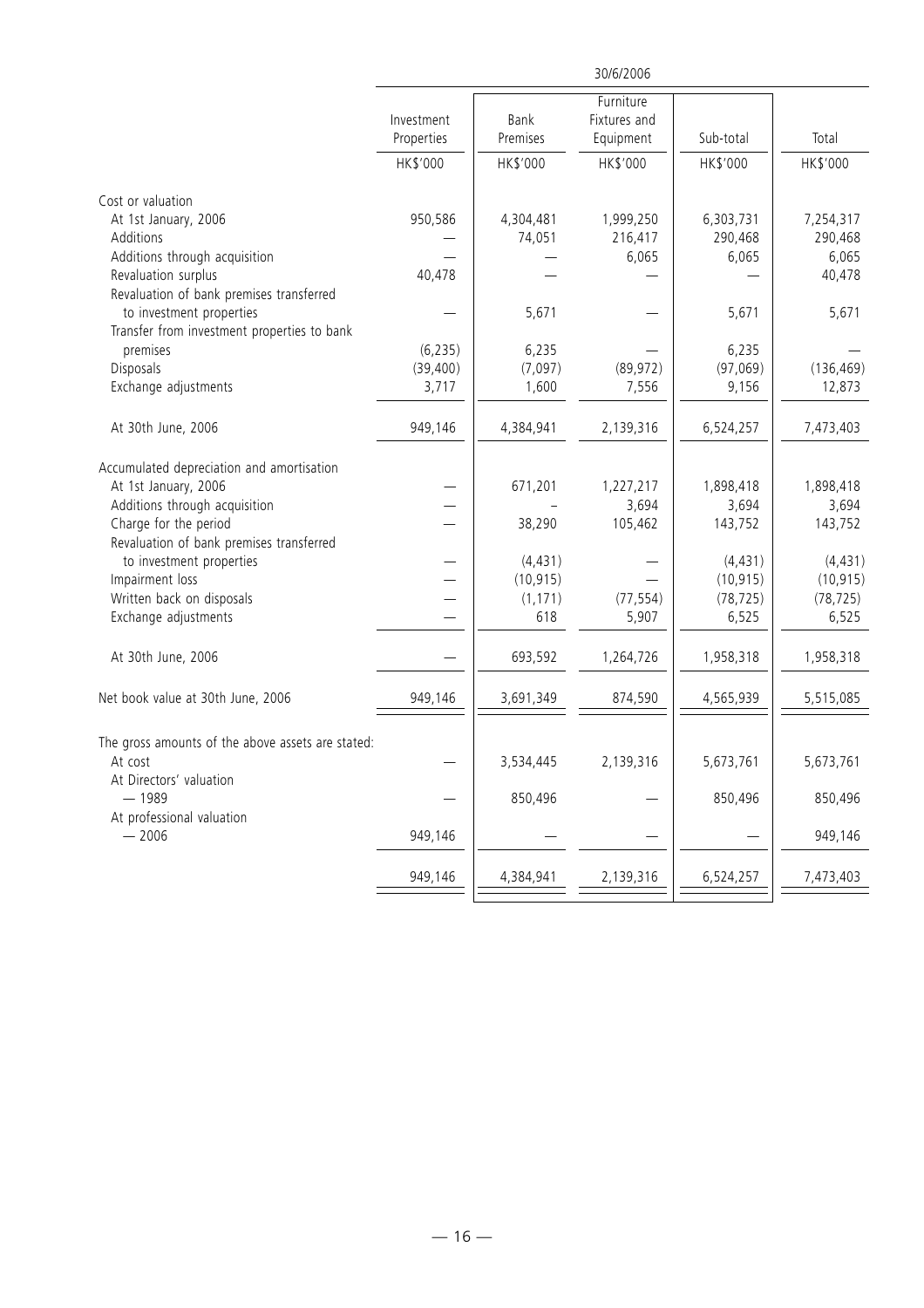# **19. Other Liabilities**

**20.** 

|     |                                    | 30/6/2007  | 30/6/2006 | 31/12/2006 |
|-----|------------------------------------|------------|-----------|------------|
|     |                                    | HK\$'000   | HK\$'000  | HK\$'000   |
| (a) | Trading liabilities                |            |           |            |
|     | Exchange fund bills sold           | 697,964    | 697,009   | 199,800    |
|     | Exchange fund notes sold           | 32,340     | 33,075    | 33,459     |
|     | Short positions in securities      |            |           | 8,060      |
|     |                                    | 730,304    | 730,084   | 241,319    |
|     |                                    |            |           |            |
|     | Negative fair value of derivatives | 977,027    | 836,963   | 701,276    |
|     |                                    | 1,707,331  | 1,567,047 | 942,595    |
|     |                                    |            |           |            |
| (b) | Other accounts and provisions      |            |           |            |
|     | Accrued interest payable           | 1,125,093  | 726,786   | 854,862    |
|     | Other accounts                     | 12,963,472 | 5,384,724 | 7,191,792  |
|     |                                    | 14,088,565 | 6,111,510 | 8,046,654  |
|     |                                    |            |           |            |
|     | <b>Loan Capital</b>                |            |           |            |
|     |                                    | 30/6/2007  | 30/6/2006 | 31/12/2006 |

|                                                                                                           | HK\$'000   | HK\$'000  | HK\$'000  |
|-----------------------------------------------------------------------------------------------------------|------------|-----------|-----------|
| USD550 million 5.625% subordinated notes, measured at                                                     |            |           |           |
| fair value through profit or loss<br>USD500 million floating rate subordinated notes,                     | 4,290,694  | 4,149,058 | 4,288,824 |
| measured at amortised cost                                                                                |            | 3,877,268 | 3,865,491 |
| GBP300 million 6.125% step-up perpetual subordinated                                                      |            |           |           |
| notes, measured at fair value through profit or loss<br>USD600 million floating rate step-up subordinated | 4,573,749  |           |           |
| notes, measured at amortised cost                                                                         | 4,683,797  |           |           |
|                                                                                                           | 13,548,240 | 8,026,326 | 8,154,315 |

Loan capital of face value of HK\$4,299,900,000 (US\$550,000,000) and carrying amount of HK\$4,290,694,000 represents 5.625% subordinated notes qualifying as tier 2 capital which were issued on 13th December, 2005 by the Bank. The notes are listed on The Stock Exchange of Hong Kong Limited and will mature on 13th December, 2015.

On 20th March, 2007, the Bank issued 6.125% step-up perpetual subordinated notes qualifying as tier 2 capital with face value of HK\$4,710,150,000 (GBP300,000,000). The carrying amount of the notes as at 30th June, 2007 was HK\$4,573,749,000. The notes are listed on the Singapore Exchange Securities Trading Limited.

On 21st June, 2007, the Bank issued floating rate step-up subordinated notes qualifying as tier 2 capital with face value of HK\$4,690,800,000 (US\$600,000,000). The carrying amount of the notes as at 30th June, 2007 was HK\$4,683,797,000. The notes are listed on the Singapore Exchange Securities Trading Limited and will mature on 21st June, 2017.

On 27th June, 2007, the Bank redeemed the floating rate subordinated notes with face value of HK\$3,909,000,000 (US\$500,000,000) which was issued on 27th June, 2006 by the Bank.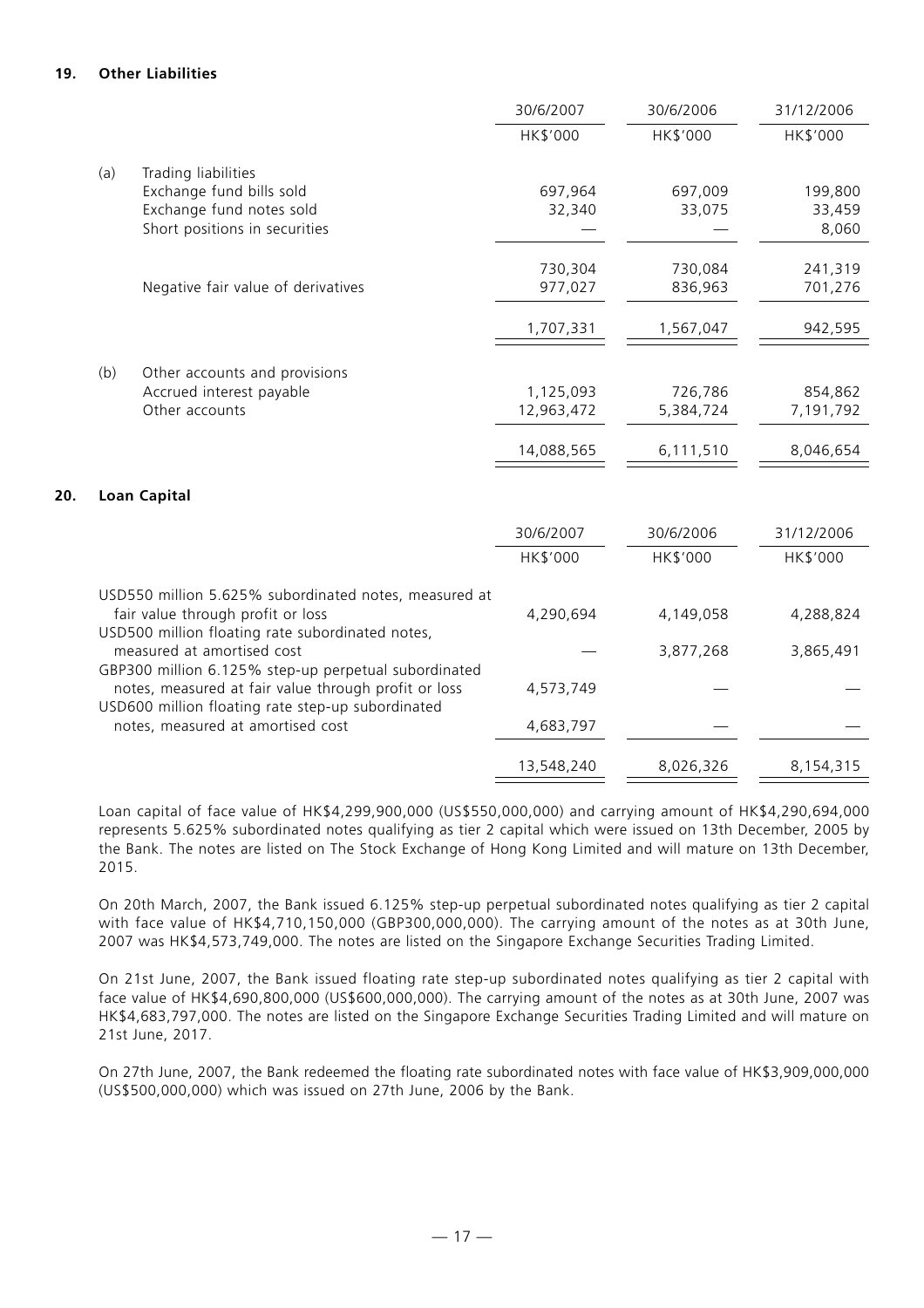# **21. Segment Reporting**

Segment information is presented in respect of the Group's business and geographical segments. Business segment information is chosen as the primary reporting format because this is more relevant to the Group's internal financial reporting.

Personal financial services includes branch operations, personal Internet banking, consumer finance, property loans, credit card business and private banking to personal customers.

Corporate banking business includes corporate lending and loan syndication, asset based lending, commercial lending, enterprise lending, securities lending, trust services, mandatory provident fund business and corporate Internet banking.

Investment banking business includes treasury operations, securities broking and dealing, and provision of internet security trading services.

Corporate services include company secretarial services, share registration and business services, and offshore corporate and trust services.

Other businesses include bancassurance, insurance business and property-related business.

Unallocated items mainly comprise the central management unit, bank premises, and any items which cannot be reasonably allocated to specific business segments.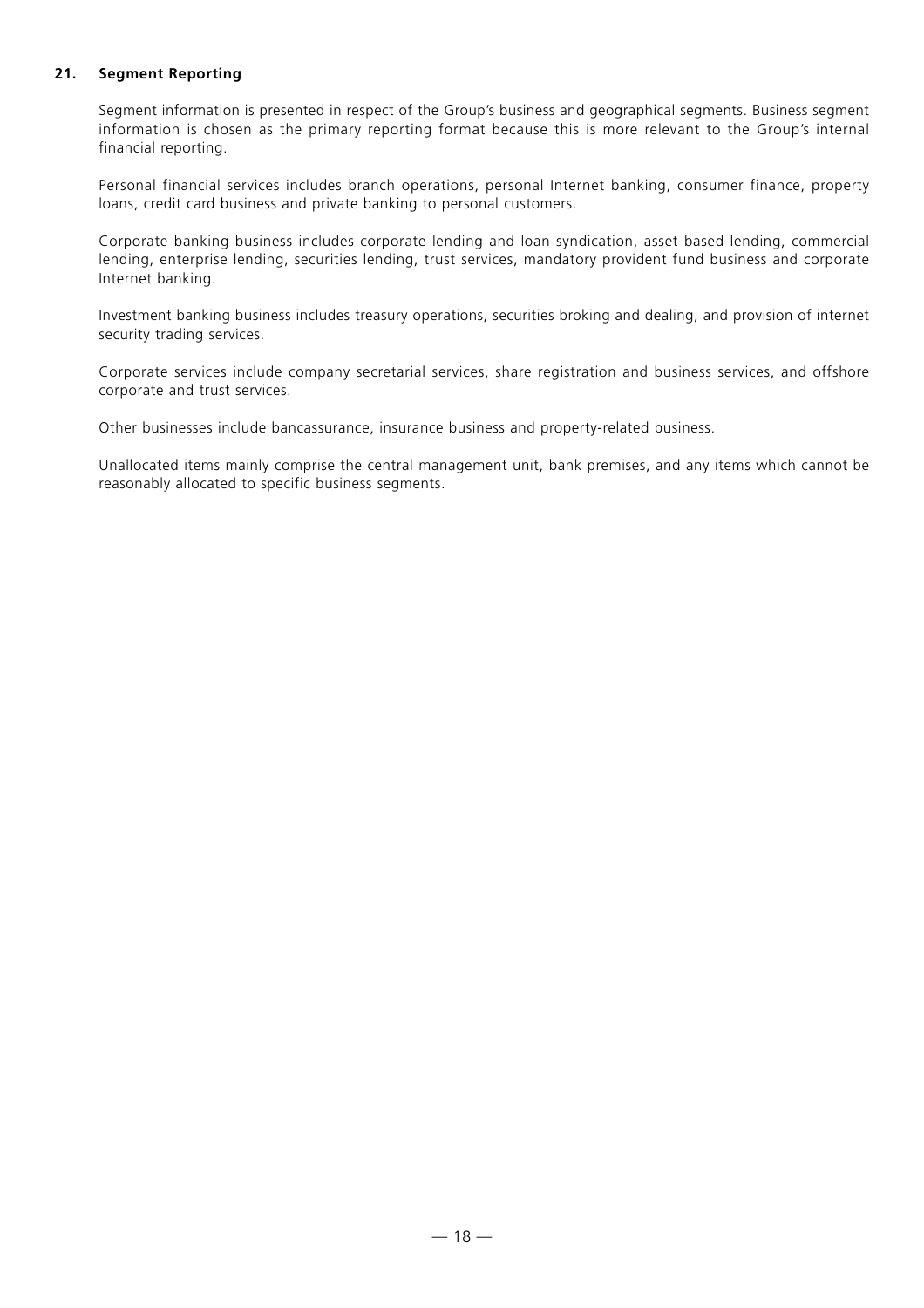|                                                                                                                |                                   |                        |                        |                       | 6 months ended 30/6/2007 |                       |                                       |                     |
|----------------------------------------------------------------------------------------------------------------|-----------------------------------|------------------------|------------------------|-----------------------|--------------------------|-----------------------|---------------------------------------|---------------------|
|                                                                                                                | Personal<br>Financial<br>Services | Corporate<br>Banking   | Investment<br>Banking  | Corporate<br>Services | Others                   | Unallocated           | Inter-<br>segment<br>elimination      | Consolidated        |
|                                                                                                                | HK\$'000                          | HK\$'000               | HK\$'000               | HK\$'000              | HK\$'000                 | HK\$'000              | HK\$'000                              | HK\$'000            |
| Net interest income<br>Other operating income from                                                             | 1,051,924                         | 1,175,511              | 523,373                | 455                   | 11,391                   | (395)                 |                                       | 2,762,259           |
| external customers<br>Inter-segment income                                                                     | 460,967                           | 247,679                | 540,187                | 367,149               | 81,162                   | 18,362<br>78,102      | $\overline{\phantom{0}}$<br>(78, 102) | 1,715,506           |
| Operating income                                                                                               | 1,512,891                         | 1,423,190              | 1,063,560              | 367,604               | 92,553                   | 96,069                | (78, 102)                             | 4,477,765           |
| Operating expenses<br>Inter-segment expenses                                                                   | (907, 750)<br>(62, 551)           | (564, 614)<br>(8, 153) | (281, 574)<br>(3, 715) | (211, 030)            | (92, 606)<br>(646)       | (121, 262)<br>(3,037) | —<br>78,102                           | (2, 178, 836)       |
| Operating profit before<br>impairment losses                                                                   | 542,590                           | 850,423                | 778,271                | 156,574               | (699)                    | (28, 230)             |                                       | 2,298,929           |
| Impairment losses on loans<br>and advances<br>Write back of impairment                                         | (24, 592)                         | (111, 816)             | 327                    | (2,684)               | 1,985                    |                       |                                       | (136, 780)          |
| losses on bank premises                                                                                        |                                   |                        |                        |                       |                          | 116,451               | —                                     | 116,451             |
| Operating profit after<br>impairment losses                                                                    | 517,998                           | 738,607                | 778,598                | 153,890               | 1,286                    | 88,221                |                                       | 2,278,600           |
| Profit on sale of fixed assets,<br>available-for-sale financial<br>assets, held-to-maturity<br>investments and |                                   |                        |                        |                       |                          |                       |                                       |                     |
| subsidiaries/associates                                                                                        |                                   | 164                    | 77,763                 |                       | 156                      | (1,526)               |                                       | 76,557              |
| Valuation gains on investment<br>properties<br>Share of profits less losses                                    |                                   |                        |                        |                       | 20,913                   |                       |                                       | 20,913              |
| of associates                                                                                                  | 1,508                             | 8,674                  | 24,961                 |                       | 16,600                   | (73)                  |                                       | 51,670              |
| Profit before taxation                                                                                         | 519,506                           | 747,445                | 881,322                | 153,890               | 38,955                   | 86,622                |                                       | 2,427,740           |
| Income tax                                                                                                     | (120, 084)                        | (171, 265)             | (198, 490)             | (21, 925)             | (5, 148)                 |                       |                                       | (516, 912)          |
| Profit for the period after<br>taxation                                                                        | 399,422                           | 576,180                | 682,832                | 131,965               | 33,807                   | 86,622                |                                       | 1,910,828           |
| Attributable to:<br>Equity holders of the Group<br>Minority interests                                          | 399,422                           | 576,180                | 682,834<br>(2)         | 97,590<br>34,375      | 34,518<br>(711)          | 86,622                |                                       | 1,877,166<br>33,662 |
| Profit for the period after<br>taxation                                                                        | 399,422                           | 576,180                | 682,832                | 131,965               | 33,807                   | 86,622                |                                       | 1,910,828           |
| Depreciation for the period                                                                                    | (60, 788)                         | (33, 228)              | (12, 907)              | (6,709)               | (4,031)                  | (45, 115)             |                                       | (162, 778)          |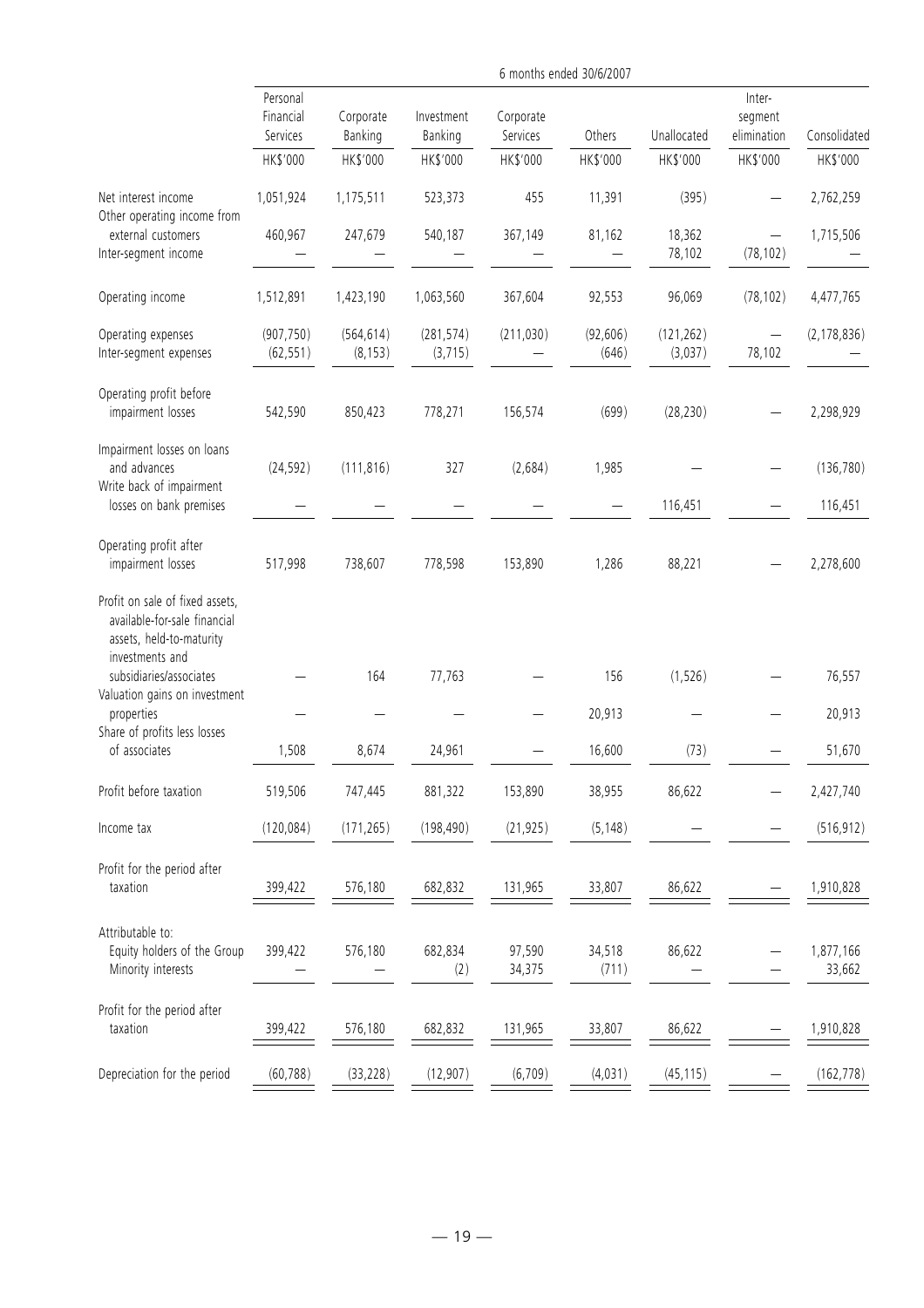|                                                                                                                | 6 months ended 30/6/2006 (Restated) |                        |                       |                       |                    |                        |                                  |                     |  |
|----------------------------------------------------------------------------------------------------------------|-------------------------------------|------------------------|-----------------------|-----------------------|--------------------|------------------------|----------------------------------|---------------------|--|
|                                                                                                                | Personal<br>Financial<br>Services   | Corporate<br>Banking   | Investment<br>Banking | Corporate<br>Services | Others             | Unallocated            | Inter-<br>segment<br>elimination | Consolidated        |  |
|                                                                                                                | HK\$'000                            | HK\$'000               | HK\$'000              | HK\$'000              | HK\$'000           | HK\$'000               | HK\$'000                         | HK\$'000            |  |
| Net interest income                                                                                            | 1,037,761                           | 880,333                | 446,514               | 121                   | 4,061              | (568)                  |                                  | 2,368,222           |  |
| Other operating income from<br>external customers<br>Inter-segment income                                      | 319,749                             | 156,656                | 318,884               | 292,861               | 80,227             | 7,909<br>71,752        | (71, 752)                        | 1,176,286           |  |
| Operating income                                                                                               | 1,357,510                           | 1,036,989              | 765,398               | 292,982               | 84,288             | 79,093                 | (71, 752)                        | 3,544,508           |  |
| Operating expenses<br>Inter-segment expenses                                                                   | (734, 253)<br>(58, 429)             | (385, 641)<br>(7, 583) | (164, 872)<br>(2,893) | (171, 147)            | (74, 449)<br>(391) | (106, 372)<br>(2, 456) | $\qquad \qquad -$<br>71,752      | (1,636,734)         |  |
| Operating profit before<br>impairment losses                                                                   | 564,828                             | 643,765                | 597,633               | 121,835               | 9,448              | (29, 735)              |                                  | 1,907,774           |  |
| Impairment losses on loans<br>and advances<br>Write back of impairment losses                                  | 10,004                              | (164, 923)             | 1,238                 | (232)                 | (755)              |                        |                                  | (154, 668)          |  |
| on bank premises<br>Write back of Impairment losses<br>on available-for-sale financial                         |                                     |                        |                       |                       |                    | 10,915                 |                                  | 10,915              |  |
| assets, held-to-maturity<br>investments and associates<br>Impairment losses on goodwill                        |                                     | 3,779                  | 12,828                |                       | (23, 698)          |                        |                                  | 16,607<br>(23, 698) |  |
| Operating profit after<br>impairment losses                                                                    | 574,832                             | 482,621                | 611,699               | 121,603               | (15,005)           | (18, 820)              |                                  | 1,756,930           |  |
| Profit on sale of fixed assets,<br>available-for-sale financial<br>assets, held-to-maturity<br>investments and |                                     |                        |                       |                       |                    |                        |                                  |                     |  |
| subsidiaries/associates<br>Valuation gains on                                                                  |                                     |                        | 2,945                 |                       | 1,308              | (3,941)                |                                  | 312                 |  |
| investment properties                                                                                          |                                     |                        |                       |                       | 40,478             |                        |                                  | 40,478              |  |
| Share of profits less losses<br>of associates                                                                  | 1,068                               | 10,221                 | 3,311                 |                       | 34,098             | (944)                  |                                  | 47,754              |  |
| Profit before taxation                                                                                         | 575,900                             | 492,842                | 617,955               | 121,603               | 60,879             | (23, 705)              |                                  | 1,845,474           |  |
| Income tax                                                                                                     | (80, 803)                           | (67, 856)              | (86, 415)             | (15, 174)             | (3,774)            |                        |                                  | (254, 022)          |  |
| Profit for the period after<br>taxation                                                                        | 495,097                             | 424,986                | 531,540               | 106,429               | 57,105             | (23, 705)              |                                  | 1,591,452           |  |
| Attributable to:<br>Equity holders of the Group<br>Minority interests                                          | 495,097                             | 424,986                | 531,537<br>3          | 79,590<br>26,839      | 57,829<br>(724)    | (23, 705)              |                                  | 1,565,334<br>26,118 |  |
| Profit for the period after<br>taxation                                                                        | 495,097                             | 424,986                | 531,540               | 106,429               | 57,105             | (23, 705)              |                                  | 1,591,452           |  |
| Depreciation for the period                                                                                    | (54, 737)                           | (26, 920)              | (10, 697)             | (6, 327)              | (3, 517)           | (41, 554)              |                                  | (143, 752)          |  |

The Group revised its internal transfer pricing process during 2006. The comparative figures of segment reporting have been restated to reflect the new methodology.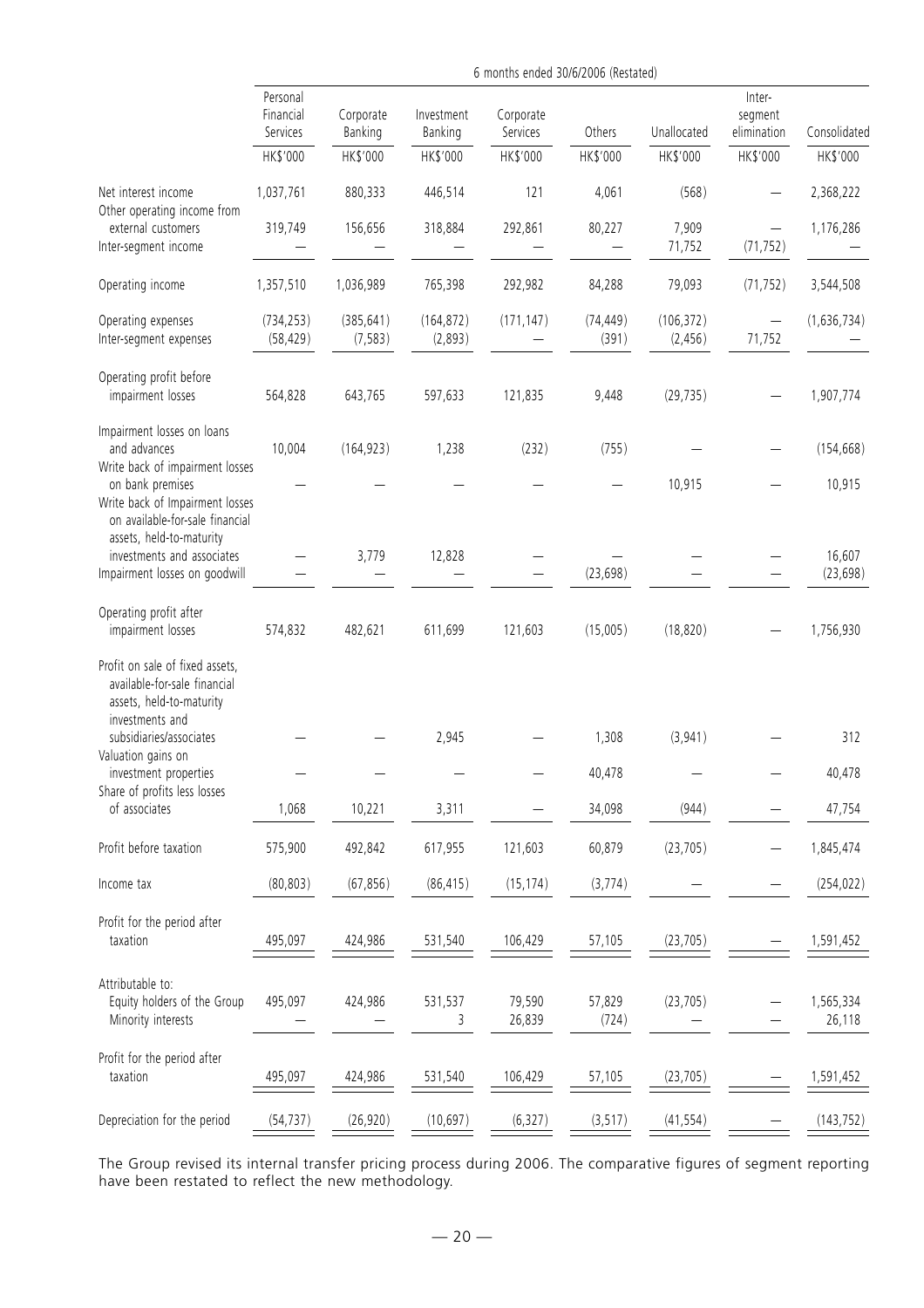# **22. Analysis of Assets and Liabilities by Remaining Maturity**

|                                                                                                                                                                                                          |                                       |                                                   |                                               | 30/6/2007                                       |                                           |                                                                         |                                                                   |
|----------------------------------------------------------------------------------------------------------------------------------------------------------------------------------------------------------|---------------------------------------|---------------------------------------------------|-----------------------------------------------|-------------------------------------------------|-------------------------------------------|-------------------------------------------------------------------------|-------------------------------------------------------------------|
|                                                                                                                                                                                                          | Repayable<br>on demand                | 3 months<br>or less                               | 1 year or<br>less but<br>over<br>3 months     | 5 years or<br>less but<br>over<br>1 year        | Over<br>5 years                           | Undated<br>0ľ<br>overdue                                                | Total                                                             |
|                                                                                                                                                                                                          | HK\$'000                              | HK\$'000                                          | HK\$'000                                      | HK\$'000                                        | HK\$'000                                  | HK\$'000                                                                | HK\$'000                                                          |
| Assets<br>Cash and balances with banks and<br>other financial institutions<br>Placements with banks and                                                                                                  | 7,518,240                             | 40,789                                            |                                               |                                                 |                                           | 709,197                                                                 | 8,268,226                                                         |
| other financial institutions<br>Trade bills<br>Trading assets                                                                                                                                            | 2,600<br>29,340                       | 68,917,278<br>484,489<br>1,019,887                | 3,270,739<br>92,231<br>134,723                | 156,360                                         | 38,023                                    | 72,978<br>3,743,884                                                     | 72,346,977<br>679,038<br>4,936,517                                |
| Financial assets designated at fair value<br>through profit or loss<br>Advances to customers and other accounts<br>Available-for-sale financial assets<br>Held-to-maturity investments<br>Undated assets | 5,634,401                             | 5,889,424<br>42,976,080<br>7,751,034<br>1,155,246 | 900,036<br>22,955,737<br>563,831<br>1,266,265 | 2,815,676<br>71,140,882<br>772,653<br>7,085,756 | 60,382,492<br>677,257<br>1,112,207        | 906<br>11,189,724<br>2,755,367<br>$\overline{\phantom{0}}$<br>9,958,295 | 9,606,042<br>214,279,316<br>12,520,142<br>10,619,474<br>9,958,295 |
| <b>Total assets</b>                                                                                                                                                                                      | 13,184,581                            | 128,234,227                                       | 29,183,562                                    | 81,971,327                                      | 62,209,979                                | 28,430,351                                                              | 343,214,027                                                       |
| <b>Liabilities</b><br>Deposits and balances of banks<br>and other financial institutions<br>Deposits from customers                                                                                      | 936,701<br>63,347,076                 | 21,711,923<br>147,936,057                         | 18,628,294<br>12,828,927                      | 2,033,066<br>6,165,485                          | 9,968<br>513,430                          | 173,708<br>7,671                                                        | 43,493,660<br>230,798,646                                         |
| - Demand deposits and current accounts<br>- Savings deposit<br>- Time, call and notice deposits<br>Trading liabilities                                                                                   | 17,560,765<br>45, 162, 119<br>624,192 | 147,936,057<br>697,964                            | 12,828,927<br>$\overline{\phantom{0}}$        | 6,165,485<br>32,247                             | $\overline{\phantom{0}}$<br>513,430<br>93 | 7,671<br>977,027                                                        | 17,560,765<br>45,162,119<br>168,075,762<br>1,707,331              |
| Certificates of deposit issued<br>Current taxation<br>Loan capital                                                                                                                                       |                                       | 219,696<br>$\equiv$<br>$\overline{\phantom{0}}$   | 7,989,123<br>495,452                          | 1,310,743                                       | 530,537<br>13,548,240                     |                                                                         | 10,050,099<br>495,452<br>13,548,240                               |
| Undated liabilities<br><b>Total liabilities</b>                                                                                                                                                          | 64.283.777                            | 170.565.640                                       | 39,941,796                                    | 9,541,541                                       | 14,602,268                                | 14,766,185<br>15,924,591                                                | 14,766,185<br>314,859,613                                         |
| Net liability gap                                                                                                                                                                                        | (51,099,196)                          | (42, 331, 413)                                    | (10, 758, 234)                                | 72,429,786                                      | 47,607,711                                |                                                                         |                                                                   |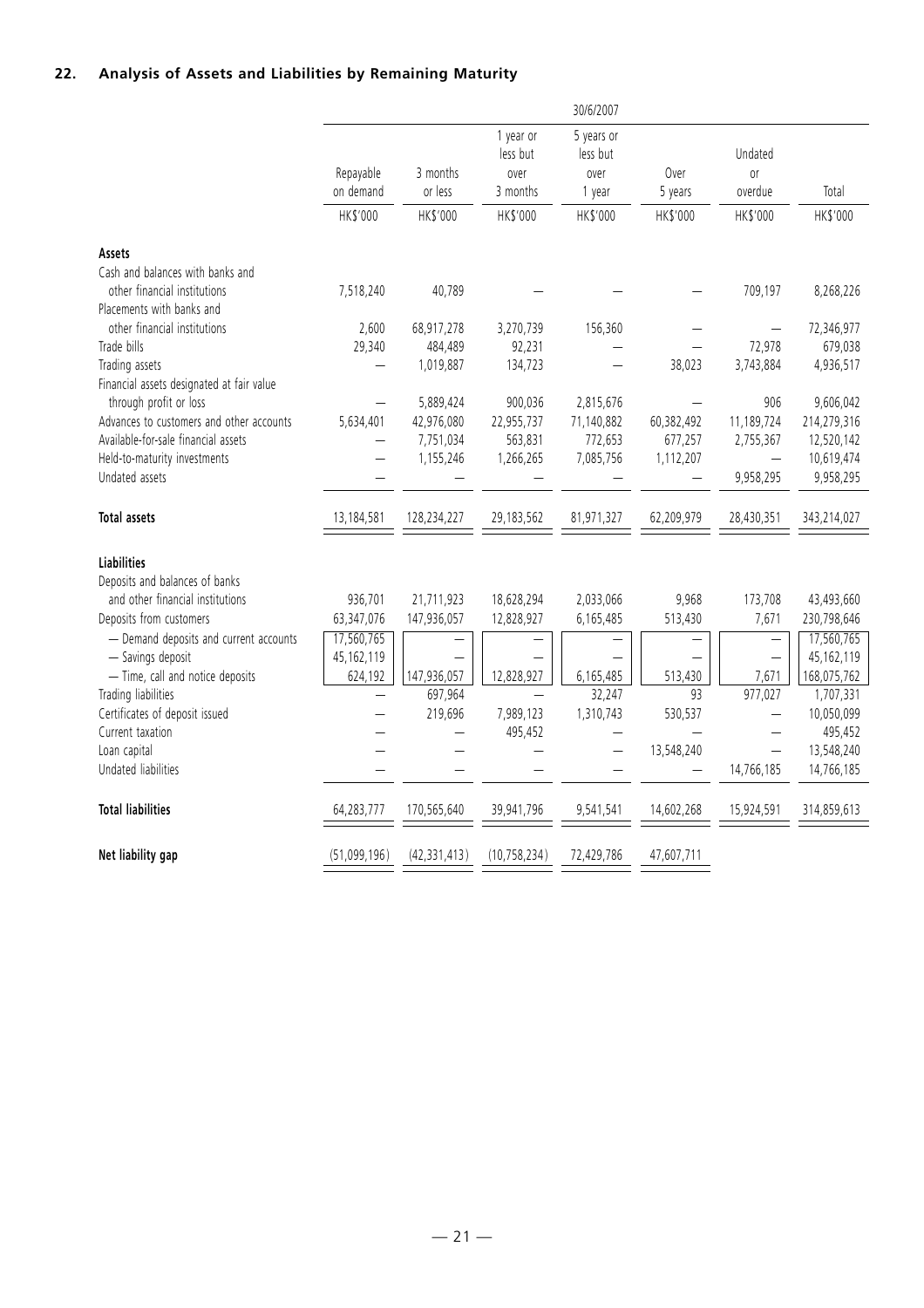|                                           |                          |                |            | 31/12/2006 |            |                          |             |
|-------------------------------------------|--------------------------|----------------|------------|------------|------------|--------------------------|-------------|
|                                           |                          |                | 1 year or  | 5 years or |            |                          |             |
|                                           |                          |                | less but   | less but   |            | Undated                  |             |
|                                           | Repayable                | 3 months       | over       | over       | Over       | 0r                       |             |
|                                           | on demand                | or less        | 3 months   | 1 year     | 5 years    | overdue                  | Total       |
|                                           | HK\$'000                 | HK\$'000       | HK\$'000   | HK\$'000   | HK\$'000   | HK\$'000                 | HK\$'000    |
| Assets                                    |                          |                |            |            |            |                          |             |
| Cash and balances with banks and          |                          |                |            |            |            |                          |             |
| other financial institutions              | 8,317,746                |                |            |            |            |                          | 8,317,746   |
| Placements with banks and                 |                          |                |            |            |            |                          |             |
| other financial institutions              | $\overline{\phantom{0}}$ | 64,315,952     | 1,717,526  | 830,567    |            | $\overline{\phantom{0}}$ | 66,864,045  |
| Trade bills                               | 31,258                   | 439,366        | 104,631    |            |            | 45,208                   | 620,463     |
| Trading assets                            | 387                      | 516,124        | 134,770    | 13,043     | 31,485     | 2,241,725                | 2,937,534   |
| Financial assets designated at fair value |                          |                |            |            |            |                          |             |
| through profit or loss                    |                          | 197,519        | 375,619    | 7,928,462  | 141,043    | 836                      | 8,643,479   |
| Advances to customers and other accounts  | 4,099,733                | 30,736,093     | 23,224,513 | 54,944,952 | 52,686,001 | 9,405,374                | 175,096,666 |
| Available-for-sale financial assets       |                          | 4,371,077      | 1,370,320  | 2,096,336  | 608,292    | 3,556,172                | 12,002,197  |
| Held-to-maturity investments              | $\overline{\phantom{0}}$ | 848,234        | 842,936    | 7,268,993  | 1,260,134  | 29,062                   | 10,249,359  |
| Undated assets                            |                          |                |            |            |            | 9,470,828                | 9,470,828   |
|                                           |                          |                |            |            |            |                          |             |
| <b>Total assets</b>                       | 12,449,124               | 101,424,365    | 27,770,315 | 73,082,353 | 54,726,955 | 24,749,205               | 294,202,317 |
| <b>Liabilities</b>                        |                          |                |            |            |            |                          |             |
| Deposits and balances of banks            |                          |                |            |            |            |                          |             |
| and other financial institutions          | 4,512,307                | 11,312,398     | 14,202,290 | 821,476    | 1,039,047  | 71,664                   | 31,959,182  |
| Deposits from customers                   | 59,423,997               | 134,799,884    | 10,812,037 |            |            | 24,374                   |             |
|                                           |                          |                |            | 4,463,928  |            |                          | 209,524,220 |
| - Demand deposits and current accounts    | 15,130,231               |                |            |            |            |                          | 15,130,231  |
| - Savings deposit                         | 43,644,321               |                |            |            |            |                          | 43,644,321  |
| - Time, call and notice deposits          | 649,445                  | 134,799,884    | 10,812,037 | 4,463,928  |            | 24,374                   | 150,749,668 |
| Trading liabilities                       | 386                      | 216,675        | 9,033      | 63,430     | 3,004      | 650,067                  | 942,595     |
| Certificates of deposit issued            | $\overline{\phantom{0}}$ | 3,033,404      | 964,439    | 3,000,564  |            |                          | 6,998,407   |
| Current taxation                          |                          |                | 334,097    |            |            |                          | 334,097     |
| Loan capital                              |                          |                |            | 3,865,491  | 4,288,824  | $\overline{\phantom{0}}$ | 8,154,315   |
| Undated liabilities                       |                          |                |            |            |            | 8,644,772                | 8,644,772   |
| <b>Total liabilities</b>                  | 63,936,690               | 149,362,361    | 26,321,896 | 12,214,889 | 5,330,875  | 9,390,877                | 266,557,588 |
| Net liability gap                         | (51, 487, 566)           | (47, 937, 996) | 1,448,419  | 60,867,464 | 49,396,080 |                          |             |
|                                           |                          |                |            |            |            |                          |             |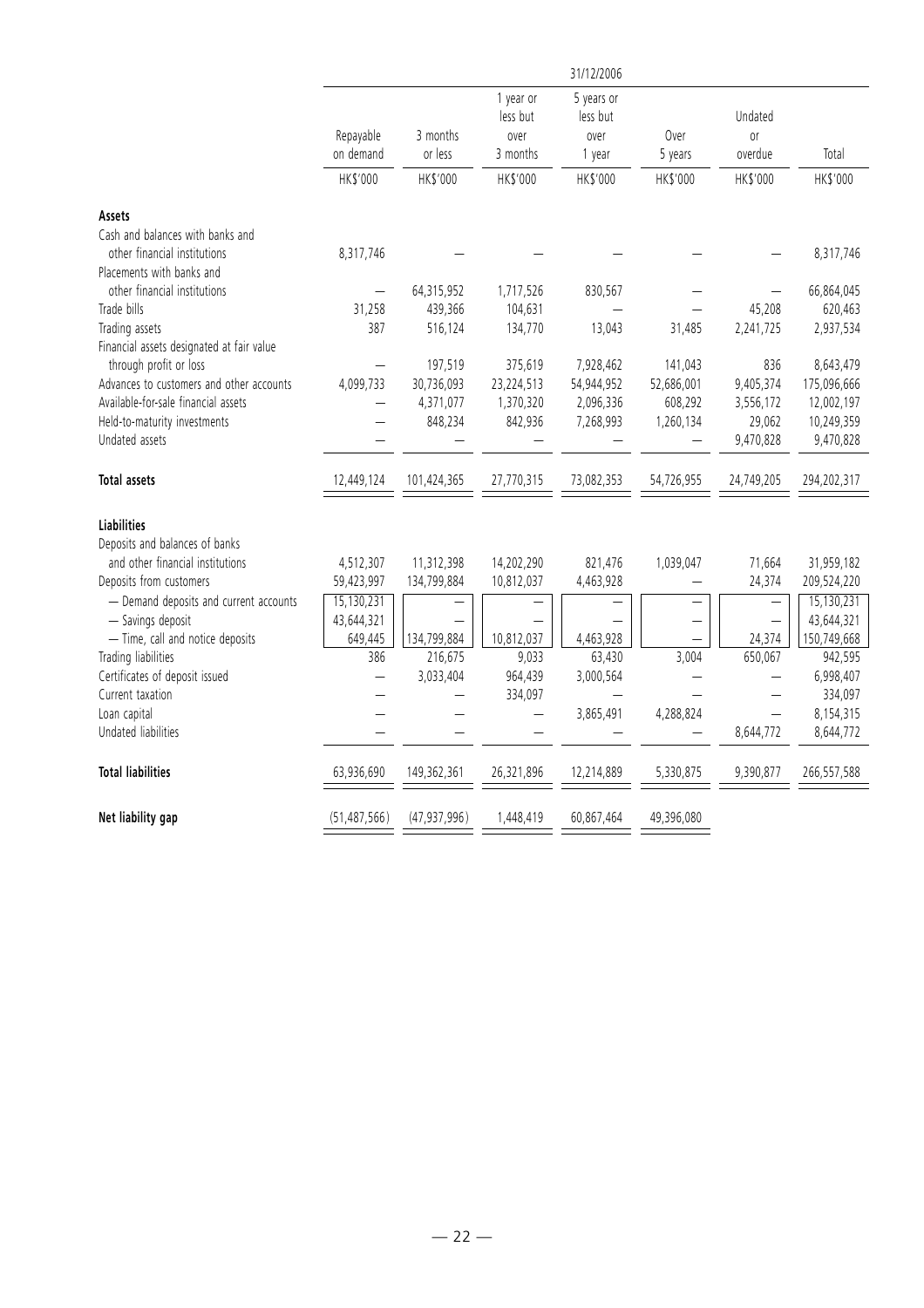# **23. Deferred Tax Assets and Liabilities Recognised**

The components of deferred tax (assets)/liabilities recognised in the consolidated balance sheet and the movements during the period are as follows:

| Deferred tax arising from:                                                    | Depreciation<br>allowances in<br>excess of<br>related<br>depreciation | Leasing<br>partnership<br>transactions | Revaluation<br>of properties | Impairment<br>losses on<br>financial<br>assets | Revaluation<br>of available-<br>for-sale<br>securities | Tax losses | Others   | Total               |
|-------------------------------------------------------------------------------|-----------------------------------------------------------------------|----------------------------------------|------------------------------|------------------------------------------------|--------------------------------------------------------|------------|----------|---------------------|
|                                                                               | HK\$'000                                                              | HK\$'000                               | HK\$'000                     | HK\$'000                                       | HK\$'000                                               | HK\$'000   | HK\$'000 | HK\$'000            |
| At 1st January, 2007<br>Charged/(credited)<br>to consolidated                 | 277,331                                                               |                                        | 210,910                      | (17, 813)                                      | 109,777                                                | (23, 503)  | 2,247    | 558,949             |
| profit and loss account<br>Charged/(credited) to                              | 14,175                                                                |                                        |                              | 20,994                                         |                                                        | 10,887     | 62,432   | 108,488             |
| reserves<br>Additions through                                                 |                                                                       |                                        | 3,363                        |                                                | (17, 843)                                              |            |          | (14, 480)           |
| acquisition of subsidiary<br>Exchange and other                               | 50                                                                    |                                        |                              |                                                |                                                        |            |          | 50                  |
| adjustments                                                                   | (232)                                                                 |                                        |                              | (212)                                          |                                                        | (438)      | 13       | (869)               |
| At 30th June, 2007                                                            | 291,324                                                               |                                        | 214,273                      | 2,969                                          | 91,934                                                 | (13, 054)  | 64,692   | 652,138             |
| At 1st January, 2006<br>Write off against                                     | 296,226                                                               | 211,553                                | 154,399                      | (49, 124)                                      |                                                        | (25, 512)  | 1,474    | 589,016             |
| investment<br>Other movements<br>Charged/(credited)<br>to consolidated profit |                                                                       | (206, 875)                             |                              |                                                |                                                        | 7,726      | —<br>63  | (206, 875)<br>7,789 |
| and loss account                                                              | (14, 887)                                                             | (4,678)                                |                              | (6, 215)                                       |                                                        | 2,508      | 1,720    | (21, 552)           |
| Charged to reserves<br>Additions through                                      |                                                                       |                                        | 1,148                        |                                                | 52,457                                                 |            |          | 53,605              |
| acquisition of subsidiary<br>Exchange and other                               | 44                                                                    |                                        |                              |                                                |                                                        |            | (1, 540) | (1, 496)            |
| adjustments                                                                   | (93)                                                                  |                                        |                              | (183)                                          |                                                        | (1, 223)   | (7)      | (1, 506)            |
| At 30th June, 2006                                                            | 281,290                                                               |                                        | 155,547                      | (55, 522)                                      | 52,457                                                 | (16, 501)  | 1,710    | 418,981             |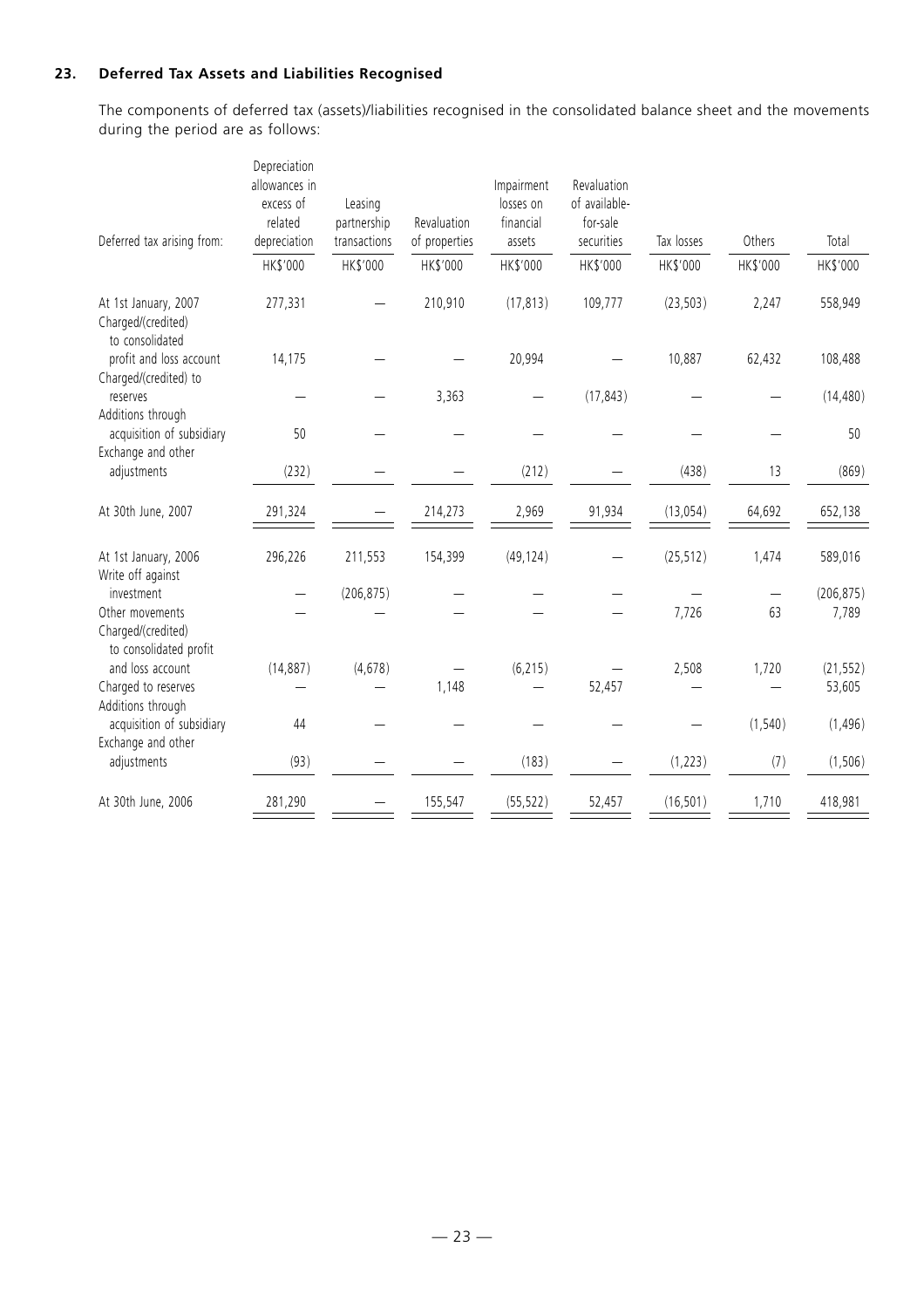# **24. Reserves**

|                                      | 30/6/2007  | 30/6/2006  | 31/12/2006 |
|--------------------------------------|------------|------------|------------|
|                                      | HK\$'000   | HK\$'000   | HK\$'000   |
| Share premium                        | 1,087,502  | 896,985    | 1,012,138  |
| General reserve                      | 13,805,550 | 13,016,472 | 13,256,982 |
| Revaluation reserve on bank premises | 850.831    | 786,534    | 835,829    |
| Investment revaluation reserve       | 627,014    | 491.827    | 861,188    |
| Exchange revaluation reserve         | 267,678    | 113,253    | 184,293    |
| Other reserves                       | 164,953    | 163,255    | 137,678    |
| Retained profits*                    | 7,377,147  | 5,904,567  | 7,099,491  |
|                                      |            |            |            |
| Total                                | 24,180,675 | 21,372,893 | 23,387,599 |
|                                      |            |            |            |
| Proposed dividends, not provided for | 752,826    | 661,067    | 1,596,646  |

*<sup>\*</sup> A regulatory reserve is maintained to satisfy the provisions of the Hong Kong Banking Ordinance for prudential supervision purposes by earmarking amounts in respect of losses which the Bank will or may incur on loans and advances in addition to impairment losses recognised. Movements in the reserve are earmarked directly through retained earnings and in consultation with the Hong Kong Monetary Authority. As at 30th June, 2007, HK\$944,000,000 (30th June, 2006: HK\$506,000,000) was included in the retained profits in this respect which was distributable to equity holders of the Group subject to consultation with the Hong Kong Monetary Authority.*

## **25. Consolidated Cash Flow Statement**

# *(a) Purchase of subsidiaries*

|                                                               | 30/6/2007 | 30/6/2006  |
|---------------------------------------------------------------|-----------|------------|
|                                                               | HK\$'000  | HK\$'000   |
| Cash and balances with banks and other financial institutions | 164       | 131,375    |
| Advances and other accounts less provisions                   | 3,716     | 583,552    |
| Deferred tax assets                                           |           | 1,540      |
| Fixed assets                                                  | 418       | 2,370      |
| Goodwill                                                      |           | 25         |
| Deposits and bank balances                                    |           | (777)      |
| Deposits of customers                                         |           | (495, 443) |
| Provision for taxation                                        | (134)     |            |
| Deferred tax liabilities                                      | (50)      | (44)       |
| Other accounts and provisions                                 | (1,892)   | (125, 523) |
| Minority interests                                            | (1)       | (2,698)    |
|                                                               | 2,221     | 94,377     |
| Goodwill arising on consolidation                             | 34,675    | 98,694     |
| Total purchase price                                          | 36,896    | 193,071    |
| Less: Cash and cash equivalents acquired                      | (164)     | (131, 375) |
| Cash flow on acquisition net of cash acquired                 | 36,732    | 61,696     |
|                                                               |           |            |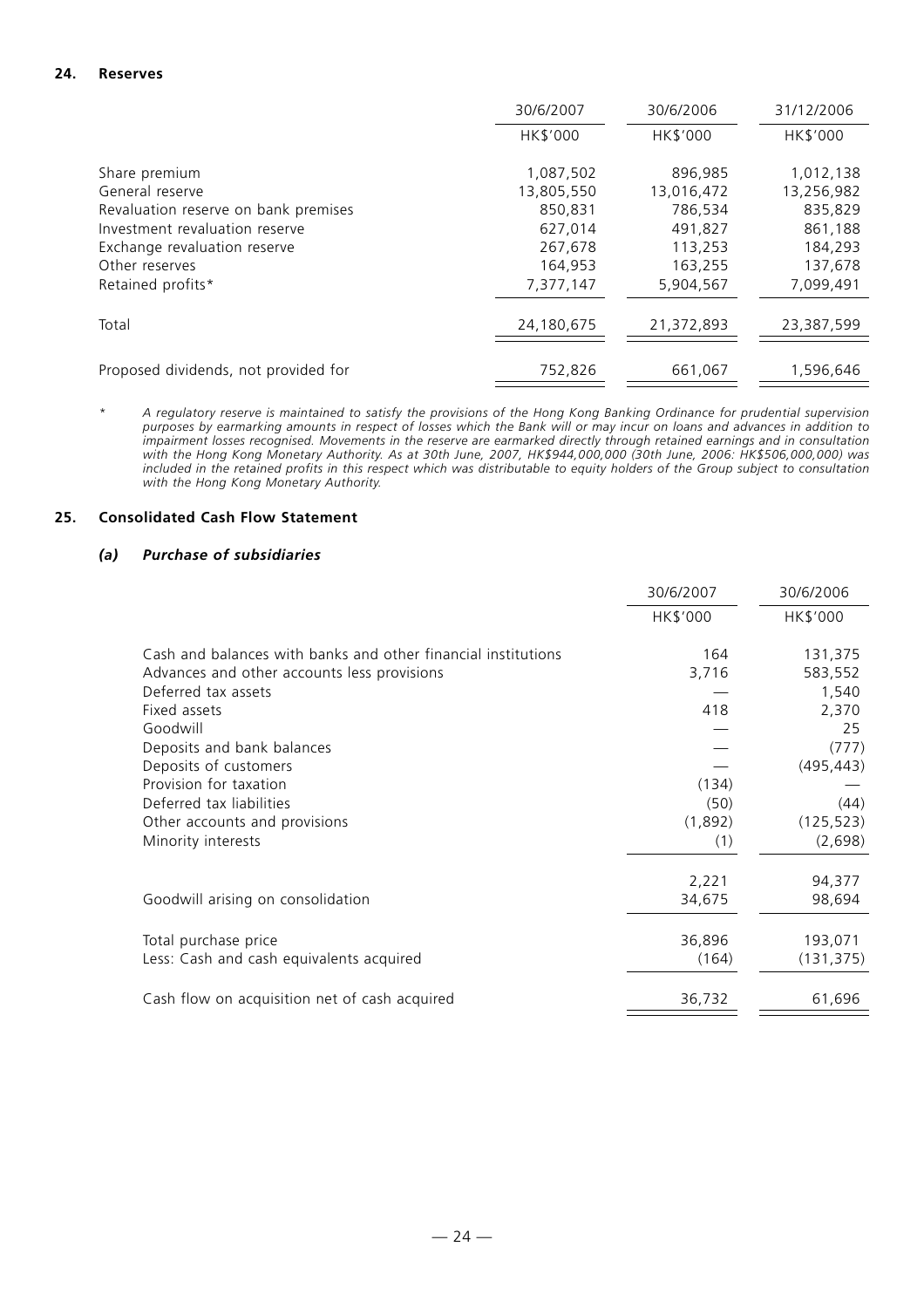|      |                                                                                                                              | 30/6/2007      | 30/6/2006   |
|------|------------------------------------------------------------------------------------------------------------------------------|----------------|-------------|
|      |                                                                                                                              | HK\$'000       | HK\$'000    |
| (i)  | Components of cash and cash equivalents in the consolidated<br>cash flow statement                                           |                |             |
|      | Cash and balances with banks and other financial institutions<br>Placements with banks and other financial institutions with | 8,268,226      | 4,656,612   |
|      | original maturity within three months                                                                                        | 64,452,575     | 56,877,831  |
|      | Treasury bills with original maturity within three months<br>Certificates of deposit held with original maturity within      | 4,015,659      | 3,260,380   |
|      | three months                                                                                                                 | 457,115        | 323,442     |
|      |                                                                                                                              | 77,193,575     | 65,118,265  |
| (ii) | Reconciliation with the consolidated balance sheet                                                                           |                |             |
|      | Cash and balances with banks and other financial institutions                                                                | 8,268,226      | 4,656,612   |
|      | Placements with banks and other financial institutions<br>Treasury bills and certificates of deposit held                    | 72,346,977     | 60,104,309  |
|      | $-$ trading assets                                                                                                           | 996,703        | 793,407     |
|      | - designated at fair value through profit or loss                                                                            | 48,705         | 94,795      |
|      | - advances and other accounts                                                                                                | 39,090         | 38,834      |
|      | - available-for-sale                                                                                                         | 5,193,512      | 3,942,951   |
|      | - held-to-maturity                                                                                                           | 1,974,954      | 1,454,635   |
|      |                                                                                                                              | 8,252,964      | 6,324,622   |
|      | Amount shown in the consolidated balance sheet<br>Less: Amounts with an original maturity of beyond                          | 88,868,167     | 71,085,543  |
|      | three months                                                                                                                 | (11, 674, 592) | (5,967,278) |
|      | Cash and cash equivalents in the consolidated                                                                                |                |             |
|      | cash flow statement                                                                                                          | 77,193,575     | 65,118,265  |
|      |                                                                                                                              |                |             |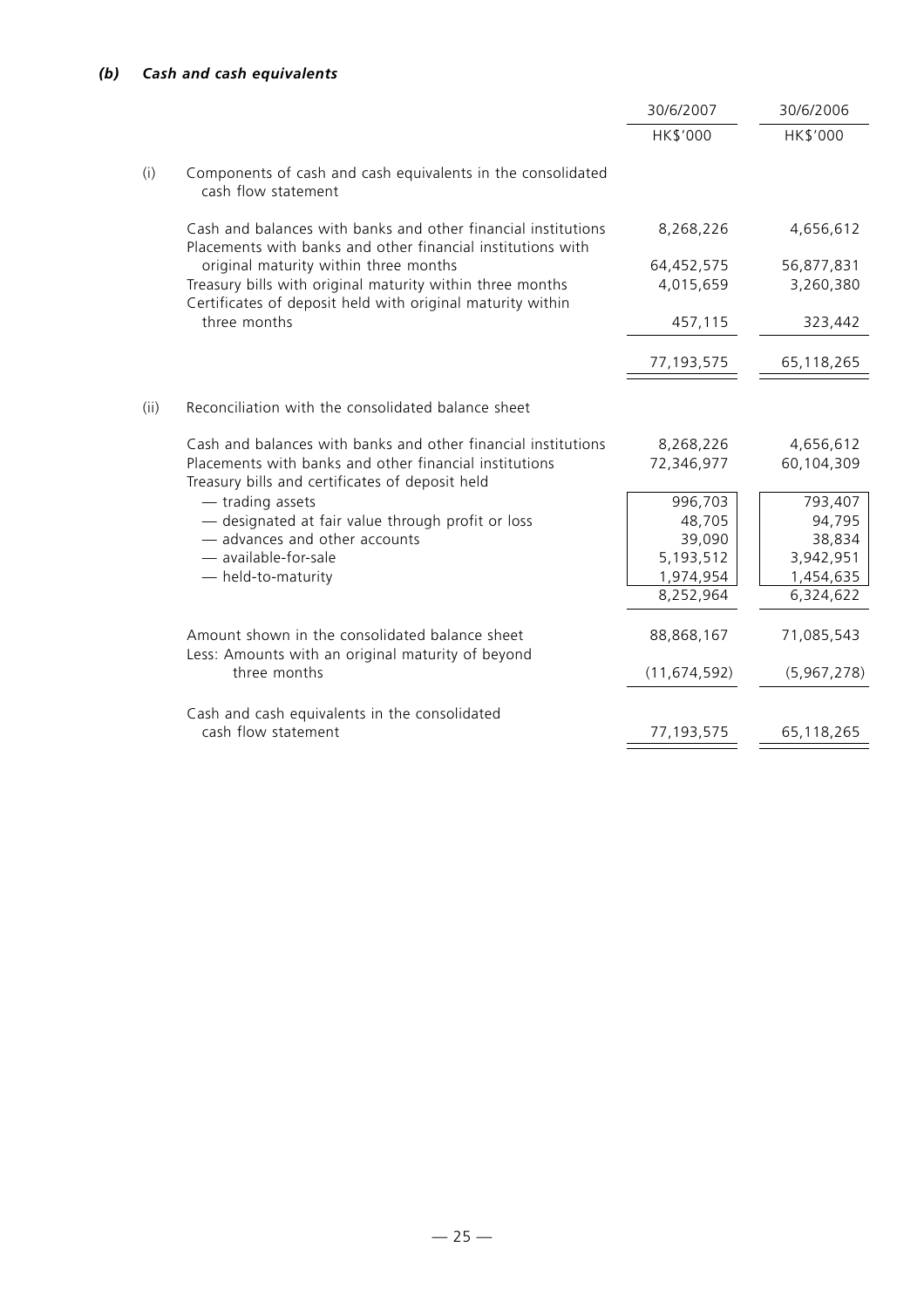# **26. Off-balance Sheet Exposures**

The following is a summary of each significant class of off-balance sheet exposures:

|                                                                                                                                                                                               | 30/6/2007              | 30/6/2006            | 31/12/2006           |
|-----------------------------------------------------------------------------------------------------------------------------------------------------------------------------------------------|------------------------|----------------------|----------------------|
|                                                                                                                                                                                               | HK\$'000               | HK\$'000             | HK\$'000             |
| Contractual amounts of contingent liabilities and                                                                                                                                             |                        |                      |                      |
| commitments                                                                                                                                                                                   |                        |                      |                      |
| - Direct credit substitutes                                                                                                                                                                   | 6,364,648              | 4,441,509            | 5,214,804            |
| - Transaction-related contingencies<br>- Trade-related contingencies                                                                                                                          | 1,295,780<br>1,546,611 | 953,248<br>1,927,615 | 740,121<br>1,835,733 |
| - Other commitments with an original maturity of:<br>Which are unconditionally cancellable by the<br>Bank or automatically cancellable due to<br>deterioration in the creditworthiness of the |                        |                      |                      |
| borrowers                                                                                                                                                                                     | 40,938,866             | 23,939,375           | 36,724,889           |
| Not more than 1 year                                                                                                                                                                          | 4,331,086              | 10,428,833           | 3,022,549            |
| More than 1 year                                                                                                                                                                              | 15,574,200             | 10,713,533           | 14,686,624           |
| Total                                                                                                                                                                                         | 70,051,191             | 52,404,113           | 62,224,720           |
| - Aggregate credit risk weighted amount                                                                                                                                                       | 13,737,834             | 9,438,732            | 12,018,280           |
| Notional amounts of derivatives                                                                                                                                                               |                        |                      |                      |
| - Exchange rate contracts                                                                                                                                                                     | 22,884,998             | 17,044,916           | 18,266,638           |
| - Interest rate contracts                                                                                                                                                                     | 29,736,732             | 30,477,470           | 21,255,579           |
| - Equity contracts                                                                                                                                                                            | 9,941,071              | 383,319              | 2,576,242            |
| — Others                                                                                                                                                                                      | 200,000                |                      |                      |
| Total                                                                                                                                                                                         | 62,762,801             | 47,905,705           | 42,098,459           |
| - Aggregate credit risk weighted amount                                                                                                                                                       | 919,825                | 427,248              | 337,962              |
| - Aggregate replacement costs                                                                                                                                                                 | 915,855                | 803,391              | 662,417              |

The replacement costs and credit risk weighted amounts of the off-balance sheet exposures do not take into account the effects of bilateral netting arrangements.

# **27. Material Related Party Transactions**

The Group maintains certain retirement benefit schemes for its staff. In the six month ended 30th June, 2007, the total amount of contributions the Group made to the schemes was HK\$44,668,000 (six months ended 30th June, 2006: HK\$37,051,000).

The Group enters into a number of transactions with the Group's related parties, including its associates, and key management personnel and their close family members and companies controlled or significantly influenced by them. The transactions include accepting deposits from and extending credit facilities to them. Except that there is interest free shareholder's advance extended to one (30th June, 2006: one) associate amounting to HK\$6,500,000 at 30th June, 2007 (30th June, 2006: HK\$6,500,000), all interest rates in connection with the deposits taken and credit facilities extended are under terms and conditions normally applicable to customers of comparable standing.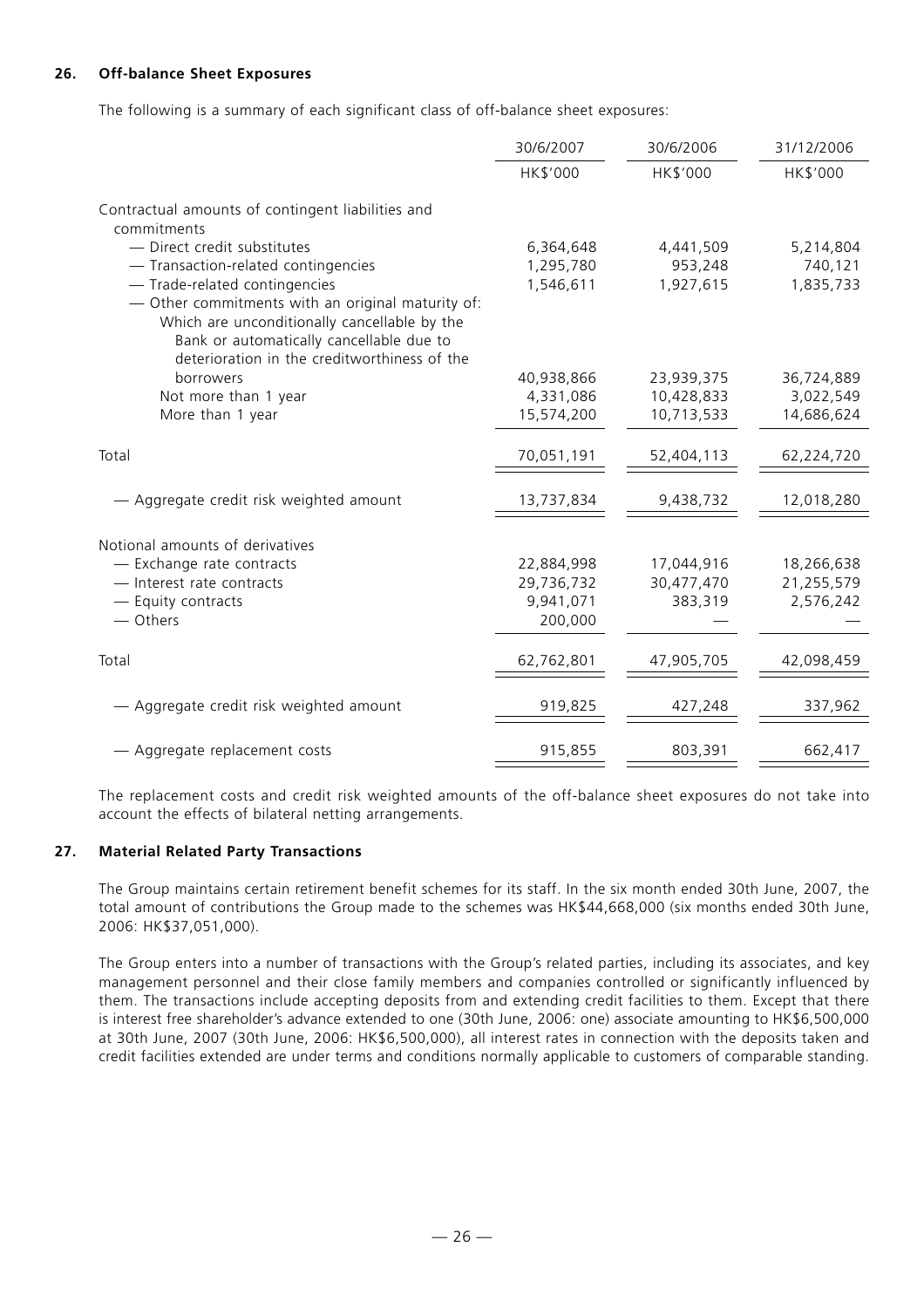The interest received from and interest paid to the Group's related parties for the six months ended 30th June, 2007, outstanding balances of amounts due from and due to at 30th June, 2007 and maximum outstanding balance of amounts due from and due to them for the six months ended 30th June, 2007 are aggregated as follows:

|                          | Key management |           |            |                     |           |            |
|--------------------------|----------------|-----------|------------|---------------------|-----------|------------|
|                          |                | personnel |            | <b>Subsidiaries</b> |           | Associates |
|                          | 30/6/2007      | 30/6/2006 | 30/6/2007  | 30/6/2006           | 30/6/2007 | 30/6/2006  |
|                          | HK\$'000       | HK\$'000  | HK\$'000   | HK\$'000            | HK\$'000  | HK\$'000   |
| Interest income          | 129,993        | 66,918    | 348,110    | 15,837              | 5,556     | 4,491      |
| Interest expense         | 61,846         | 50,035    | 80.595     | 115,748             | 33        |            |
| Amounts due from         | 7,989,093      | 2,809,527 | 21,192,515 | 1,869,711           | 235,011   | 149,682    |
| Amounts due to           | 4,814,369      | 3,016,941 | 1,471,296  | 3,989,310           | 13,700    | 969        |
| Maximum amounts due from | 10,982,382     | 3,864,734 | 23,699,257 | 2,122,624           | 424,449   | 302,603    |
| Maximum amounts due to   | 7,630,656      | 5,990,874 | 1,894,320  | 9,848,368           | 47,243    | 8,596      |

# **28. Basis of Consolidation**

Unless otherwise stated, all financial information contained in such financial accounts are prepared according to the consolidation basis for accounting purposes.

In preparing the capital adequacy ratio and liquidity ratio of the Group, they are prepared according to the basis of consolidation for regulatory purposes. The main difference between the consolidation basis for accounting and regulatory purposes is that the former includes the Bank and all its subsidiaries whereas the latter includes the Bank and only some of the Group's subsidiaries which mainly conduct banking business or other businesses incidental to banking business.

# **29. Non-adjusting post balance sheet events**

On 3rd July, 2007, the Bank entered into an agreement to sell the Group's 49% interests in a wholly-owned subsidiary, East Asia Asset Management Company Limited ("EAAM"), to an independent third party. It is anticipated that this transaction will give rise to a profit of approximately HK\$407 million in the second half of 2007. The total assets and profit before tax of EAAM constitute approximately 0.03% and 0.31% of the consolidated total assets and the consolidated profit before tax respectively of the Group as at and for the six months ended 30th June, 2007.

# **30. Statement of Compliance**

The Interim Report together with the Supplementary Financial Information on pages 28 to 34 has fully complied with the Banking (Disclosure) Rules issued by the Hong Kong Monetary Authority, the applicable disclosure provisions of the Rules Governing the Listing of Securities on The Stock Exchange of Hong Kong Limited and HKAS 34 "Interim Financial Reporting" issued by the HKICPA in October, 2004.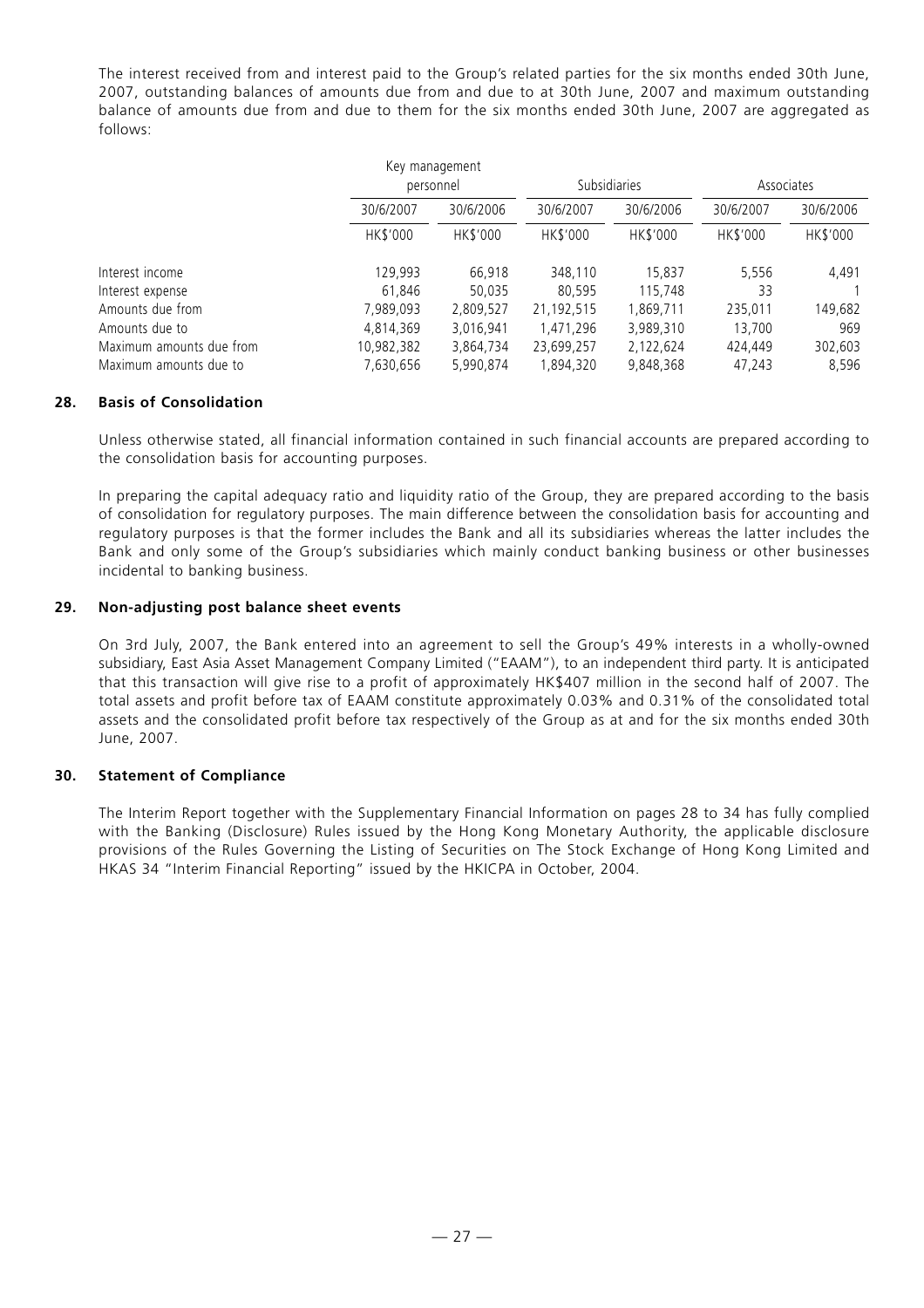#### **SUPPLEMENTARY FINANCIAL INFORMATION**

#### **A. Capital Adequacy Ratio and Capital Base**

# *(a) Capital adequacy ratio*

|                                                       | 30/6/2007  | 30/6/2006    | 31/12/2006   |
|-------------------------------------------------------|------------|--------------|--------------|
|                                                       | %          | $\%$         | %            |
| Capital adequacy ratio<br>Core capital adequacy ratio | 13.1<br>77 | 16.5<br>11.4 | 14.2<br>10.5 |

The capital adequacy ratio is computed on the consolidated basis which comprises the positions of the Bank and its subsidiaries as required by the Hong Kong Monetary Authority for its regulatory purposes, and is in accordance with the Banking (Capital) Rules.

#### *(b) Group capital base after deductions*

|                                                                                               | 30/6/2007     | 30/6/2006     | 31/12/2006    |
|-----------------------------------------------------------------------------------------------|---------------|---------------|---------------|
|                                                                                               | HK\$'000      | HK\$'000      | HK\$'000      |
| Core capital                                                                                  |               |               |               |
| Paid up ordinary share capital                                                                | 3,920,971     | 3,843,413     | 3,875,355     |
| Share premium                                                                                 | 1,087,502     | 896,985       | 1,012,138     |
| Reserves                                                                                      | 17,235,480    | 16,679,411    | 16,898,603    |
| Profit and loss account                                                                       | 700,355       | 692,203       | 917,254       |
| Minority interests                                                                            |               | 299,395       | 232,579       |
| Deduct: Goodwill                                                                              | (1,616,239)   | (2, 583, 500) | (2, 592, 330) |
| Other intangible assets                                                                       | (11, 947)     |               |               |
|                                                                                               | 21,316,122    | 19,827,907    | 20,343,599    |
| Less: Core capital items deductions                                                           | (2, 570, 159) | (560, 974)    | (1,738,473)   |
|                                                                                               |               |               |               |
| Total core capital                                                                            | 18,745,963    | 19,266,933    | 18,605,126    |
|                                                                                               |               |               |               |
| Eligible supplementary capital                                                                |               |               |               |
| Reserves attributable to fair value gains on<br>revaluation of holdings of land and buildings | 627,688       | 845,370       |               |
| Revaluation reserves for fair value gains on                                                  |               |               | 948,382       |
| revaluation of holdings of available-for-sale                                                 |               |               |               |
| equities and debt securities                                                                  | 80,664        |               | 206,381       |
| Unrealised fair value gains arising from holdings                                             |               |               |               |
| of equities and debt securities designated at                                                 |               |               |               |
| fair value through profit or loss                                                             | 1,960         | 122,277       | 84,101        |
| Regulatory reserve for general banking risks                                                  | 944,000       | 506,000       | 606,000       |
| Collectively assessed impairment allowances                                                   | 467,550       | 440,942       | 451,883       |
| Perpetual subordinated debt                                                                   | 4,693,349     |               |               |
| Term subordinated debt                                                                        | 8,973,345     | 8,026,326     | 8,154,315     |
|                                                                                               | 15,788,556    | 9,940,915     | 10,451,062    |
|                                                                                               |               |               |               |
| Less: Supplementary capital items deductions                                                  | (2,570,159)   | (560, 974)    | (1,738,474)   |
| Total supplementary capital                                                                   | 13,218,397    | 9,379,941     | 8,712,588     |
|                                                                                               |               |               |               |
| Total capital base                                                                            | 31,964,360    | 28,646,874    | 27,317,714    |
|                                                                                               |               |               |               |

Deductions from total capital base include investments in subsidiaries of which their risk weighted assets have not been consolidated into the total risk weighted assets of the Group, which mainly conduct nonbanking related businesses.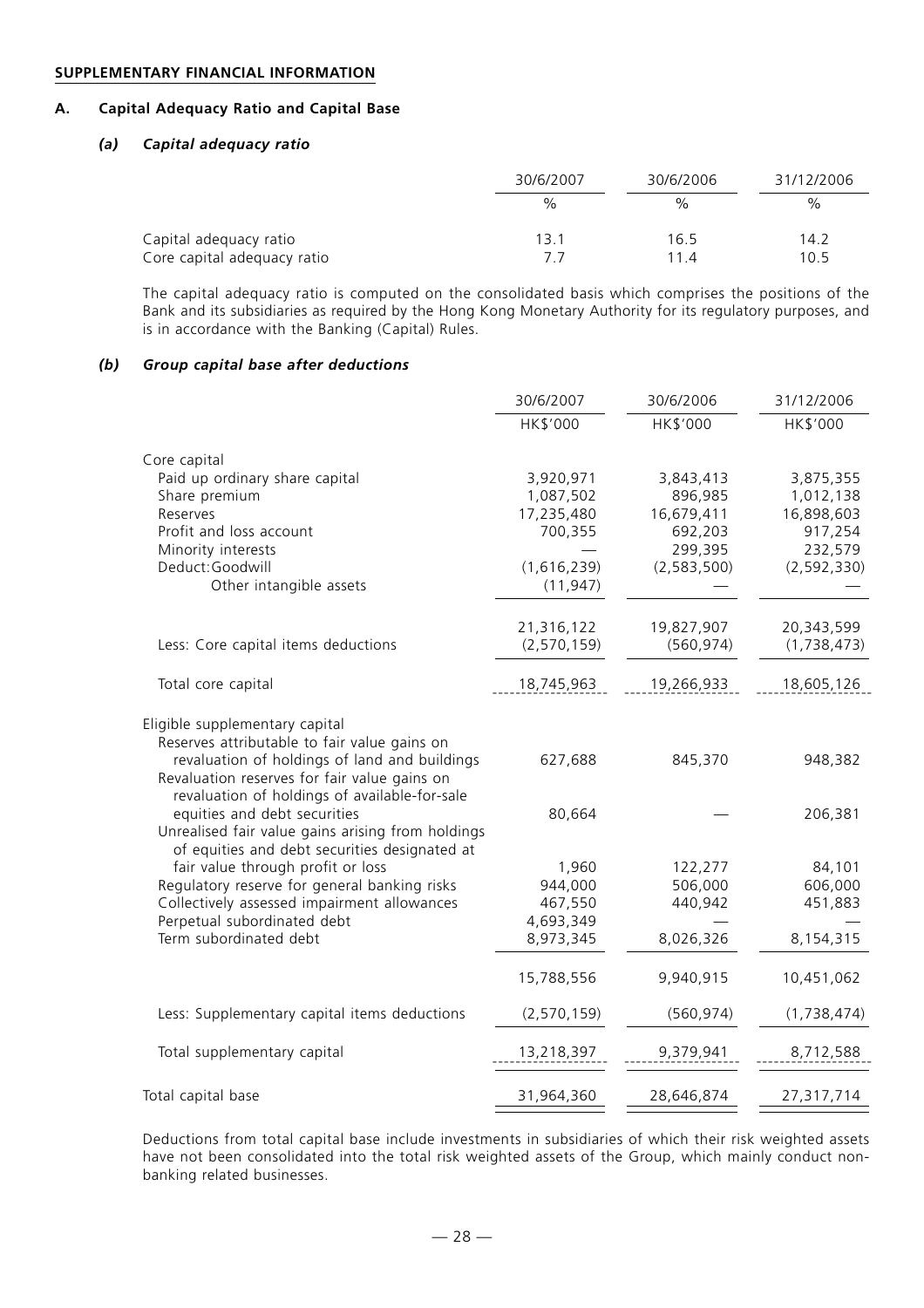# **B. Liquidity Ratio**

|                                        | 6 months ended<br>30/6/2007 | 6 months ended<br>30/6/2006 | The year ended<br>31/12/2006 |  |
|----------------------------------------|-----------------------------|-----------------------------|------------------------------|--|
|                                        | %                           | $\frac{0}{0}$               | $\%$                         |  |
| Average liquidity ratio for the period | 43.2                        | 43.4                        | 44.0                         |  |

The average liquidity ratio for the period is the simple average of each calendar month's average liquidity ratio, which is computed on the consolidated basis as required by the Hong Kong Monetary Authority for its regulatory purposes, and is in accordance with the Fourth Schedule to the Hong Kong Banking Ordinance.

# **C. Cross-border Claims**

The information on cross-border claims discloses exposures to foreign counterparties on which the ultimate risk lies, and is derived according to the location of the counterparties after taking into account any transfer of risk. In general, such transfer of risk takes place if the claims are guaranteed by a party in a country which is different from that of the counterparty or if the claims are on an overseas branch of a bank whose head office is located in another country. Only regions constituting 10% or more of the aggregate cross-border claims are disclosed.

|                                                          | 30/6/2007                                    |                              |            |            |  |
|----------------------------------------------------------|----------------------------------------------|------------------------------|------------|------------|--|
|                                                          | Banks and<br>other financial<br>institutions | Public<br>sector<br>entities | Others     | Total      |  |
|                                                          | HK\$'000                                     | HK\$'000                     | HK\$'000   | HK\$'000   |  |
| People's Republic of China<br>Asian countries, excluding | 20,546,891                                   | 2,964,531                    | 26,125,049 | 49,636,471 |  |
| People's Republic of China                               | 12,075,328                                   | 1,598,255                    | 11,260,242 | 24,933,825 |  |
| North America                                            | 10,055,412                                   | 5,332,695                    | 8,670,337  | 24,058,444 |  |
| Western Europe                                           | 40,684,231                                   |                              | 2,708,229  | 43,392,460 |  |
|                                                          | 30/6/2006                                    |                              |            |            |  |
|                                                          | Banks and<br>other financial                 | Public<br>sector             |            |            |  |
|                                                          | institutions                                 | entities                     | Others     | Total      |  |
|                                                          | HK\$'000                                     | HK\$'000                     | HK\$'000   | HK\$'000   |  |
| People's Republic of China<br>Asian countries, excluding | 16,940,523                                   | 1,598,676                    | 16,396,434 | 34,935,633 |  |
| People's Republic of China                               | 10,232,626                                   | 1,140,937                    | 8,901,050  | 20,274,613 |  |
| North America                                            | 6,168,351                                    | 7,601,858                    | 6,433,631  | 20,203,840 |  |
| Western Europe                                           | 36,616,996                                   |                              | 2,325,362  | 38,942,358 |  |
|                                                          | 31/12/2006                                   |                              |            |            |  |
|                                                          | Banks and                                    | Public                       |            |            |  |
|                                                          | other financial                              | sector                       |            |            |  |
|                                                          | institutions                                 | entities                     | Others     | Total      |  |
|                                                          | HK\$'000                                     | HK\$'000                     | HK\$'000   | HK\$'000   |  |
| People's Republic of China<br>Asian countries, excluding | 18,545,033                                   | 2,791,328                    | 19,987,278 | 41,323,639 |  |
| People's Republic of China                               | 12,428,469                                   | 1,493,595                    | 10,251,920 | 24,173,984 |  |
| North America                                            | 8,276,028                                    | 5,306,564                    | 7,144,615  | 20,727,207 |  |
| Western Europe                                           | 41,157,247                                   |                              | 2,789,971  | 43,947,218 |  |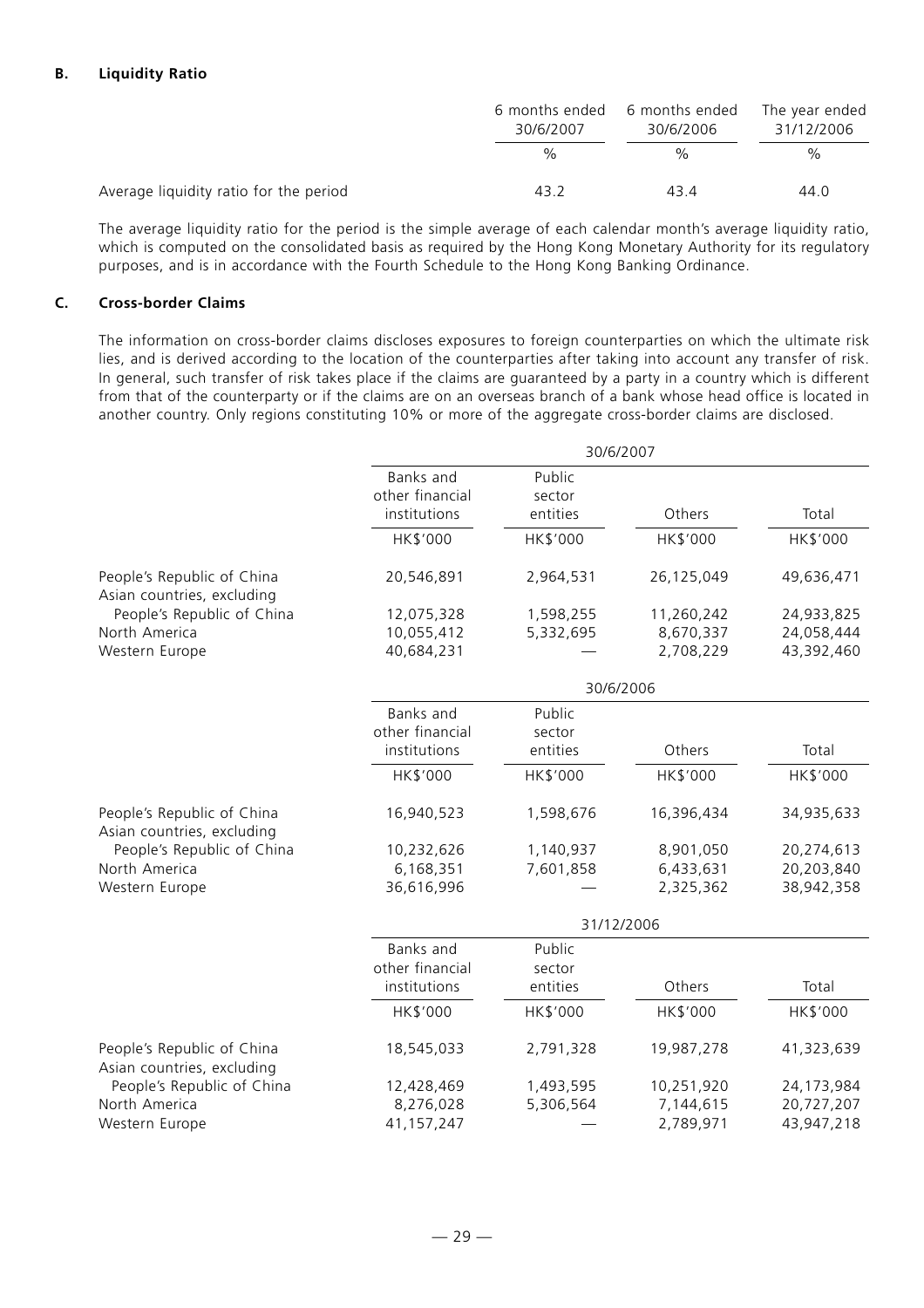# **D. Non-bank Mainland exposures**

The total direct non-bank Mainland exposures and the individual impairment allowances were as follows:

|                                                                                                   | 30/6/2007                    |                                      |            |                                       |  |
|---------------------------------------------------------------------------------------------------|------------------------------|--------------------------------------|------------|---------------------------------------|--|
| Type of counterparties                                                                            | On-balance<br>sheet exposure | Off-<br>balance<br>sheet<br>exposure | Total      | Individual<br>impairment<br>allowance |  |
|                                                                                                   | HK\$'000                     | HK\$'000                             | HK\$'000   | HK\$'000                              |  |
| Mainland entities<br>Companies and individuals outside<br>Mainland where the credit is            | 54,326,640                   | 11,685,788                           | 66,012,428 | 145,598                               |  |
| granted for use in Mainland<br>Other counterparties the exposures<br>to whom are considered to be | 12,147,021                   | 3,593,344                            | 15,740,365 | 3,988                                 |  |
| non-bank Mainland exposures                                                                       | 294,810                      | 298                                  | 295,108    | 7                                     |  |
| Total                                                                                             | 66,768,471                   | 15,279,430                           | 82,047,901 | 149,593                               |  |
|                                                                                                   |                              | 31/12/2006                           |            |                                       |  |
|                                                                                                   |                              | Off-                                 |            |                                       |  |
|                                                                                                   |                              | balance                              |            | Individual                            |  |
| Type of counterparties                                                                            | On-balance<br>sheet exposure | sheet<br>exposure                    | Total      | impairment<br>allowance               |  |
|                                                                                                   | HK\$'000                     | HK\$'000                             | HK\$'000   | HK\$'000                              |  |
| Mainland entities<br>Companies and individuals outside<br>Mainland where the credit is            | 41,812,989                   | 10,447,307                           | 52,260,296 | 108,869                               |  |
| granted for use in Mainland<br>Other counterparties the exposures<br>to whom are considered to be | 11,440,768                   | 2,352,619                            | 13,793,387 | 3,430                                 |  |
| non-bank Mainland exposures                                                                       | 90,047                       | 320                                  | 90,367     |                                       |  |
| Total                                                                                             | 53,343,804                   | 12,800,246                           | 66,144,050 | 112,299                               |  |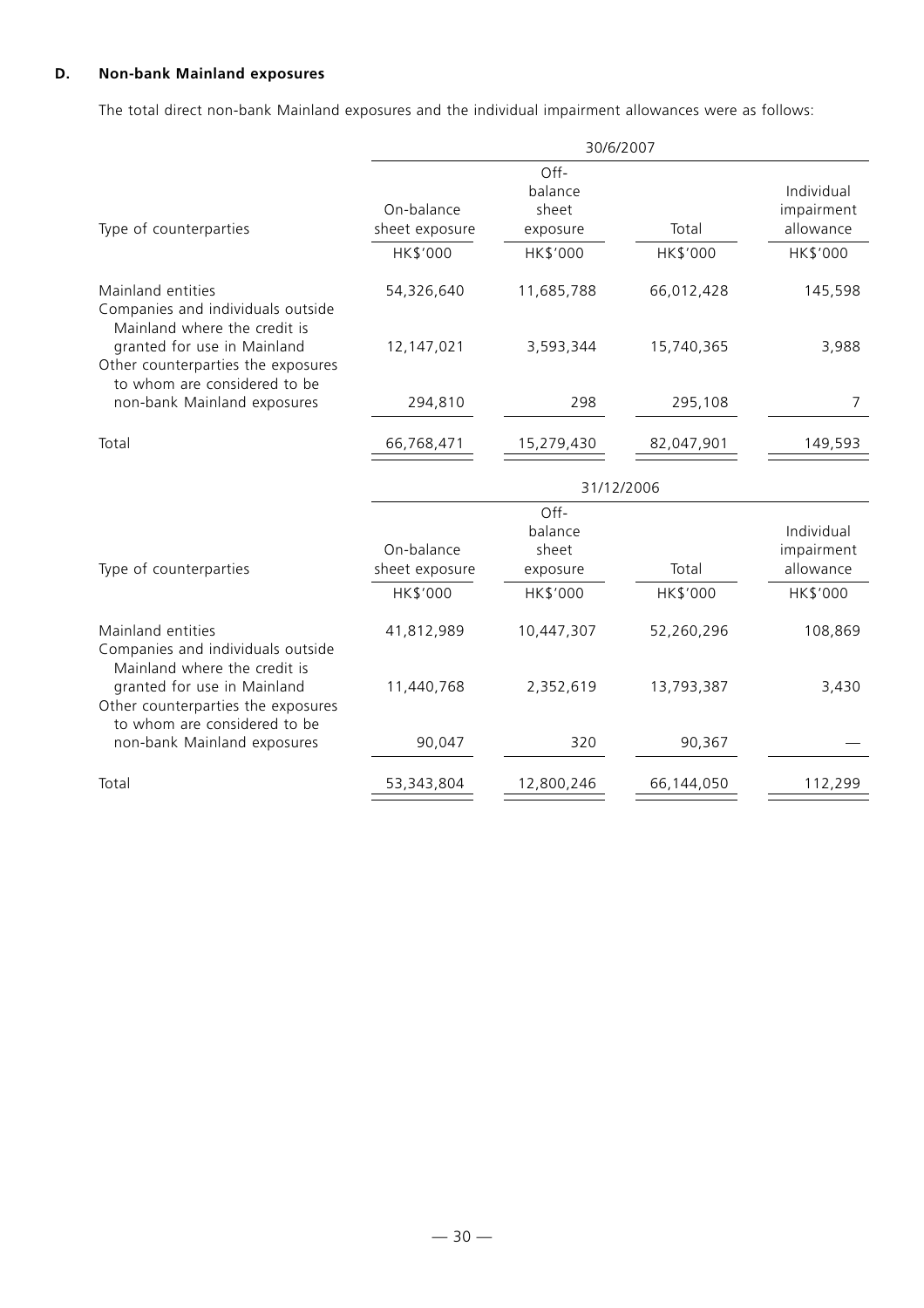# **E. Overdue, Rescheduled and Repossessed Assets**

# *(a) Overdue and rescheduled advances*

|                                              | 30/6/2007 |                                        | 30/6/2006 |                                        | 31/12/2006 |                                        |
|----------------------------------------------|-----------|----------------------------------------|-----------|----------------------------------------|------------|----------------------------------------|
|                                              | HK\$'000  | % of total<br>advances to<br>customers | HK\$'000  | % of total<br>advances to<br>customers | HK\$'000   | % of total<br>advances to<br>customers |
| Advances to customers overdue for            |           |                                        |           |                                        |            |                                        |
| - 6 months or less but over 3 months 147,616 |           | 0.1                                    | 226,044   | 0.1                                    | 158,741    | 0.1                                    |
| - 1 year or less but over 6 months           | 95,778    | 0.0                                    | 120,955   | 0.1                                    | 142,127    | 0.1                                    |
| - Over 1 year                                | 198,188   | 0.1                                    | 297,076   | 0.2                                    | 222,433    | 0.1                                    |
|                                              |           |                                        |           |                                        |            |                                        |
|                                              | 441,582   | 0.2                                    | 644,075   | 0.4                                    | 523,301    | 0.3                                    |
| Rescheduled advances to customers            | 305,530   | 0.2                                    | 314,347   | 0.2                                    | 291,246    | 0.2                                    |
|                                              |           |                                        |           |                                        |            |                                        |
| Total overdue and rescheduled                |           |                                        |           |                                        |            |                                        |
| advances                                     | 747,112   | 0.4                                    | 958,422   | 0.6                                    | 814,547    | 0.5                                    |
|                                              |           |                                        |           |                                        |            |                                        |
| Secured overdue advances                     | 285,630   | 0.1                                    | 461,840   | 0.3                                    | 358,674    | 0.2                                    |
|                                              |           |                                        |           |                                        |            |                                        |
| Unsecured overdue advances                   | 155,952   | 0.1                                    | 182,235   | 0.1                                    | 164,627    | 0.1                                    |
|                                              |           |                                        |           |                                        |            |                                        |
|                                              |           |                                        |           |                                        |            |                                        |
| Market value of security held against        |           |                                        |           |                                        |            |                                        |
| secured overdue advances                     | 491,055   |                                        | 790,863   |                                        | 633,804    |                                        |
|                                              |           |                                        |           |                                        |            |                                        |
| Individual impairment allowance              |           |                                        |           |                                        |            |                                        |
| made on loans overdue for                    |           |                                        |           |                                        |            |                                        |
| more than 3 months                           | 102,149   |                                        | 94,344    |                                        | 105,878    |                                        |

Loans and advances with a specific repayment date are classified as overdue when the principal or interest is overdue and remains unpaid at the period-end. Loans repayable by regular instalments are treated as overdue when an instalment payment is overdue and remains unpaid at period-end. Loans repayable on demand are classified as overdue either when a demand for repayment has been served on the borrower but repayment has not been made in accordance with the demand notice, and/or when the loans have remained continuously outside the approved limit advised to the borrower for more than the overdue period in question.

An asset considered as an eligible collateral should generally satisfy the following:

- (a) The market value of the asset is readily determinable or can be reasonably established and verified;
- (b) The asset is marketable and there exists a readily available secondary market for disposing of the asset;
- (c) The Bank's right to repossess the asset is legally enforceable and without impediment; and
- (d) The Bank is able to secure control over the asset if necessary.

The two main types of "Eligible Collateral" are as follows:

- (i) "Eligible Financial Collateral" mainly comprises cash deposits and shares.
- (ii) "Eligible Physical Collateral" mainly comprises land and buildings, vehicles and equipment.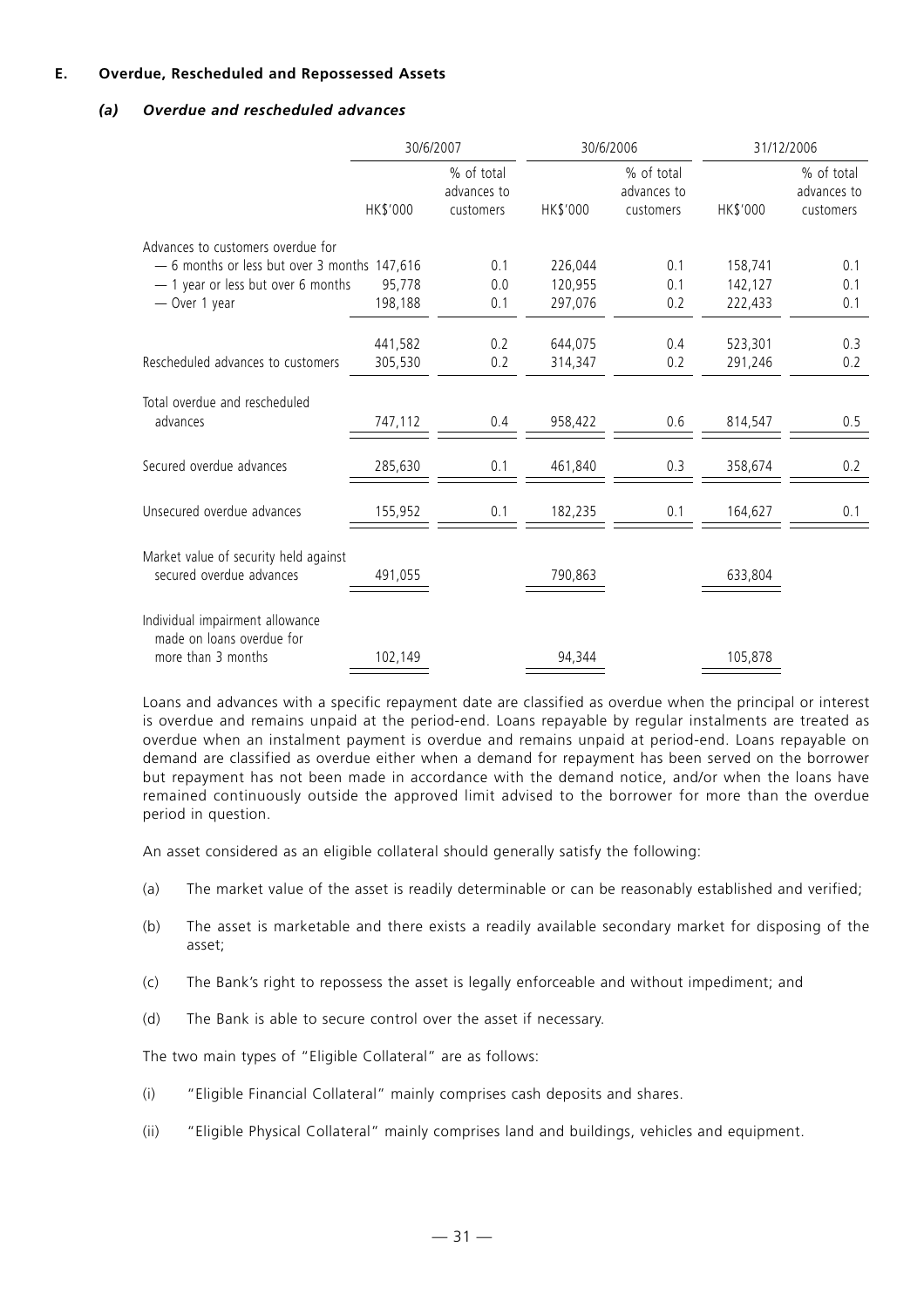When the Bank's clients face financial difficulties and fail to settle their loans, depending on different situations, the Bank usually takes the following actions to recover the debt:

- (a) Debt Rescheduling/Restructuring
- (b) Enforcement of security
- (c) Legal Action
- (d) Recovery via Debt Collector

There were no advances to banks and other financial institutions which were overdue for over 3 months as at 30th June, 2007, 30th June, 2006 and 31st December, 2006; nor were there any rescheduled advances to banks and other financial institutions on these three dates.

# *(b) Other overdue and rescheduled assets*

|                                                                 | 30/06/2007          |                  |  |
|-----------------------------------------------------------------|---------------------|------------------|--|
|                                                                 | Accrued<br>interest | Other<br>assets* |  |
|                                                                 | HK\$'000            | HK\$'000         |  |
| Other assets overdue for                                        |                     |                  |  |
| - 6 months or less but over 3 months                            | 604                 | 3,948            |  |
| - 1 year or less but over 6 months                              | 754                 | 422              |  |
| - Over 1 year                                                   | 1,435               | 13,110           |  |
|                                                                 | 2,793               | 17,480           |  |
| Rescheduled assets                                              |                     |                  |  |
| Total other overdue and rescheduled assets                      | 2,793               | 17,480           |  |
|                                                                 | 30/06/2006          |                  |  |
|                                                                 | Accrued             | Other            |  |
|                                                                 | interest            | assets*          |  |
|                                                                 | HK\$'000            | HK\$'000         |  |
| Other assets overdue for<br>-6 months or less but over 3 months | 1,506               | 1,889            |  |
| - 1 year or less but over 6 months                              | 1,109               | 15               |  |
| - Over 1 year                                                   | 1,635               | 18,630           |  |
|                                                                 | 4,250               | 20,534           |  |
| Rescheduled assets                                              |                     |                  |  |
| Total other overdue and rescheduled assets                      | 4,250               | 20,534           |  |
|                                                                 |                     |                  |  |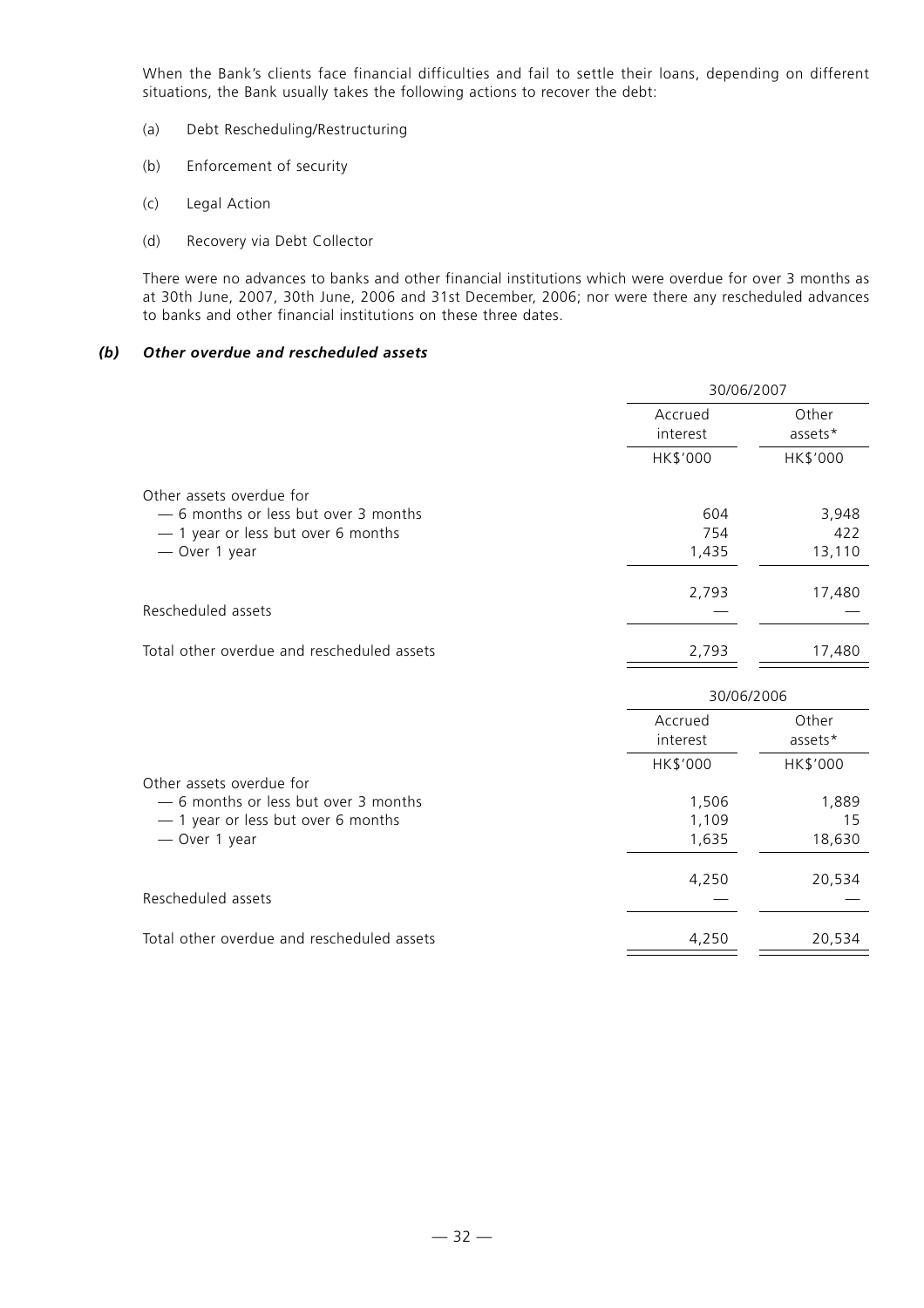|                                                                                                                 | 31/12/2006          |                  |  |
|-----------------------------------------------------------------------------------------------------------------|---------------------|------------------|--|
|                                                                                                                 | Accrued<br>interest | Other<br>assets* |  |
|                                                                                                                 | HK\$'000            | HK\$'000         |  |
| Other assets overdue for                                                                                        |                     |                  |  |
| -6 months or less but over 3 months                                                                             | 841                 |                  |  |
| - 1 year or less but over 6 months                                                                              | 1,863               | 2,065            |  |
| - Over 1 year                                                                                                   | 2,228               | 17,507           |  |
|                                                                                                                 | 4,932               | 19,572           |  |
| Rescheduled assets                                                                                              |                     |                  |  |
| Total other overdue and rescheduled assets                                                                      | 4,932               | 19,572           |  |
| Other assets refer to trade bills and receivables.<br>$^{\star}$                                                |                     |                  |  |
| the contract of the contract of the contract of the contract of the contract of the contract of the contract of |                     |                  |  |

# *(c) Repossessed assets*

|                                    | 30/6/2007 | 30/6/2006 | 31/12/2006 |
|------------------------------------|-----------|-----------|------------|
|                                    | HK\$'000  | HK\$'000  | HK\$'000   |
| Repossessed land and buildings     | 37,970    | 90,650    | 97,096     |
| Repossessed vehicles and equipment | 5,160     | 2,636     | 290        |
| Total repossessed assets           | 43,130    | 93,286    | 97,386     |

The amount represents the estimated market value of the repossessed assets as at 30th June, 2007, 30th June, 2006 and 31st December, 2006.

# **F. Currency Concentrations**

The net positions or net structural positions in foreign currencies are disclosed when each currency constitutes 10% or more of the respective total net position or total net structural position in all foreign currencies.

|                      |            | 30/6/2007<br>HK\$ Million |           |            |  |
|----------------------|------------|---------------------------|-----------|------------|--|
|                      | <b>USD</b> | <b>CNY</b>                | Others    | Total      |  |
| Spot assets          | 88,361     | 39,559                    | 38,862    | 166,782    |  |
| Spot liabilities     | (81, 774)  | (37, 286)                 | (43, 394) | (162, 454) |  |
| Forward purchases    | 22,838     | 576                       | 13,521    | 36,935     |  |
| Forward sales        | (27, 862)  | (631)                     | (8, 100)  | (36, 593)  |  |
| Net options position | (45)       |                           | 26        | (19)       |  |
| Net long position    | 1,518      | 2,218                     | 915       | 4,651      |  |
|                      |            | 30/6/2006<br>HK\$ Million |           |            |  |
|                      | <b>USD</b> | <b>CNY</b>                | Others    | Total      |  |
| Spot assets          | 70,046     | 18,325                    | 36,090    | 124,461    |  |
| Spot liabilities     | (67, 099)  | (16, 861)                 | (36, 103) | (120, 063) |  |
| Forward purchases    | 28,673     |                           | 7,508     | 36,181     |  |
| Forward sales        | (30, 220)  |                           | (6, 979)  | (37, 199)  |  |
| Net options position | 27         |                           | (40)      | (13)       |  |
| Net long position    | 1,427      | 1,464                     | 476       | 3,367      |  |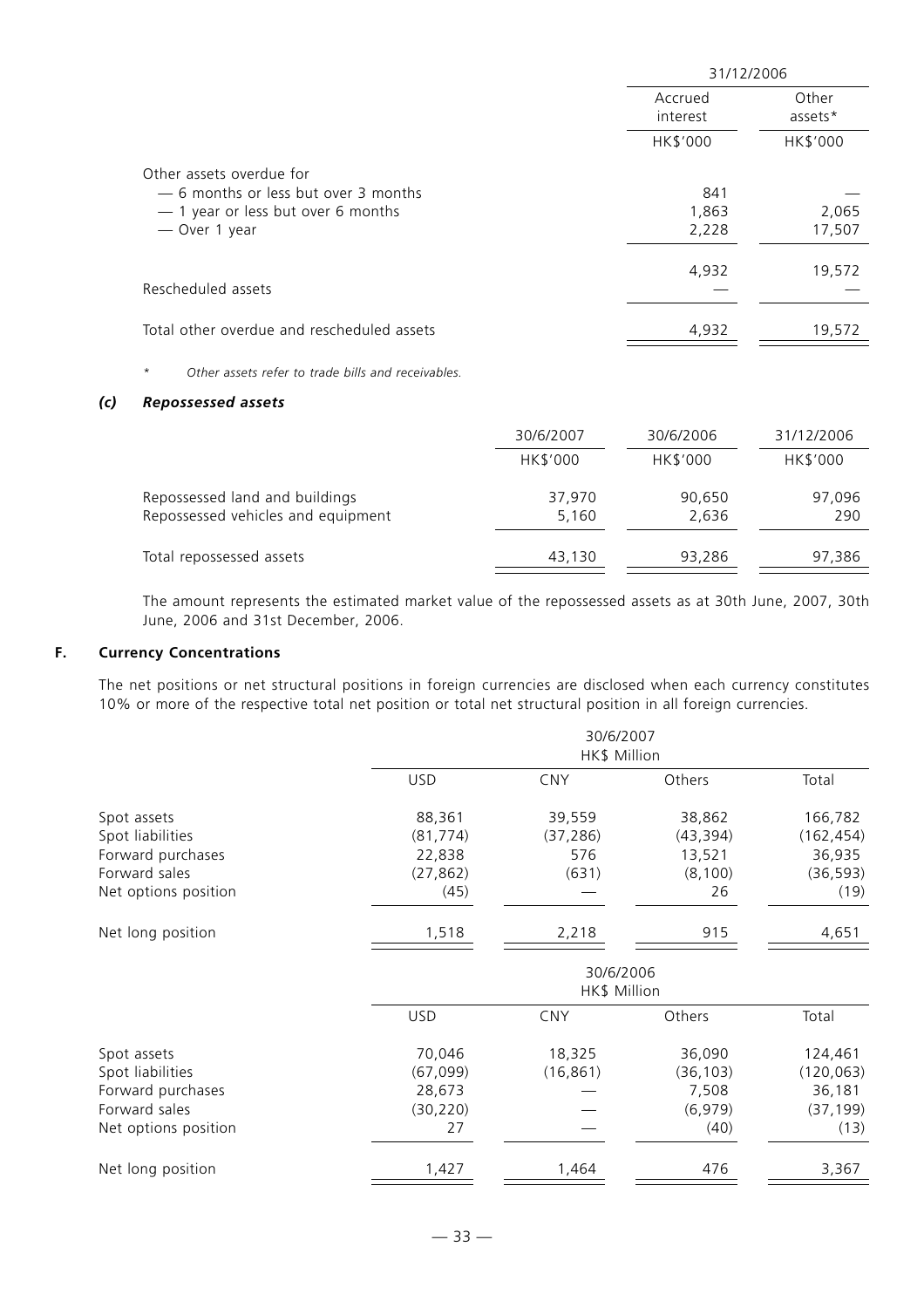|                      |            | 31/12/2006<br>HK\$ Million |               |            |  |  |
|----------------------|------------|----------------------------|---------------|------------|--|--|
|                      | <b>USD</b> | <b>CNY</b>                 | <b>Others</b> | Total      |  |  |
| Spot assets          | 76,800     | 28,643                     | 36,587        | 142,030    |  |  |
| Spot liabilities     | (72, 677)  | (27,002)                   | (36, 367)     | (136, 046) |  |  |
| Forward purchases    | 20,345     | 19                         | 5,762         | 26,126     |  |  |
| Forward sales        | (23, 720)  | (24)                       | (5, 431)      | (29, 175)  |  |  |
| Net options position | (9)        |                            | 33            | 24         |  |  |
| Net long position    | 739        | 1,636                      | 584           | 2,959      |  |  |

The net options position is calculated using the delta equivalent approach.

|                         | 30/6/2007<br>HK\$ Million |                            |        |       |
|-------------------------|---------------------------|----------------------------|--------|-------|
|                         | <b>USD</b>                | CNY                        | Others | Total |
| Net structural position | 1,788                     | 2,002                      | 702    | 4,492 |
|                         |                           | 30/6/2006<br>HK\$ Million  |        |       |
|                         | <b>USD</b>                | <b>CNY</b>                 | Others | Total |
| Net structural position | 1,606                     | 1,312                      | 661    | 3,579 |
|                         |                           | 31/12/2006<br>HK\$ Million |        |       |
|                         | <b>USD</b>                | <b>CNY</b>                 | Others | Total |
| Net structural position | 1,779                     | 1,345                      | 659    | 3,783 |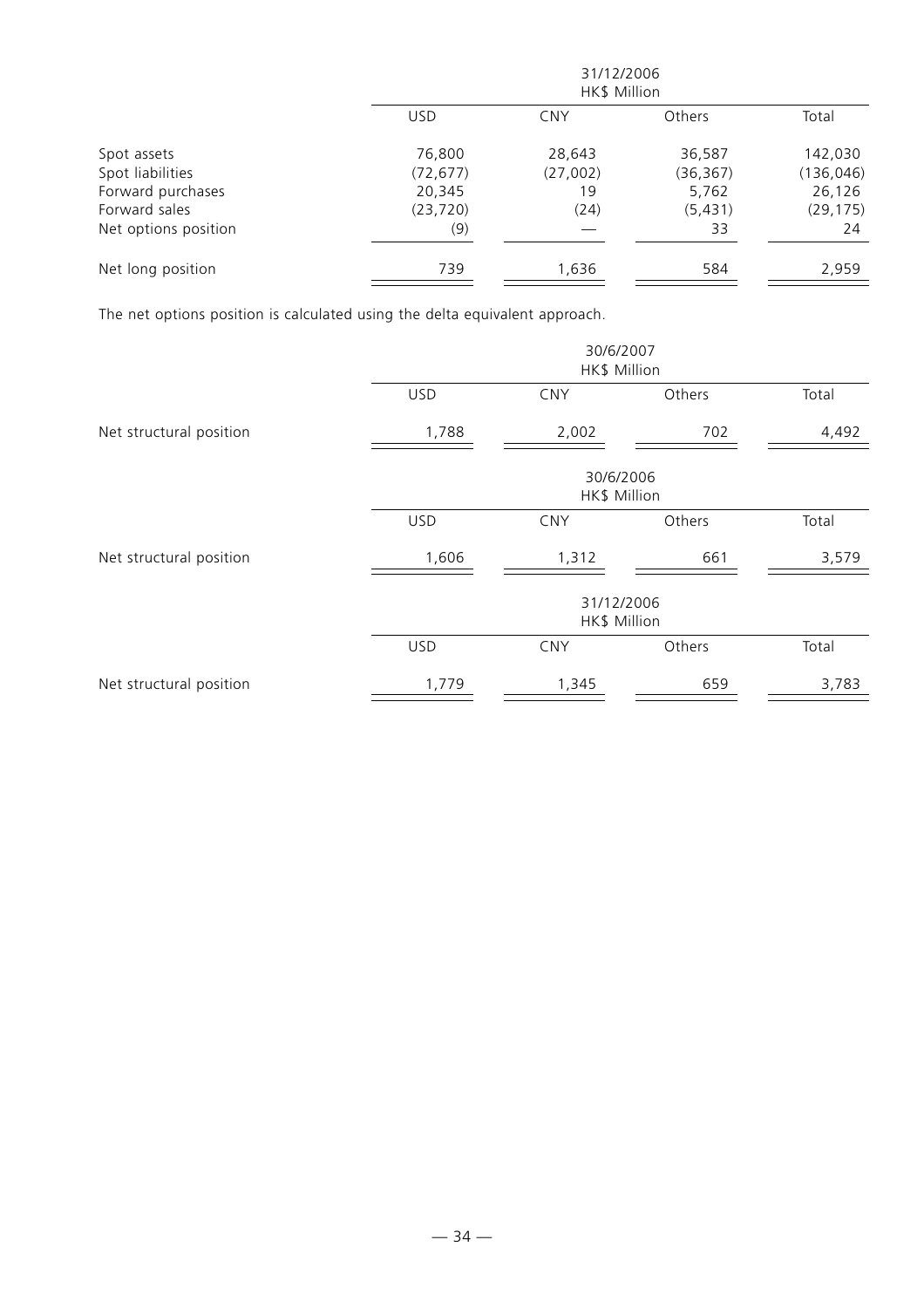

# **TO THE BOARD OF DIRECTORS OF THE BANK OF EAST ASIA, LIMITED**

#### **INTRODUCTION**

We have reviewed the interim financial report set out on pages 1 to 27 which comprises the consolidated balance sheet of The Bank of East Asia, Limited as at 30th June, 2007 and the consolidated profit and loss account, the consolidated summary statement of changes in equity and the condensed consolidated cash flow statement for the six months period then ended and explanatory notes. The Rules Governing the Listing of Securities on The Stock Exchange of Hong Kong Limited require the preparation of an interim financial report to be in compliance with the relevant provisions thereof and Hong Kong Accounting Standard 34, "Interim financial reporting" issued by the Hong Kong Institute of Certified Public Accountants. The Directors are responsible for the preparation of the interim financial report in accordance with Hong Kong Accounting Standard 34.

Our responsibility is to form a conclusion, based on our review, on the interim financial report and to report our conclusion solely to you, as a body, in accordance with our agreed terms of engagement, and for no other purpose. We do not assume responsibility towards or accept liability to any other person for the contents of this report.

#### **SCOPE OF REVIEW**

We conducted our review in accordance with Hong Kong Standard on Review Engagements 2410, "Review of interim financial information performed by the independent auditor of the entity", issued by the Hong Kong Institute of Certified Public Accountants. A review of an interim financial report consists of making enquires, primarily of persons responsible for financial and accounting matters, and applying analytical and other review procedures. A review is substantially less in scope than an audit conducted in accordance with Hong Kong Standards on Auditing and consequently does not enable us to obtain assurance that we would become aware of all significant matters that might be identified in an audit. Accordingly, we do not express an audit opinion.

#### **CONCLUSION**

Based on our review, nothing has come to our attention that causes us to believe that the interim financial report as at 30th June, 2007 is not prepared, in all material respects, in accordance with Hong Kong Accounting Standard 34, "Interim financial reporting".

**KPMG** *Certified Public Accountants* 8th Floor, Prince's Building 10 Chater Road Central, Hong Kong

Hong Kong, 2nd August, 2007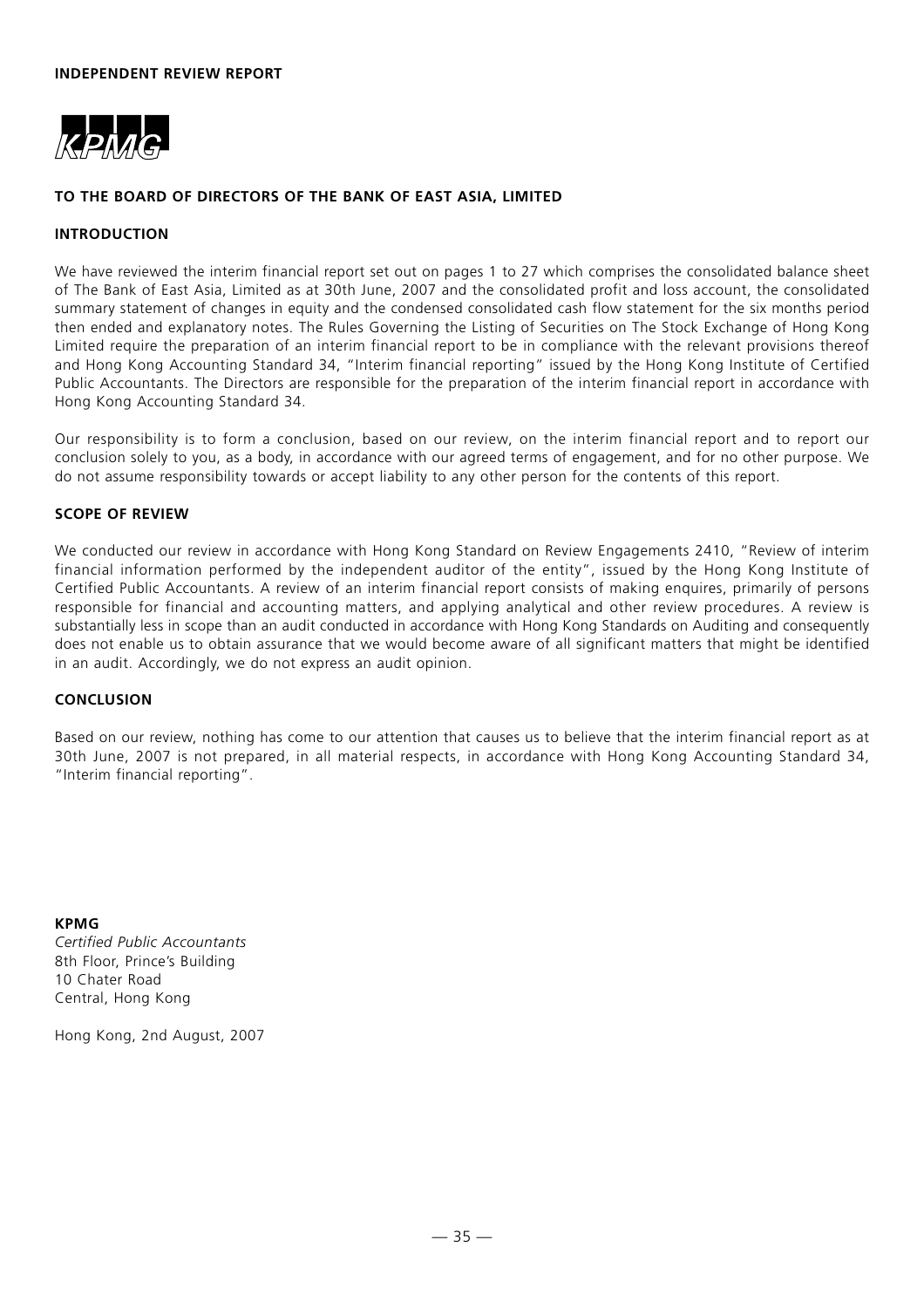# **INTERIM DIVIDEND**

The Directors are pleased to declare an interim dividend of HK\$0.48 (2006: HK\$0.43) per share for the six months ended 30th June, 2007. The interim dividend will be paid in cash with an option to receive new, fully paid shares in lieu of cash, to shareholders whose names appear on the Register of Members at the close of business on Wednesday, 22nd August, 2007. Details of the scrip dividend and the election form will be sent to shareholders on or about Wednesday, 22nd August, 2007. The scrip dividend scheme is conditional upon the Listing Committee of The Stock Exchange of Hong Kong Limited granting the listing of and permission to deal in the new shares to be issued under the scrip dividend scheme. The dividend warrants and the share certificates for the scrip dividend will be sent to shareholders by ordinary mail on or about Thursday, 13th September, 2007.

#### **CLOSURE OF REGISTER OF MEMBERS**

The Register of Members will be closed from Monday, 20th August, 2007 to Wednesday, 22nd August, 2007. In order to qualify for the above interim dividend, all transfer documents should be lodged for registration with Tricor Standard Limited, 26th Floor, Tesbury Centre, 28 Queen's Road East, Hong Kong, by 4:00 p.m on Friday, 17th August, 2007.

#### **FINANCIAL REVIEW**

#### Financial Performance

In the first six months of 2007, the Group achieved a profit after tax of HK\$1,911 million, an increase of HK\$319 million, or 20.1%, over the corresponding period in 2006. Basic earnings per share were HK\$1.20. Return on average equity was 13.8%, while return on average assets was 1.2%.

Total operating income rose by HK\$933 million, or 26.3%, to HK\$4,478 million. The growth in total operating income was supported by a rise in net interest income, which grew by HK\$394 million, or 16.6%, to HK\$2,762 million. It was further supported by higher net fees and commission income, and trading profits.

Total operating expenses increased by 33.1% over the corresponding period in 2006 to HK\$2,179 million, due to continuing expansion of the Group's activities. The cost to income ratio rose from 46.2% in the first half of 2006 to 48.7% in the corresponding period in 2007.

Operating profit before impairment losses for the first six months was HK\$2,299 million, an increase of HK\$391 million, or 20.5%, compared to the corresponding period in 2006.

Charge of impairment losses on loans and advances decreased by HK\$18 million, or 11.6%, to HK\$136 million, reflecting an improvement in asset quality.

The operating profit after impairment losses increased by 29.7% to HK\$2,279 million. In the first six months of 2007, BEA shared after-tax profits from associates of HK\$52 million.

Profit after taxation was HK\$1,911 million, an increase of 20.1%, over the HK\$1,591 million recorded in the corresponding period in 2006. Profit attributable to equity holders of the Group was HK\$1,877 million, an increase of 19.9%.

#### Financial Position

Total consolidated assets of the Group grew by HK\$49,012 million, or 16.7%, during the first half of 2007 to HK\$343,214 million. Gross advances to customers grew by 22.1% to HK\$202,871 million.

Total deposits rose by 11.2% to HK\$240,849 million, while total deposits from customers rose by 10.2% to HK\$230,799 million. Demand deposits and current account balances increased by a combined HK\$2,431 million, or 16.1%, to HK\$17,561 million when compared with the balance at year-end 2006. Savings deposits increased to HK\$45,162 million, a rise of 3.5%, while time deposits increased to HK\$168,076 million, a rise of 11.5%, when compared with the previous year-end.

In June 2007, the Group redeemed a subordinated loan of US\$500 million. The Group issued a new perpetual subordinated loan of GBP300 million in March 2007 and a new subordinated loan of US\$600 million in June 2007. As at 30th June, 2007, loan capital stood at HK\$13,548 million, an increase of 66.1% when compared with the balance at year-end 2006. Total equity increased by 2.6%, from HK\$27,645 million at the end of 2006 to HK\$28,354 million at the end of June 2007.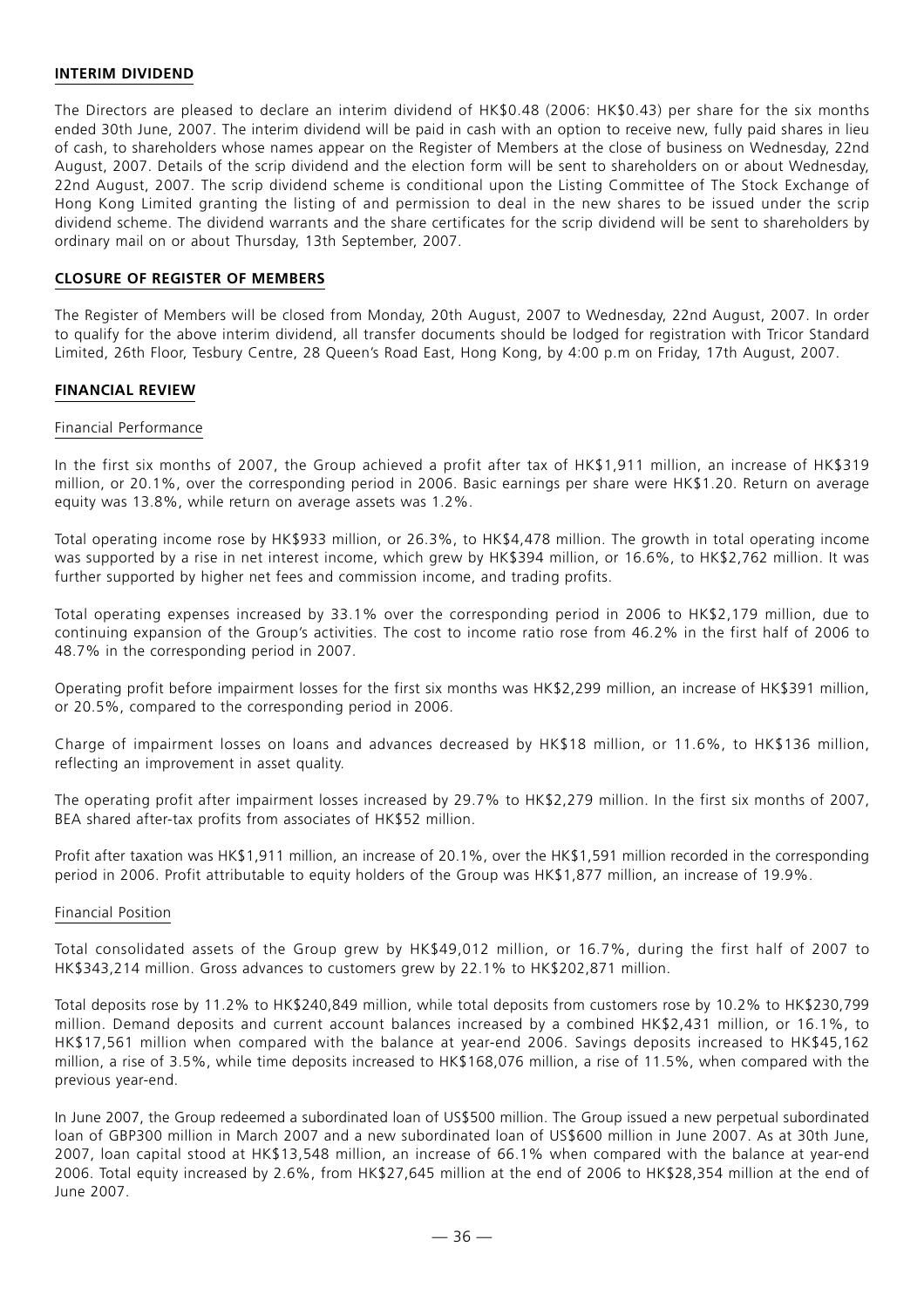During the first half of 2007, BEA issued HKD fixed rate certificates of deposit with a face value of HK\$5,100 million and USD zero coupon certificates of deposit with a face value of US\$100 million. The Bank redeemed a quantity of certificates of deposit amounting to HK\$2,649 million equivalent upon maturity, and repurchased its own certificates of deposit amounting to HK\$25 million equivalent. The Bank also issued and redeemed a number of short term TWD fixed rate certificates of deposit.

After taking into account all debt instruments issued, the loan-to-deposit ratio was 84.2% at the end of June 2007, being 7.5% higher than the 76.7% reported at the end of 2006.

At the end of June 2007, the face value of the outstanding debt portfolio was HK\$10,412 million, with the carrying amount equal to HK\$10,050 million.

Maturity Profile of Debts Issued As at 30th June, 2007 *(All expressed in millions of dollars)*

|                                | Currency   | <b>Total</b>      | <b>Year of Maturity</b> |       |       |      |      |      |
|--------------------------------|------------|-------------------|-------------------------|-------|-------|------|------|------|
|                                |            | <b>Face Value</b> | 2007                    | 2008  | 2009  | 2011 | 2013 | 2015 |
| <b>Floating Rate</b>           |            |                   |                         |       |       |      |      |      |
| <b>Certificates of Deposit</b> |            |                   |                         |       |       |      |      |      |
| Issued in 2005                 | <b>HKD</b> | 1,500             |                         | 1,500 |       |      |      |      |
| Issued in 2006                 | <b>HKD</b> | 500               |                         |       | 500   |      |      |      |
| <b>Fixed Rate</b>              |            |                   |                         |       |       |      |      |      |
| <b>Certificates of Deposit</b> |            |                   |                         |       |       |      |      |      |
| Issued in 2005                 | <b>HKD</b> | 500               |                         | 500   |       |      |      |      |
| Issued in 2006                 | <b>HKD</b> | 500               |                         |       | 500   |      |      |      |
| Issued in 2007                 | <b>HKD</b> | 5,100             |                         | 5,100 |       |      |      |      |
| Issued in 2007                 | TWD        | 3,520             | 3,520                   |       |       |      |      |      |
| Zero Coupon                    |            |                   |                         |       |       |      |      |      |
| <b>Certificates of Deposit</b> |            |                   |                         |       |       |      |      |      |
| Issued in 2006                 | <b>USD</b> | 50                |                         |       |       | 50   |      |      |
| Issued in 2007                 | <b>USD</b> | 100               |                         |       |       |      | 50   | 50   |
| Step Up                        |            |                   |                         |       |       |      |      |      |
| <b>Certificates of Deposit</b> |            |                   |                         |       |       |      |      |      |
| Issued in 2003                 | <b>USD</b> | 38                |                         | 38    |       |      |      |      |
| <b>Total Debts issued in</b>   |            |                   |                         |       |       |      |      |      |
| <b>HKD equivalent</b>          |            | 10,412            | 840                     | 7,399 | 1,000 | 391  | 391  | 391  |
|                                |            |                   |                         |       |       |      |      |      |

#### Risk Management

The Group has a risk management system in place to identify, measure, monitor and control the various types of risk that the Group faces and, where appropriate, to allocate capital against those risks. The risk management policies of the Group, which cover credit risk, market risk, interest rate risk, liquidity risk, operational risk, legal risk, reputation risk and strategic risk, are reviewed regularly by the Management and related recognised committees, and recommendations are made by the Risk Management Committee for the approval of the Board of Directors. The internal auditors also perform regular audits on business units to check compliance with policies and procedures.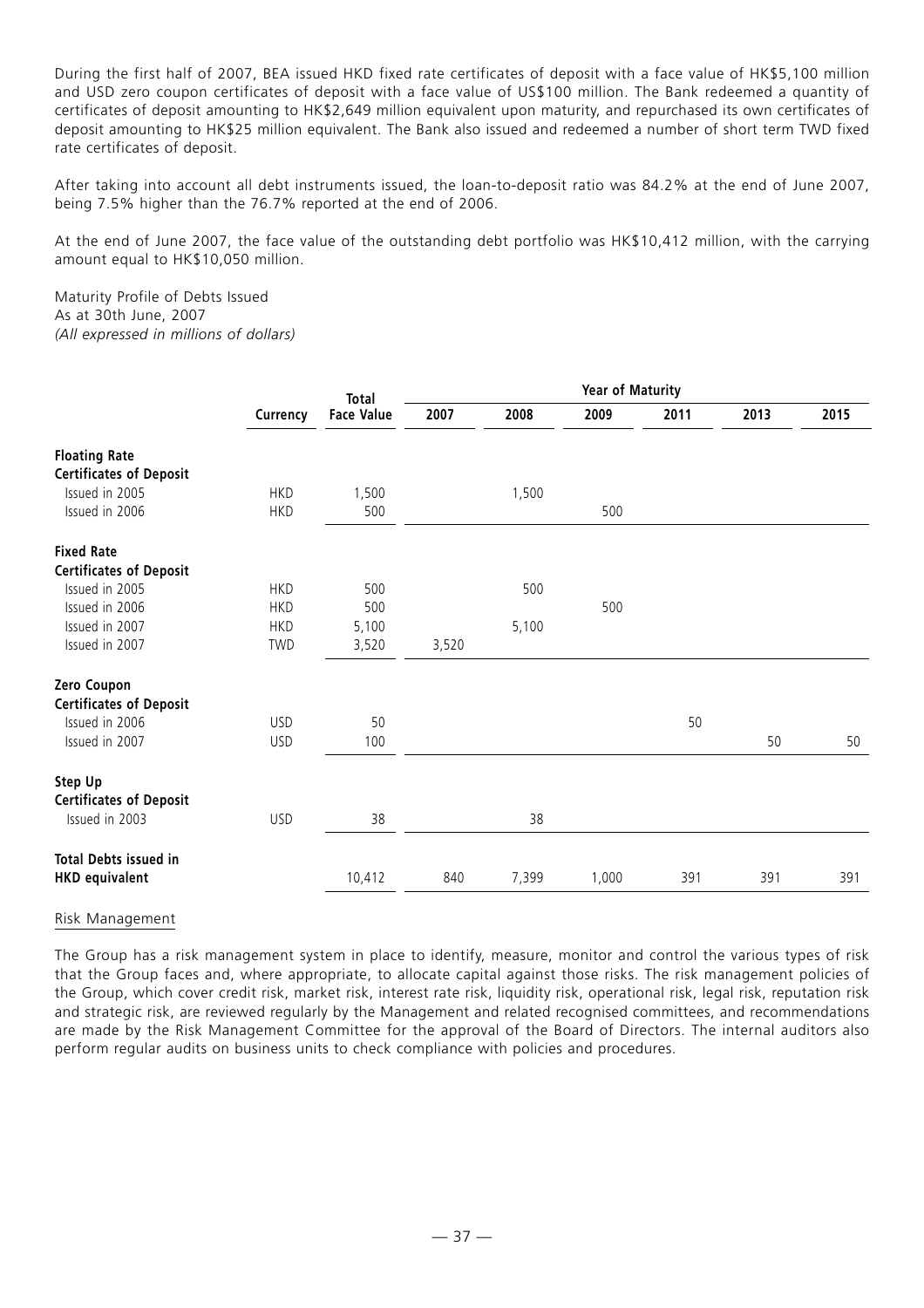# *(a) Credit Risk Management*

Credit risk arises from the possibility that a customer or counterparty in a transaction may default. Such risk may arise from counterparty risks from loans and advances, issuer risks from the securities business and counterparty risks from trading activities.

The Board of Directors has delegated authority to the Credit Committee to oversee management of the Group's credit risk, independent of the business units. The Credit Committee reports to the Board of Directors via the Risk Management Committee, which deals with all risk management related issues of the Group.

The Credit Committee is responsible for all credit risk related issues of the Group. The Group identifies and manages credit risk through defining target markets, formulating credit policies, subjecting new loans to a credit approval process and monitoring asset quality.

In evaluating the credit risk associated with an individual customer or counterparty, financial strength and repayment ability are always the prime considerations. Credit risk may be mitigated by obtaining collateral from the customer or counterparty.

The Group has established policies and procedures to identify, measure, monitor and control credit risk. In this connection, guidelines for management of credit risk have been laid down in the Group's Credit Manual. These guidelines govern delegated lending authorities, credit extension criteria, the credit monitoring process, a 20 grade loan classification system, the credit recovery procedure and provisioning policy. They are reviewed and enhanced on an on-going basis to reflect changes in the market, statutory requirements and/or best practice risk management processes.

# *(b) Market risk management*

Market risk arises from all market risk sensitive financial instruments, including debt securities, foreign exchange contracts, equity and derivative instruments, as well as from balance sheet or structural positions. The objective of market risk management is to reduce the Group's exposure to the volatility inherent in financial instruments.

The Board of Directors reviews and approves policies for the management of market risks. The Board has delegated the responsibility for ongoing general market risk management to the Asset and Liability Management Committee. The Asset and Liability Management Committee reports to the Board of Directors via the Risk Management Committee.

The Asset and Liability Management Committee deals with all market risk and liquidity risk related issues of the Group. It is also responsible for deciding the future business strategy with respect to interest rate trends.

The use of derivatives for proprietary trading and their sale to customers as risk management products is an integral part of the Group's business activities. These instruments are also used to manage the Group's own exposures to market risk, as part of its asset and liability management process. The principal derivatives instruments used by the Group are interest, foreign exchange rate and equity related contracts, in the form of both over-thecounter derivatives and exchange traded derivatives. Most of the Group's derivatives positions have been entered into to meet customer demand and to manage the risk of these and other trading positions.

The Group has various position and sensitivity limit structures in place. Additionally, the Group applies sensitivity analysis and scenario analysis, both on individual portfolios and on the Group's consolidated positions, to assess the potential impact of extreme movements in market prices on the Group's earnings.

*(i) Currency risk*

The Group's foreign currency positions arise from foreign exchange dealing, commercial banking operations and structural foreign currency exposures. All foreign currency positions are managed within limits approved by the Board.

Structural foreign currency positions, which arise mainly from foreign currency investments in the Group's branches, subsidiaries and associated companies, are excluded from value-at-risk ("VaR") measurements, as related gains or losses are taken to reserves. Such foreign currency positions are managed with the principal objective of ensuring that the Group's reserves are protected from exchange rate fluctuations. The Group seeks to match closely its foreign currency denominated assets with corresponding liabilities in the same currencies.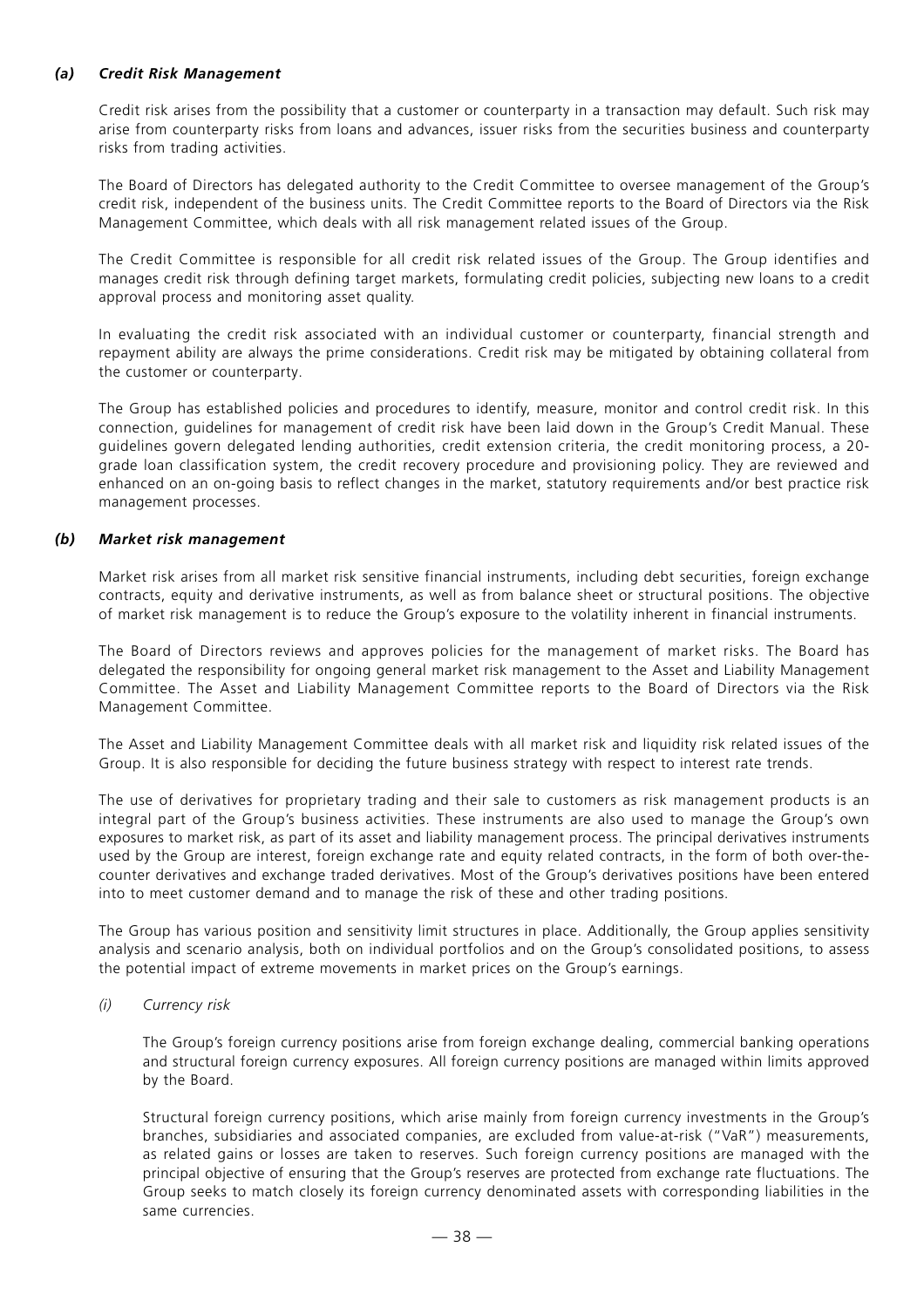#### *(ii) Interest rate risk*

The Group's interest rate positions arise from treasury and commercial banking activities. Interest rate risk arises in both trading portfolios and non-trading portfolios. Interest rate risk primarily results from the timing differences in the repricing of interest-bearing assets, liabilities and commitments. It also relates to positions from non-interest bearing liabilities including shareholders' funds and current accounts, as well as from certain fixed rate loans and liabilities. Interest rate risk is managed daily by the Treasury Department within the limits approved by the Board of Directors. The instruments used to manage interest rate risk include interest rate swaps and other derivatives.

The Group quantifies the market risk of the underlying trading portfolio by means of VaR. VaR is a statistical estimate that measures the potential losses in market value of a portfolio as a result of unfavourable movements in market rates and prices, if positions are held unchanged over a certain horizon time period. The Group's VaR is calculated using historical movements in market rates and prices, a 99% confidence level and a one-day holding period, and takes into account correlations between different markets and rates.

#### *Value-at-risk statistics*

|                                               | Year 2007 1st-half |         |         | Year 2006 1st-half |               |         |         |        |
|-----------------------------------------------|--------------------|---------|---------|--------------------|---------------|---------|---------|--------|
| HK\$'000                                      | As at 30 June      | Maximum | Minimum | Mean               | As at 30 June | Maximum | Minimum | Mean   |
| VaR for total trading activities              | 38,614             | 50,214  | 21,639  | 35,776             | 25,255        | 25,255  | 11,663  | 16,341 |
| VaR for foreign exchange<br>trading positions | 1,212              | 2,299   | 590     | 1,172              | 1,315         | 2,167   | 528     | 992    |
| VaR for interest rate<br>trading positions    | 363                | 885     | 83      | 255                | .311          | 3,366   | 1,024   | 1,439  |
| VaR for equity<br>trading positions           | 37,577             | 49,288  | 21,481  | 34,917             | 23,565        | 23,565  | 10,527  | 14,853 |

The Group has measured VaR for all trading portfolios throughout the year.

#### *Foreign exchange and Interest rate risks related revenue statistics*

The average daily revenue earned foreign exchange dealing and interest rate activities in the first half of 2007 was HK\$0.93 million (HK\$0.70 million in the first half of 2006). The standard deviation of the daily revenues was HK\$1.14 million (HK\$1.11 million in the first half of 2006). The frequency distribution of daily revenue is shown below.

#### **DAILY DISTRIBUTION OF FOREIGN EXCHANGE AND INTEREST RATE RISKS RELATED REVENUES - 1st-half Year 2007 vs 1st-half Year 2006**

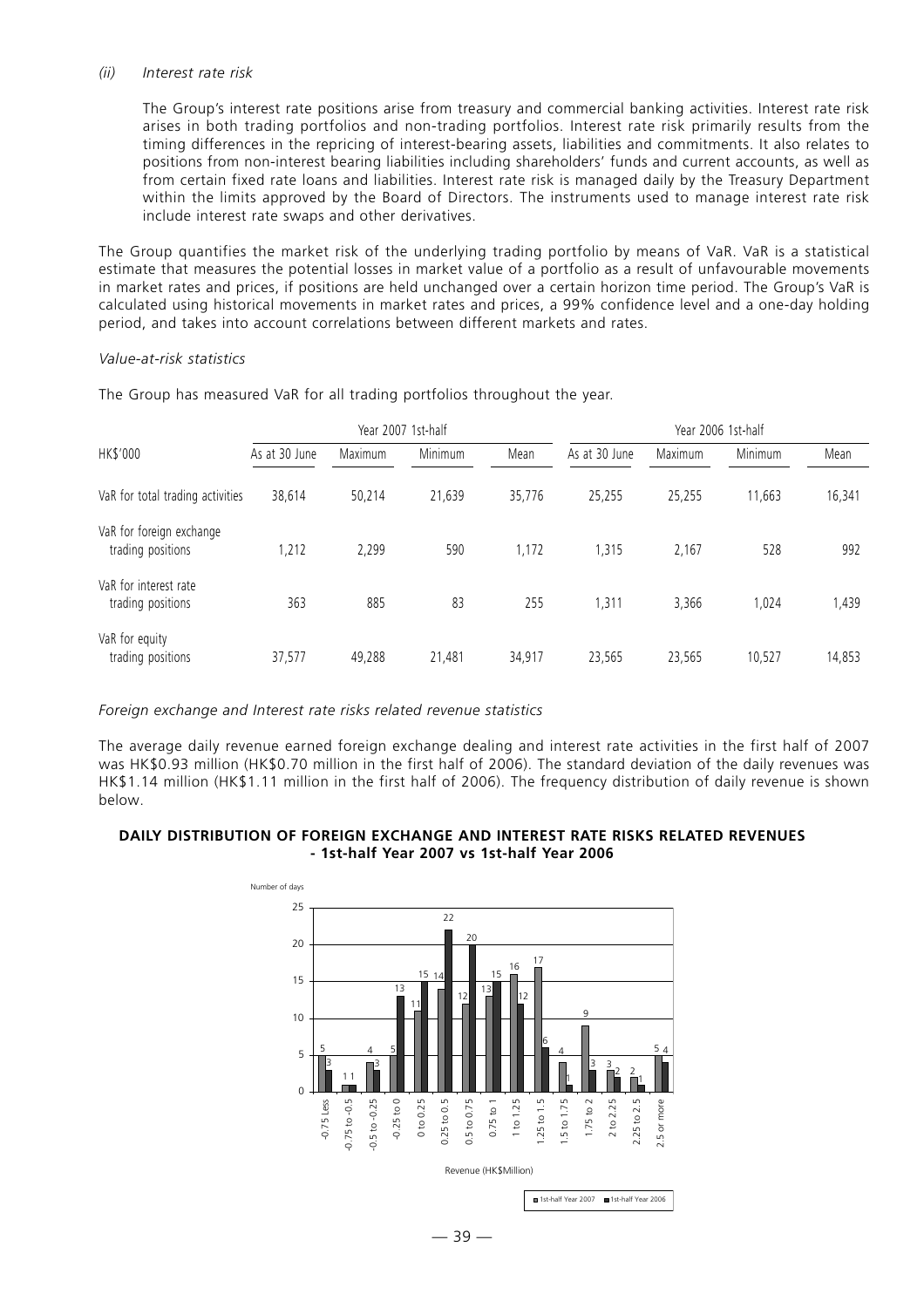# *(c) Liquidity risk management*

The purpose of liquidity management is to ensure sufficient cash flows to meet all financial commitments and to capitalize on opportunities for business expansion. This includes the Group's ability to meet deposit withdrawals either on demand or at contractual maturity, to repay borrowings as they mature, to comply with the statutory liquidity ratio, and to make new loans and investments as opportunities arise.

Liquidity is managed on a daily basis by the Treasury Department under the direction of the Asset and Liability Management Committee. The Treasury Department is responsible for monitoring funding and liquidity trends in local and international markets, and ensuring that the Group has adequate liquidity for all operations.

The Group manages liquidity risk by holding sufficient liquid assets (e.g. cash and short term funds and securities) of appropriate quality to ensure that short-term funding requirements are covered within prudent limits. Adequate standby facilities are maintained to provide strategic liquidity to meet unexpected and material cash outflows in the ordinary course of business. The Group regularly stress tests its liquidity position.

# *(d) Strategic risk management*

The objective of strategic risk management is to monitor the risk to earnings or capital arising from bad business decisions or from improper implementation of good business decisions.

The Board of Directors reviews and approves policy for the management of strategic risk. The Board has delegated the responsibility for ongoing strategic risk management to the Asset and Liability Management Committee. As stated previously, the Asset and Liability Management Committee reports to the Board of Directors via the Risk Management Committee.

#### *(e) Operational risk, legal risk and reputation risk management*

Operational risk is the risk arising from the potential loss due to inadequate or failed internal processes, people and systems or from external events.

Legal risk is the risk arising from the potential that unenforceable contracts, lawsuits or adverse judgements may disrupt or otherwise negatively affect the operations or financial condition of the Bank Group.

Reputation risk is the risk arising from the potential that negative publicity regarding the Bank Group's business practices, whether true or not, will cause a decline in the customer base or lead to costly litigation or revenue reductions.

The objective of managing the aforesaid risks is to identify, assess and monitor these risks and, in particular, to comply with the relevant regulatory requirements.

The Board of Directors reviews and approves policies for these risks, and it has delegated the responsibility for ongoing risk management to the Operational and Other Risks Management Committee. The Operational and Other Risks Management Committee reports to the Board of Directors via the Risk Management Committee.

#### **OPERATIONS REVIEW**

#### *RECENT AWARDS*

BEA's award-winning services continue to garner international recognition. In May 2007, BEA received the "Hong Kong MPF Master Trust Achievement Award" from *AsianInvestor* magazine and Global Refund's "Platinum Award" for its Value Added Tax (VAT) refund service. In June, BEA was named "Best Foreign Retail Bank in China" by *The Asian Banker*.

### *IMPROVEMENTS TO OPERATIONS*

#### Relocation of Back-Office Operations to the Mainland

The Bank's back-office operating centre in Guangzhou, incorporated under the name East Asia Electronic Data Processing (Guangzhou) Limited, has been gradually taking on additional responsibility. Plans are being developed to further expand the Centre in the forthcoming year.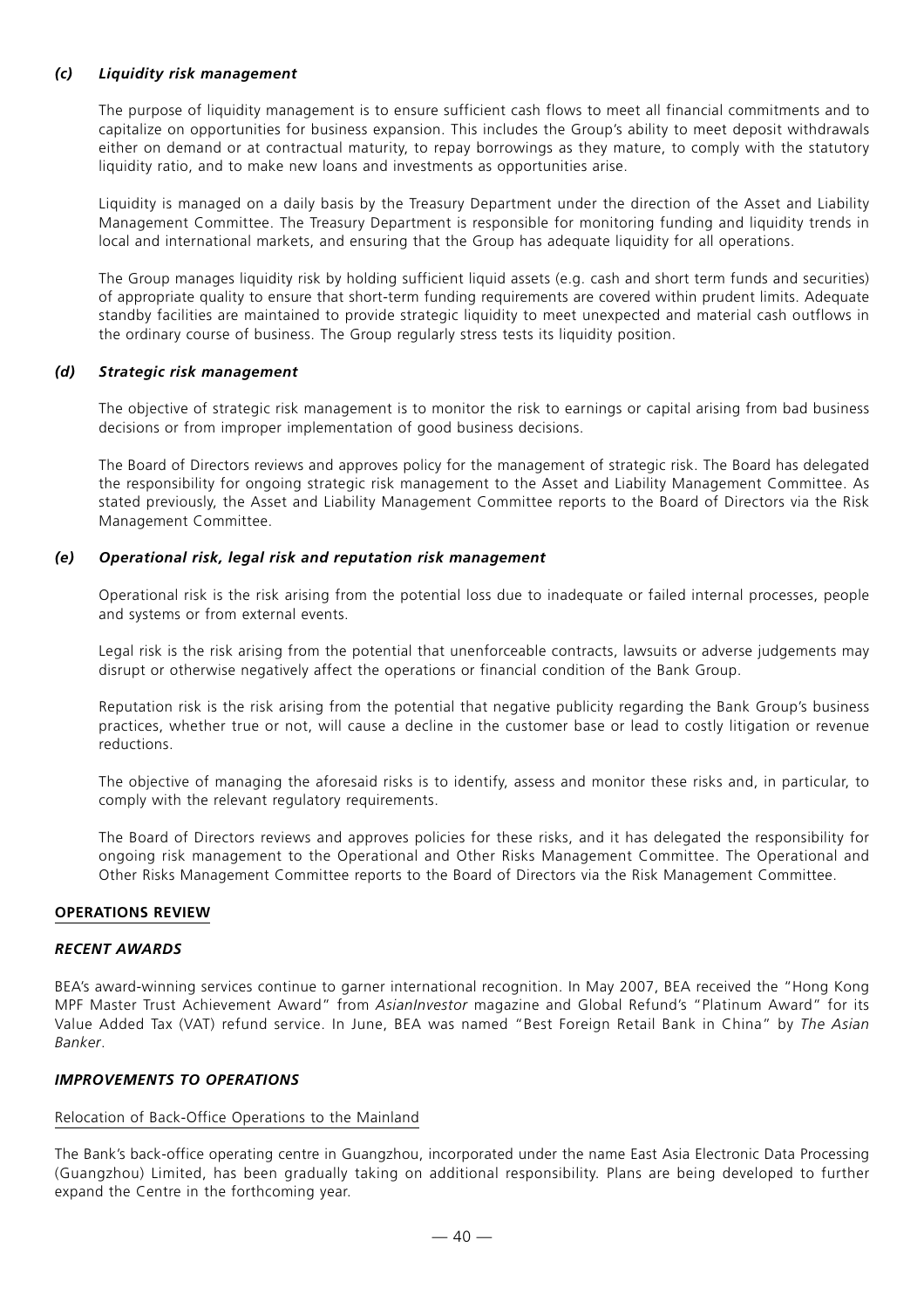# Information Technology

# *New Accounting System*

The Bank successfully introduced a new computer system for general ledger operations in the first half of 2007.

# *PERSONAL BANKING*

#### Branch Distribution

As part of an on-going effort to strengthen the branch network, BEA continues to implement the Branch Rationalisation Programme. In the first half of 2007, Tiu Keng Leng Branch was opened to serve customers in the district. At the end of June 2007, BEA operated a total of 88 branches in Hong Kong.

Two new SupremeGold centres, one at Sheung Shui and a second at Revenue Tower, were opened during the first half of the year. To provide greater convenience to customers, the BEA Harbour View Centre, Mongkok and Causeway Bay SupremeGold centres were expanded to provide a more spacious and pleasant environment. At the end of June 2007, the total number of SupremeGold centres stood at 37.

BEA keeps in step with the changing regulatory environment to offer a growing range of Renminbi services to meet the needs of individual and corporate customers. In June 2007, Renminbi bonds were made available for subscription in Hong Kong for the first time, and BEA served as a placing bank for the bonds.

A marketing programme for Kid Master Services was conducted from February to March 2007 to acquire new Kid Master members and to promote the Bank's Education Savings Insurance and 3-Year Accumulator Savings Insurance III plans.

Following the success of the Payroll Account Promotion conducted in 2006, the Promotion has been re-launched this year and will run from March to December 2007. In addition, an acquisition programme for SupremeGold was launched in June. It will run to September 2007.

The business hours at most BEA branches and SupremeGold centres have been extended to 5:30 p.m. Monday to Friday, to cater for customer demand. The arrangement enables the Bank to serve customers more effectively while maximising cost efficiency.

# Cyberbanking

Cyberbanking services were further enhanced during the period, with the addition of facilities that allow subscription and redemption of unit trusts, and buying and selling of passbook gold. At the end of June, the Bank had more than 360,000 registered Cyberbanking users. The average daily usage volume exceeded 255,000 transactions, representing growth of 40% compared to the same period last year.

Corporate Cyberbanking further expanded its customer base in the first half of 2007. At the end of June 2007, over 19,700 corporate customers had registered for BEA Corporate Cyberbanking, representing a 10% increase compared to the same period last year.

#### Property Loans

Although the number of property transactions rose during the first half of the year, the average property loan tended to be lower. As a result, only a slight increase in loan demand was noted, and competition in the market remained fierce.

To achieve the target loan growth, BEA launched a series of residential mortgage promotion campaigns during the period.

From April, the Bank relaxed mortgage terms and repayment period for older properties, allowing buyers of wellmaintained older residential properties to enjoy more flexibility in their mortgage planning.

The Bank also actively coordinated with business partners, including property developers, solicitors and mortgage brokers, to provide preferential mortgage plans for homebuyers.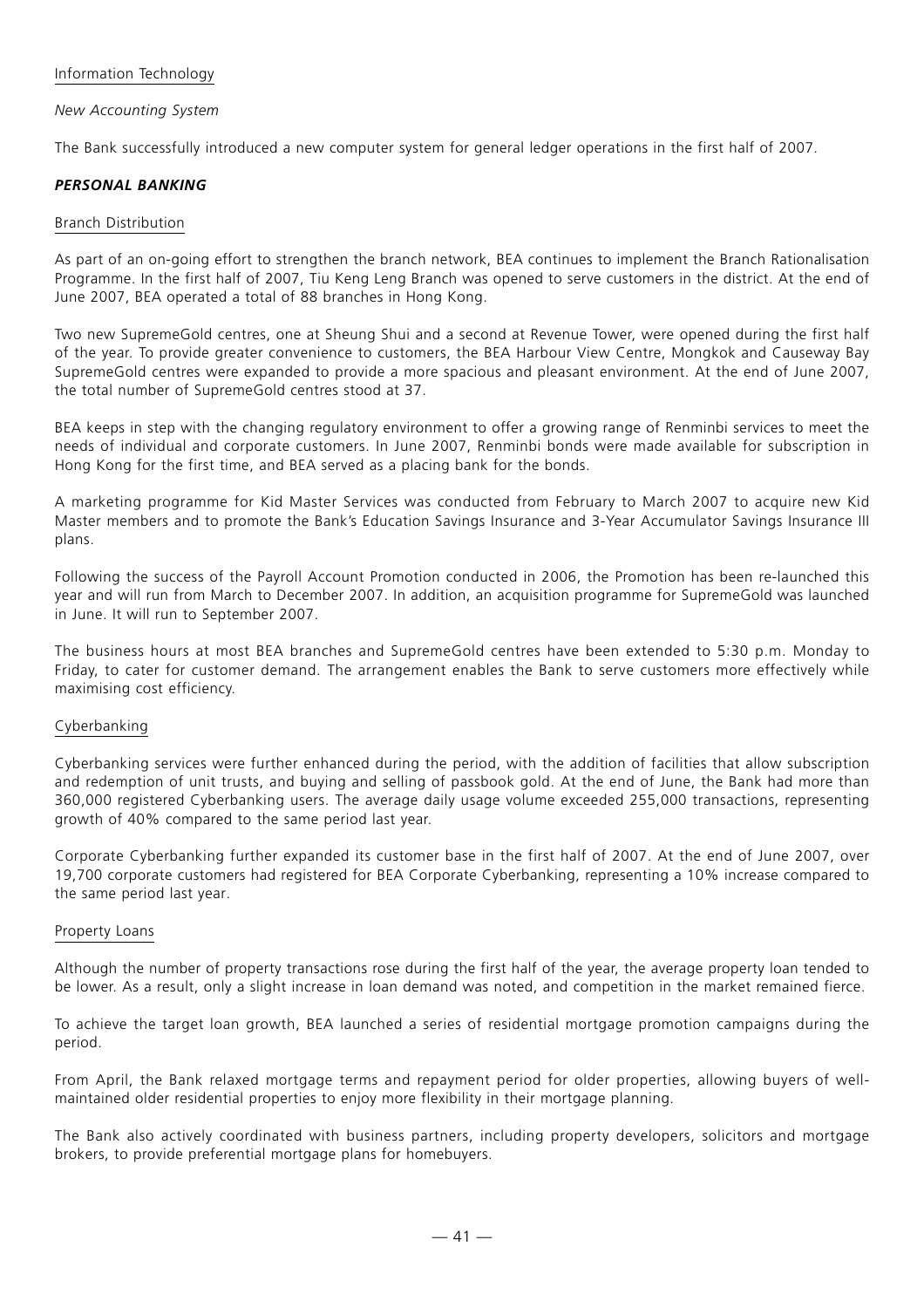# Consumer Loans

# *Consumer Finance Department*

Capitalising on the upturn in the economy in 2007, BEA introduced the "Right for You" instalment and revolving loan programme during the first half of the year. This customisable and highly-innovative promotion received an encouraging response from the market, and resulted in double digit growth in the overall portfolio compared with the corresponding period last year.

# *Credit Gain Finance*

Credit Gain Finance Company Limited ("Credit Gain Finance") was established in November 2006 as a wholly-owned subsidiary of BEA registered under the Money Lenders Ordinance to compete in the local sub-prime personal loan market. Credit Gain Finance has expanded aggressively during the past six months. The company currently operates seven branches, located in Wanchai, Causeway Bay, Tsimshatsui, Mongkok, Kwun Tong, Shatin and Tuen Mun, and plans to open more branches through the end of the year.

#### Credit Cards

The Bank's card business continues to focus on product innovation, service excellence and investment for the future. Acquisition of new customers remains a key strategic goal. During the past six months, the Bank targeted a younger audience, with the potential to develop a long-term relationship with the Bank.

On the back of continuing improvement in consumer sentiment, card spending grew steadily during the period. The Bank took advantage of the favourable market climate to launch new spending campaigns and joint promotions with well-known merchants.

A number of new products were launched during the period. The "BEA Visa Traveller's Card", aimed at outbound travellers, is the first prepaid foreign currency card to be introduced to the Hong Kong market. The Bank also launched the "JCB Platinum Card", targeting younger customers.

The Card unit's strong performance resulted in BEA being recognised by MasterCard as the "2006 Highest Growth Rate in Merchant Purchase Volume – MasterCard Card". In addition, BEA was second runner-up in the category "2006 Highest Growth Rate in Number of Open Cards – MasterCard Card". BEA was also named first runner-up for "2006 Highest Number of Merchant Terminals - China Unionpay" in March 2007.

Going forward, the Bank will maintain its strategy of enlarging the card base and encouraging card usage.

# *CORPORATE BANKING*

#### Corporate Lending

The local corporate loan market exhibited stable growth in the first half of 2007, and was dominated by the financing activities of Mainland enterprises and property-related lending. Mainland enterprises showed strong interest in offshore US dollar financing to take advantage of the steady appreciation in the Renminbi, while property lending was fuelled by the growing interest at land auctions. Given the abundant liquidity in the loan market and the resulting intense competition, interest margin for both syndicated and bilateral deals remains at historically low levels. Nevertheless, BEA continued to maintain an active presence in the syndicated loan market in the first half of 2007, both as coordinating arranger and as a participant.

Strong demand for loans has emerged in the small to medium-sized business segment. Companies continue to report good growth in business turnover, although the rate of profit growth has lagged behind. This is mainly due to high overhead costs, such as rents, labour, and raw materials. Rising oil prices have also affected a number of industries. Equipment loans continued to grow as a result of manufacturers' willingness to invest in machinery in order to offset growing labour shortages and rising wage demands. One area of particular interest to customers has been the expanding Mainland consumer market. To cater to customer needs, cross border financing and other related financial services were jointly provided by Hong Kong and China branches.

BEA will continue to meet the ever-changing needs of the corporate market and maintain a dynamic asset mix including property lending, trade finance, leveraged buyout finance, pre-IPO finance, equipment finance and infrastructure project finance.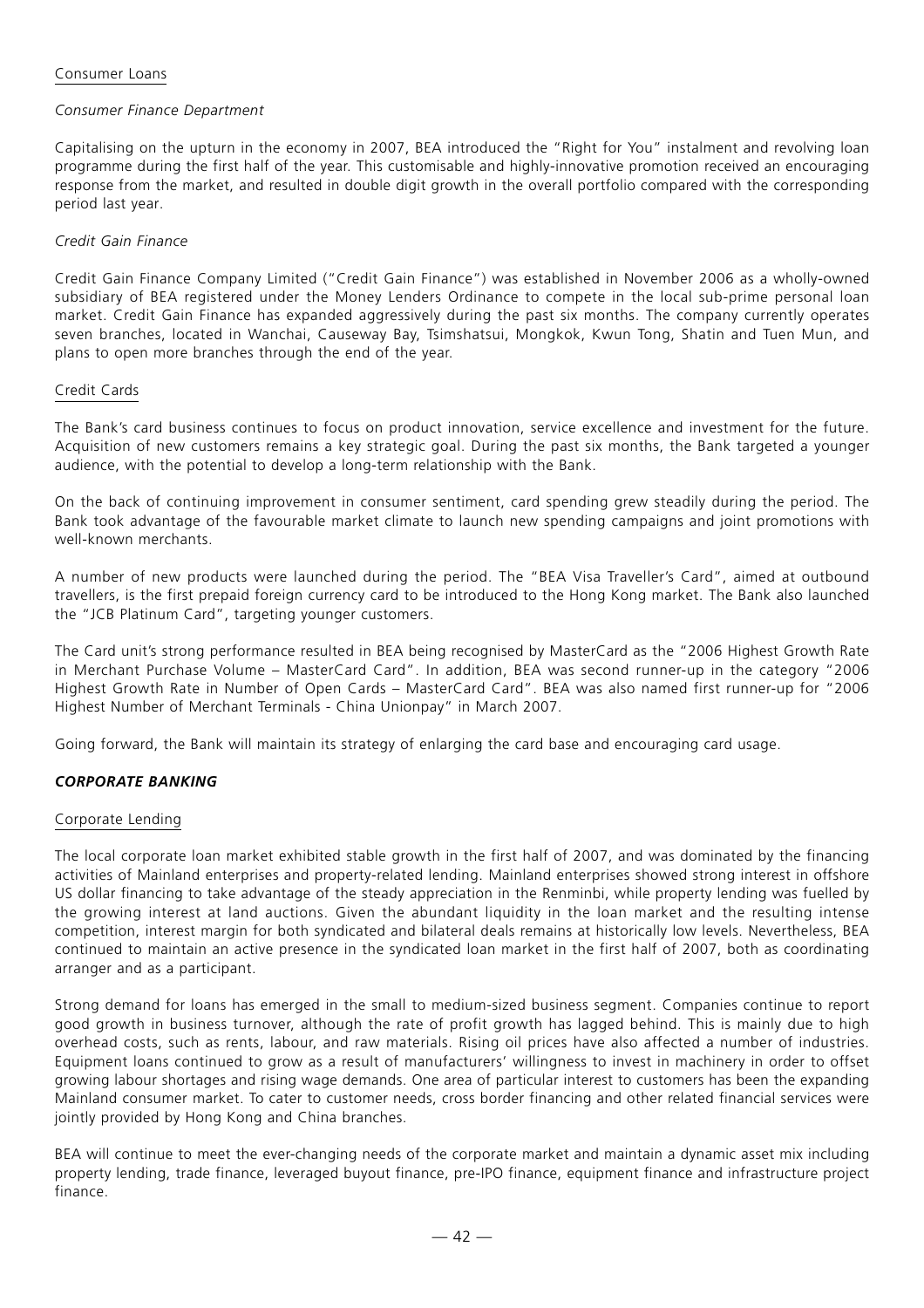# Securities Lending

The local stock market was very active in the first half of 2007, and the Bank was able to capitalise on strong investor sentiment to achieve an increase of over 500% in IPO stagging loan business, when compared with same period last year. Furthermore, BEA provided IPO Receiving Bank services for ten IPO projects during the period, up from four in the same period last year.

#### Bank of East Asia (Trustees) Limited

# *Mandatory Provident Fund*

BEA's MPF operations continued to deliver strong results during the first half of 2007, with most BEA MPF constituent funds outperforming the market average . MPF membership grew by more than 8% during the period, while assets grew by 28%. This excellent result was achieved despite the highly competitive operating environment and the growing maturity of the MPF market.

#### *Trust Services*

Although Estate Duty was abolished in Hong Kong in 2006, the Bank was able to develop new sources of income and recorded a 65% rise in revenue from its private trust business during the first six months of this year, as compared with the same period last year.

# *WEALTH MANAGEMENT*

#### Structured Products

Riding on the buoyant equity market in the first half of 2007, BEA registered a three-fold increase in the number of equity linked structured products it issued locally, as compared to the same period last year. A number of the new issues matured early, delivering high returns for customers and for the Bank.

On the Mainland, the growth in demand for on-shore and QDII (Qualified Domestic Institutional Investor) products has been exceptional. Forty products were launched during the first six months of this year, six times as many as the same period last year and a new record for the Bank. These issues, all structured as principal protected products, provided a sound alternative for Mainland investors wishing to balance their portfolio against the volatile A-share market.

#### Mutual Fund Business/Asset Management

The Bank launched two BEA branded mutual funds in first half of 2007, the BEA Global Themes Fund and the BEA Hong Kong Growth Fund. The latter fund was launched to provide an attractive channel for participation in the Hong Kong equity market and to capitalise on the influx of liquidity generated by the recent regulatory changes on the Mainland. Market response to both funds was highly encouraging, with the two funds attracting a combined total of more than HKD550 million by end of June 2007. Overall, the Bank's investment fund business performed exceptionally well, with growth of more than 50% in terms of gross sales.

To assist customers in keeping abreast of the latest market and product information on investment funds, the Bank launched an on-line product database, named Cyberfund Centre, in 2005. In May this year, Cyberfund Centre was upgraded with improved analytical tools and a more intuitive interface.

The asset management subsidiary of the Bank, East Asia Asset Management Co. Ltd. ("EAAM"), continued to deliver solid growth in client assets during the first half of 2007. Total assets under management grew by 14.7% for the first half of 2007, supported by strong growth in assets held in discretionary accounts and in the MPF business.

On 19th April, 2007, the Bank entered into a joint venture agreement with Germany's Union Asset Management Holding AG to form a joint venture asset management company in Hong Kong using EAAM as the platform. This entity will be renamed BEA Union Investment Management Limited and will become the sole Asian asset management vehicle for both groups. With this new firm in place, BEA is well positioned to expand its presence in the fund management business in the region, including the Mainland.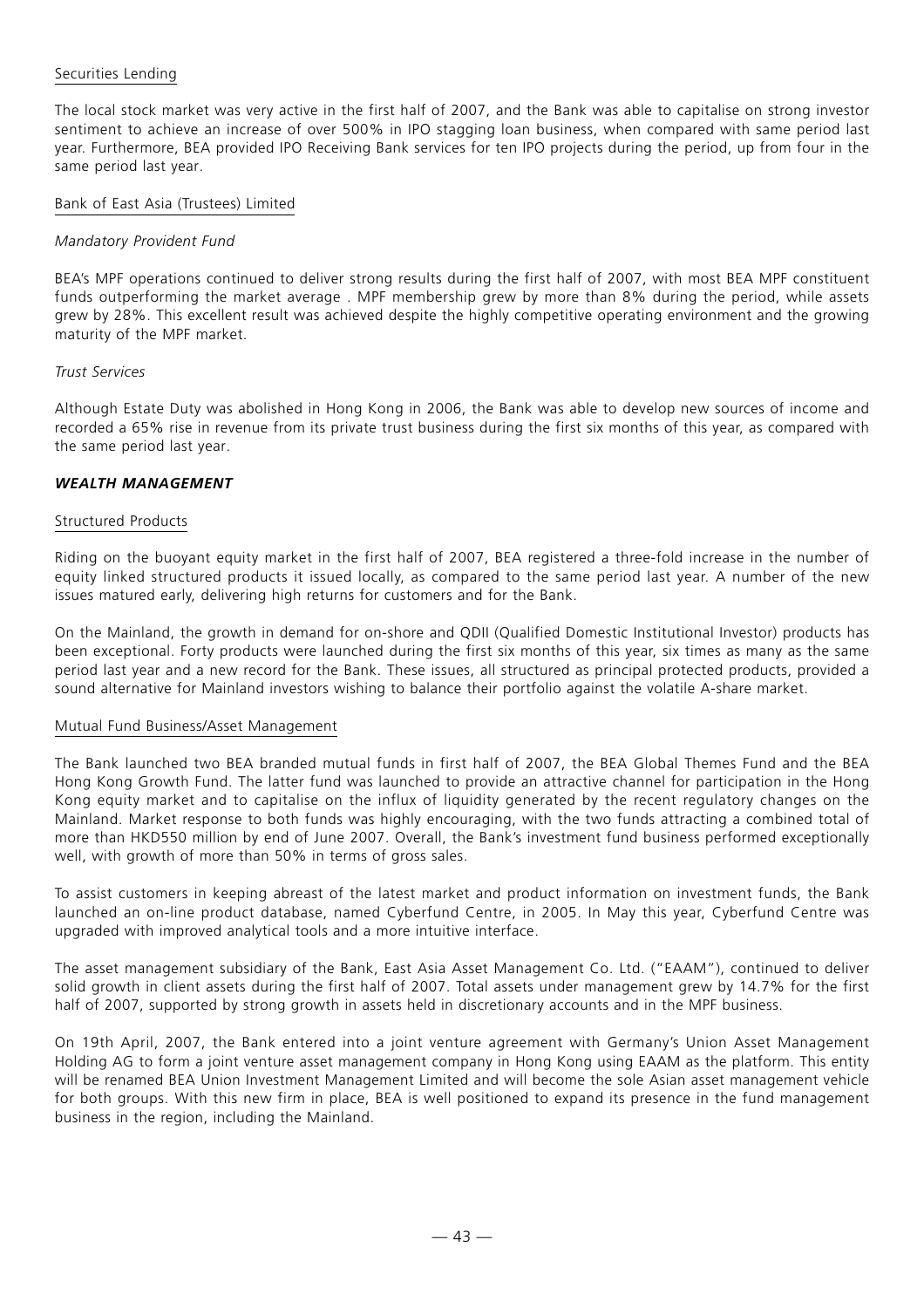# Bancassurance

The Bank recorded a 20% rise in its life insurance business in the first half of 2007, as represented by the new business index. This rise was supported by a range of new insurance plans, including Flexible Retirement Income Insurance, Lifetime Medical Savings Insurance and Lifetime Protection Insurance. These were introduced to better serve the market for retirement, medical and life insurance coverage.

Through seasonal promotional offers and cross-selling programmes, the Bank's general insurance business experienced healthy growth.

The Bancassurance Department took the initiative to improve premium income by diversifying product distribution channels. Premium income from the e-channel doubled in the first half of this year, while the telemarketing unit contributed over 4% of the overall life business.

#### Blue Cross (Asia-Pacific) Insurance Limited

Blue Cross registered a 26% gain in its general insurance income during the first six months of 2007. Its core business lines, medical insurance and travel insurance, recorded an increase of 37% and 14% in premium income, respectively. A recognised leader in travel insurance, Blue Cross has been named "The Most Popular Travel Insurance Company" for three consecutive years (2005 — 2007).

Blue Cross took further steps during the first half of 2007 to expand its Internet business, undertaking web advertising and direct marketing campaigns. Targeting peak travel seasons, special incentives were offered to clients who applied for travel insurance online. As a result, web premium income increased by more than 150% compared to the same period last year.

Blue Cross also developed a number of co-branded insurance plans with its strategic partners to explore new market opportunities. These products included family medical insurance, decoration insurance and pet insurance.

#### Private Banking

The Bank re-launched BEA Private Banking in late 2005, providing a full range of services for managing personal wealth. The business has now been in operation for 20 months, and has achieved a critical mass in terms of clients and business size. During the start-up period, the Bank focused on recruiting the best talent, and the effort has been rewarded with the establishment of a strong reputation and excellent clientele.

The first half of 2007 continued to provide many investment opportunities for BEA Private Banking clients. A range of strategies was offered, including some with principal guarantees suitable for conservative clients and others with high potential returns through participation in equity products. In general, the buoyant equity markets rewarded clients handsomely, in line with individual clients' preferred risk exposure.

# *INVESTMENT BANKING AND SERVICES*

#### East Asia Securities Company Limited — Securities Cybertrading

For the first six month of 2007, East Asia Securities continued to benefit from better local market sentiment and improved investor confidence.

East Asia Securities is committed to using technology to improve and expand its brokerage service network. When compared with the corresponding period last year, the Company registered a rise of 19% in the number of Cybertrading accounts. As of 30th June, 2007, more than 66% of the Company's securities clients had subscribed to Cybertrading.

East Asia Securities has stepped up efforts to encourage customers to make increased use of electronic trading. Currently, the volume of transactions executed via Cybertrading, expressed as a percentage of total turnover, accounts for some 51% of the number of trades and 24% of the gross transaction value.

In view of the dramatic increase in market turnover and the trading volume conducted through Cybertrading, East Asia Securities has plans to further upgrade the hardware of its online trading system in the third quarter of 2007.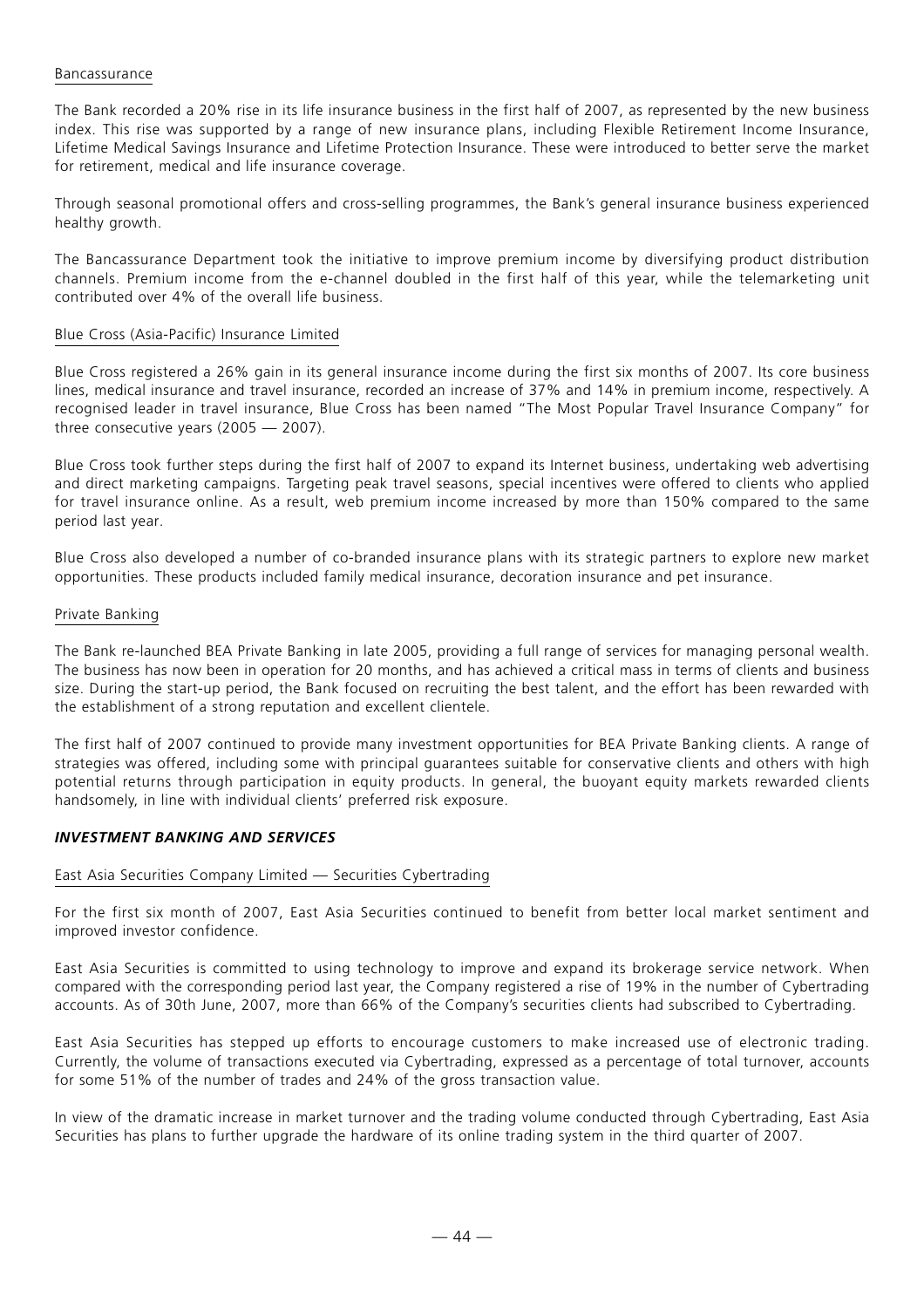# East Asia Futures Limited — Futures Cybertrading

For the first six months of 2007, East Asia Futures, the wholly-owned futures and option broking arm of the Bank, continued to benefit from the improved local market sentiment and steady growth in demand for derivative products.

The Company experienced strong response to the introduction of Futures Cybertrading. As compared with the corresponding period last year, the Company registered a rise of 39% in the number of Futures Cybertrading accounts. As of 30th June, 2007, more than 67% of the Company's clients have subscribed to the Futures Cybertrading service.

East Asia Futures has instituted various incentive schemes to encourage clients to execute trades via its electronic trading platform. Currently, the volume of transactions executed via the Futures Cybertrading system, expressed as a percentage of total turnover, represents some 54% of total trades and 47% of transaction value.

In addition, East Asia Futures will implement a system upgrade before the third quarter of 2007 in order to boost the speed of order placement and execution via the Futures Cybertrading system.

# *CHINA OPERATIONS*

BEA reached a milestone in its China business during the first half of the year, successfully transferring its operations on the Mainland to a locally-incorporated bank - The Bank of East Asia (China) Limited ("BEA-China"). The establishment of BEA-China, which commenced business on 2nd April, 2007, will speed up the Bank's expansion on the Mainland. Furthermore, BEA-China will be able to provide a wider range of banking services including, but not limited to, deposits, wealth management, derivative products, agency services for both life and general insurance products, consumer loans, end-user mortgage loans, foreign exchange, Renminbi forward services, project finance and commercial loans, construction loans, property investment loans, trade finance facilities, account receivable finance and working capital finance.

The Bank has taken advantage of the opportunities provided by the establishment of BEA-China to significantly expand its presence on the Mainland. In February 2007, a new branch was added in Shenyang, Liaoning Province. In addition, ten sub-branches were opened over the past seven months. Wuhan Branch, upgraded from the existing Wuhan Representative Office, is scheduled to commence business in August this year. BEA-China has also recently obtained preliminary approval from the China Banking Regulatory Commission to prepare for the establishment of Nanjing Branch. It is expected that Nanjing Branch will open by the end of this year.

At present, BEA operates 44 outlets, one of the most extensive networks of any foreign bank operating on the Mainland. Headquartered in Shanghai, BEA-China's network comprises 13 branches and 24 sub-branches. The parent company, BEA, operates a branch in Shanghai for foreign exchange wholesale business, and five representative offices. BEA also has branches in Macau, Taipei and Kaohsiung.

# *OVERSEAS OPERATIONS*

Two new branches were added to the branch network of The Bank of East Asia (U.S.A.) N.A. ("BEA-USA") during the period, both in the New York region, one in Brooklyn and the second in Flushing. Including these two new branches, BEA-USA currently has a total of 10 outlets – three in New York, four in Los Angeles and three in San Francisco. Plans are under way to open seven additional branches in New York and in California in the next 18 months.

To complement the expansion of BEA's overseas network, greater emphasis is being placed on automating the systems and processes in the overseas operations. In April 2007, BEA-USA implemented a new system for its trade finance and treasury operations, which enables BEA-USA to process a larger volume of transactions more efficiently.

In the United Kingdom, BEA replaced its core banking system in its two branches in London and Birmingham, introducing advanced features that cater for today's demanding banking environment.

Construction work for the new BEA Singapore Branch Building at 60 Robinson Road has commenced, and the new building will be ready for occupancy by the fourth quarter of 2008.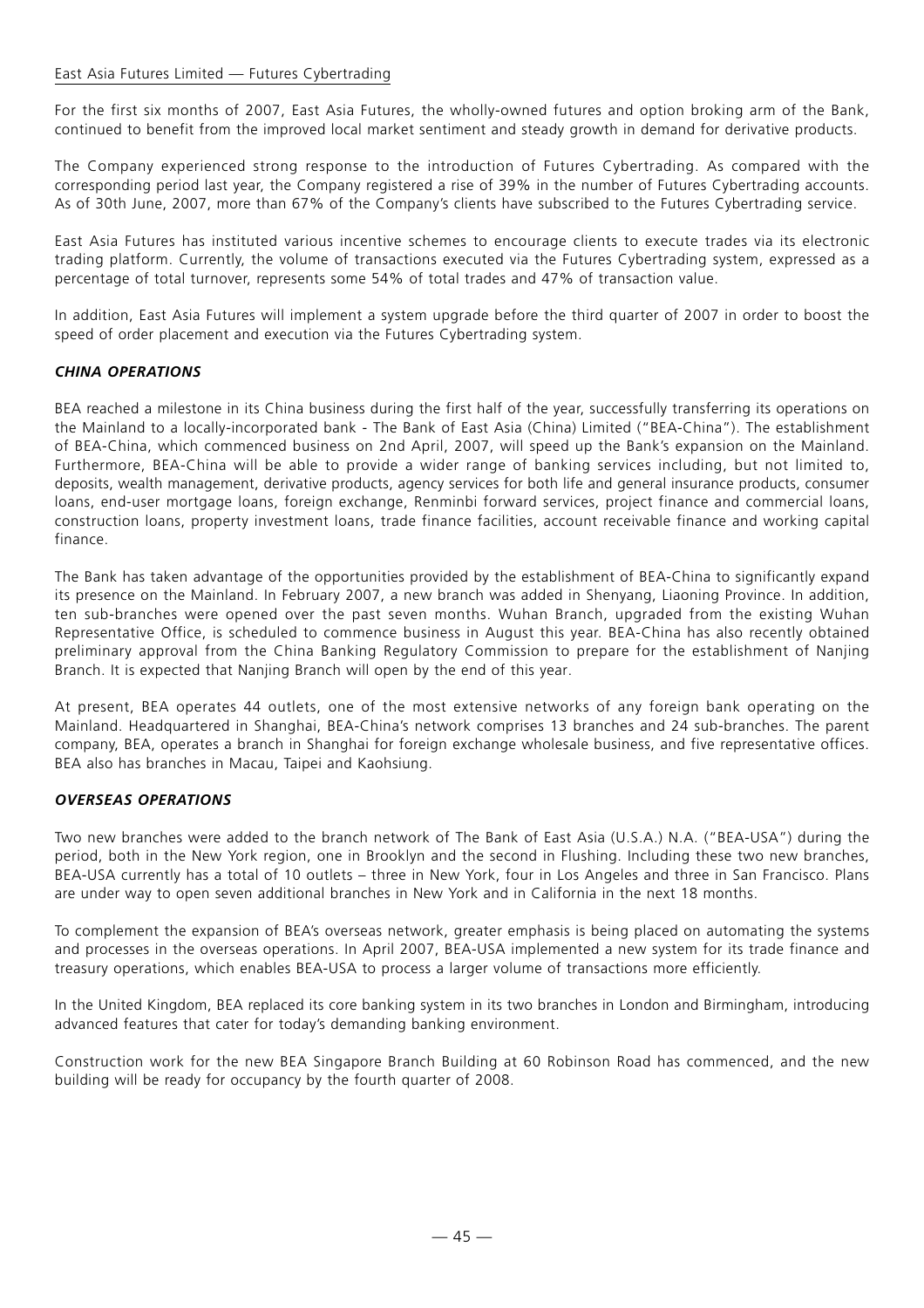# *CORPORATE SERVICES*

The BEA Group, through Group member Tricor Holdings Limited ("Tricor"), is a leading provider of business, corporate and investor services in the region. These services include accounting, company formation, corporate compliance and company secretarial, executive search and selection, initial public offerings ("IPO") and share registration, payroll outsourcing and fund and trust administration.

Tricor recorded substantial growth in gross revenue for the first half of the year, and is the key contributor to the BEA Group's fee and commission income earnings. Tricor's investor services practice, which services over 50% of the companies listed in Hong Kong, has benefited from the increasing number of companies from both Hong Kong and Mainland China launching IPOs in Hong Kong. With the vibrant economy in the region, Hong Kong and some of the overseas offices have continued to experience strong demand for their accounting and payroll services, as well as their company secretarial and corporate compliance work.

In early 2007, Tricor Malaysia acquired two reputable corporate services practices, one located in Kuala Lumpur and the other in Johor Bahru. In April, Tricor acquired the corporate services practice of Ernst & Young in Barbados, further strengthening Tricor's capability to provide offshore corporate services.

Tricor now operates in 12 cities and employs some 1,080 professional and support staff in the region, compared with a staff complement of 1,000 six months ago.

# *HUMAN RESOURCES*

The Bank of East Asia Group employees at the end of June 2007:

| Hong Kong           | 4.941 |
|---------------------|-------|
| Other Greater China | 2.850 |
| Overseas            | 862   |
| Total               | 8.653 |

The Bank has further enhanced its in-house training programmes, offering a more comprehensive, systematic and responsive learning platform with a view to better strengthening the professionalism and productivity of staff members. In addition, the Bank supported the Staff Sports Recreation Club to organise various staff activities, promoting physical fitness and social gatherings.

# *FUTURE PROSPECTS*

BEA continued to pursue a growth strategy during the first half of 2007. The Bank was able to capture business opportunities deriving from the improvement in the domestic lending environment, and the solid growth in loan demand on the Mainland. Looking forward, it is expected that loan growth and new business opportunities will remain buoyant in the second half of this year, due to the positive economic outlook for both Hong Kong and China.

BEA's wealth management business, especially private banking, structured products and bancassurance, will continue to be the focal nexus of the Bank. BEA will continue to maximise its cross-selling initiatives by leveraging the leading corporate services and share registration services of Tricor and the insurance businesses of Blue Cross. Apart from organic growth, BEA will also continue to look for return on equity accretive expansion opportunities through potential acquisitions and strategic alliances in Hong Kong, the rest of China and overseas.

BEA has attained significant growth in overseas territories, particularly in the United States and Southeast Asia. BEA will continue to expand its business scope on the Mainland to meet growing market opportunities. To maintain its leading position in the market, the Bank will maintain a proactive approach to introduce new products and aggressively strengthen its branch network coverage.

On the operation side, BEA will continue to focus on improving and enhancing operating efficiency, including streamlining operating systems, branch rationalisation, and relocating suitable operating functions to the Mainland. In addition, BEA will strive to further raise its service quality, continually striving to exceed customer expectations. The Bank will maintain its commitment to a high level of investment in information technology, risk management and corporate governance to enhance its services and products.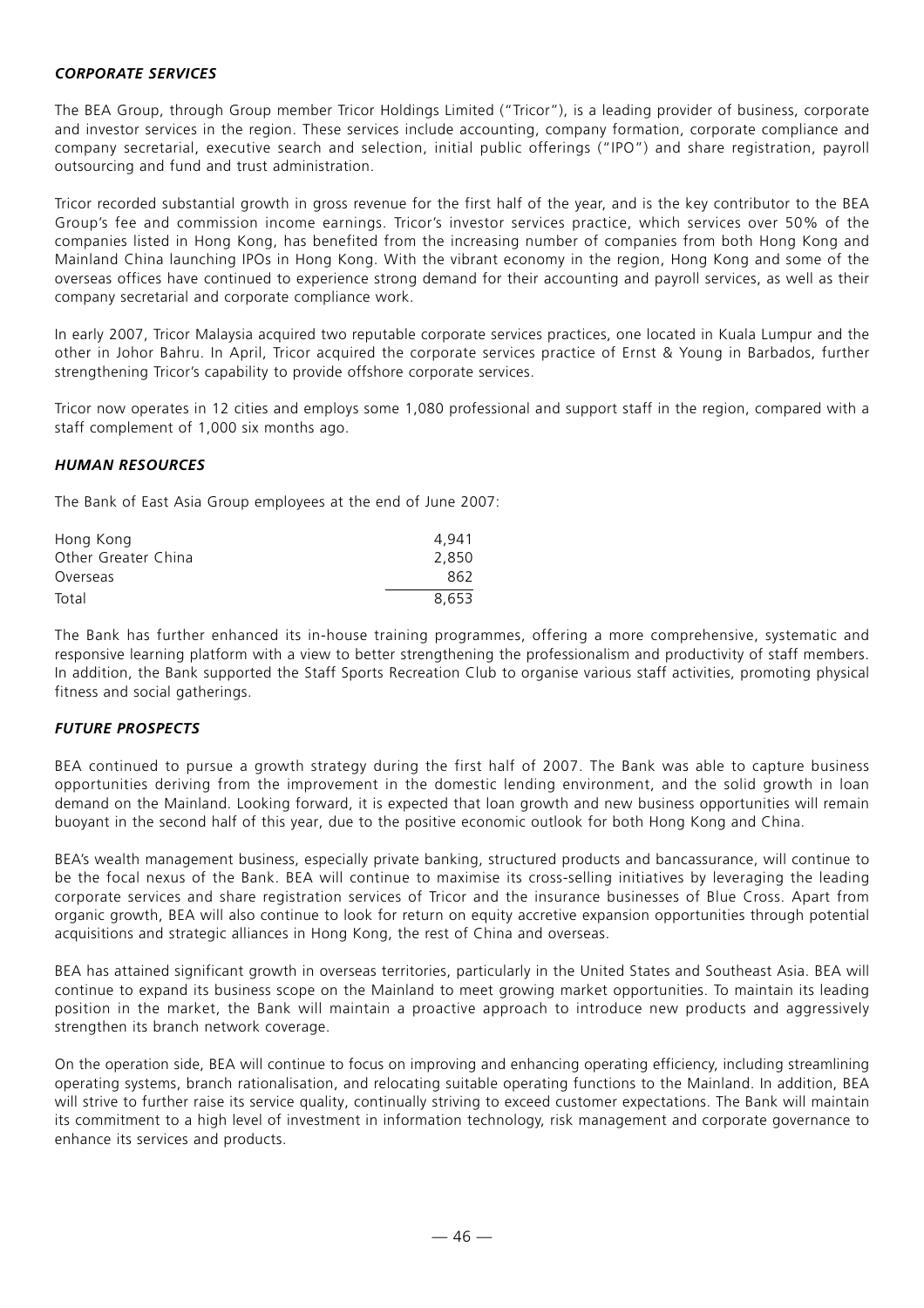# **DIRECTORS' AND CHIEF EXECUTIVE'S INTERESTS**

As at 30th June, 2007, the interests and short positions of the Directors and Chief Executive of the Bank in the shares, underlying shares and debentures of the Bank and its associated corporations as recorded in the Register required to be kept under section 352 of the Securities and Futures Ordinance (the "SFO") were as follows:

# **I. Long positions in shares of the Bank**

| Name                           | Capacity and nature                                                                              | No. of shares                         | Total                   | % of issued<br>share capital |
|--------------------------------|--------------------------------------------------------------------------------------------------|---------------------------------------|-------------------------|------------------------------|
| David LI Kwok-po               | Beneficial owner<br>Interest of spouse                                                           | 30,339,985<br>1,277,242               | 31,617,2271             | 2.02                         |
| LI Fook-wo                     | Beneficial owner<br>Founder of discretionary trust                                               | 1,235,804<br>30,655,378               | 31,891,182 <sup>2</sup> | 2.03                         |
| WONG Chung-hin                 | Beneficial owner<br>Interest of spouse                                                           | 46,810<br>344,131                     | 390,9413                | 0.02                         |
| LEE Shau-kee                   | Beneficial owner<br>Interest of corporation                                                      | 647,985<br>1,000,000                  | 1,647,9854              | 0.11                         |
| Allan WONG Chi-yun             | Interest of spouse<br>Founder of discretionary trust                                             | 124<br>10,729,192                     | 10,729,3165             | 0.68                         |
| Aubrey LI Kwok-sing            | Beneficial owner<br>Interest of spouse<br>Beneficiary of discretionary trust                     | 23,391<br>16,107<br>30,655,378        | 30,694,8766             | 1.96                         |
| Joseph PANG Yuk-wing           | Beneficial owner                                                                                 | 1,000,000                             | 1,000,000               | 0.06                         |
| William MONG Man-wai           | Beneficial owner<br>Interest of corporation                                                      | 908,467<br>5,242,661                  | 6,151,1287              | 0.39                         |
| Winston LO Yau-lai             |                                                                                                  |                                       | Nil                     | Nil                          |
| KHOO Kay-peng                  | Interest of corporation                                                                          | 1,023,494                             | 1,023,4948              | 0.07                         |
| Thomas KWOK Ping-kwong         |                                                                                                  |                                       | Nil                     | Nil                          |
| Richard LI Tzar-kai            |                                                                                                  |                                       | Nil                     | Nil                          |
| TAN Man-kou                    |                                                                                                  |                                       | Nil                     | Nil                          |
| Kenneth LO Chin-ming           |                                                                                                  |                                       | Nil                     | Nil                          |
| Eric LI Fook-chuen             | Beneficial owner<br>Founder and beneficiary<br>of discretionary trust<br>Interest of corporation | 1,040,201<br>18,769,731<br>14,039,595 | 33,849,527 <sup>9</sup> | 2.16                         |
| Stephen Charles LI<br>Kwok-sze | Beneficial owner<br>Interest of children<br>Beneficiary of discretionary trusts                  | 11,432,260<br>456,545<br>1,875,800    | 13,764,60510            | 0.88                         |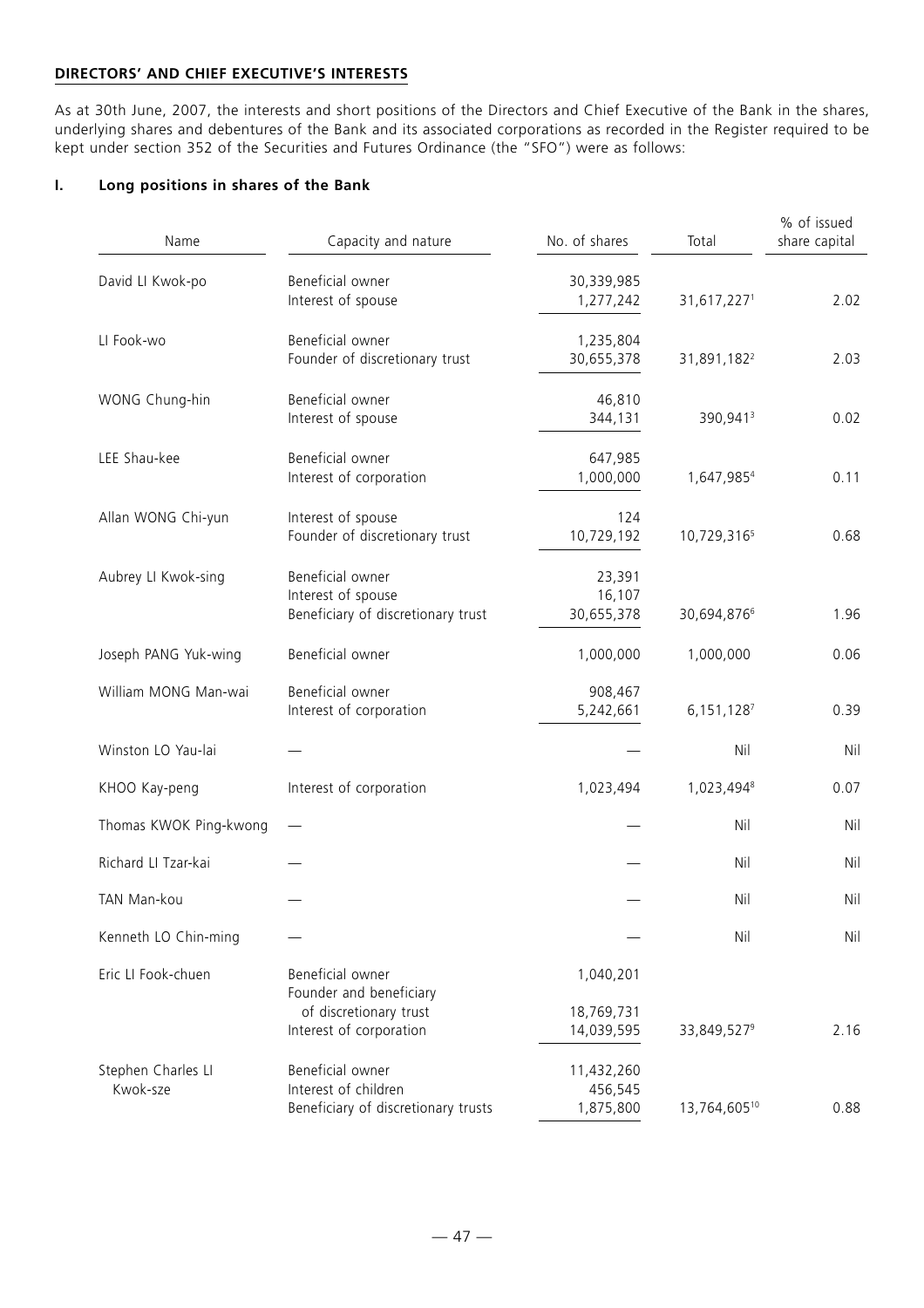#### *Notes:*

- *1. David LI Kwok-po was the beneficial owner of 30,339,985 shares and he was deemed to be interested in 1,277,242 shares through the interests of his spouse, Penny POON Kam-chui.*
- *2. LI Fook-wo was the beneficial owner of 1,235,804 shares. The remaining 30,655,378 shares were held by The Fook Wo Trust, of which LI Fook-wo was the founder, but he had no influence on how the trustee exercises his discretion. The disclosure of these 30,655,378 shares was made on a voluntary basis. Aubrey LI Kwok-sing was also interested in this same block of 30,655,378 shares as one of the discretionary beneficiaries of the trust (please refer to note 6 below).*
- *3. WONG Chung-hin was the beneficial owner of 46,810 shares and he was deemed to be interested in 344,131 shares through the interests of his spouse, LAM Mei-lin.*
- *4. LEE Shau-kee was the beneficial owner of 647,985 shares.*

*LEE Shau-kee was deemed to be interested in 1,000,000 shares held through Superfun Enterprises Limited ("Superfun"). Superfun was wholly owned by The Hong Kong and China Gas Company Limited which was 38.55% held by Henderson Investment Limited which in turn was 67.94% held by Kingslee S.A., a wholly-owned subsidiary of Henderson Land Development Company Limited ("Henderson Land").*

*Henderson Land was 57.80% held by Henderson Development Limited ("Henderson Development"). Hopkins (Cayman) Limited ("Hopkins") as trustee of a unit trust (the "Unit Trust") owned all the issued ordinary shares of Henderson Development. Rimmer (Cayman) Limited ("Rimmer") and Riddick (Cayman) Limited ("Riddick"), as trustees of respective discretionary trusts, held units in the Unit Trust. The entire issued share capital of Hopkins, Rimmer and Riddick were owned by LEE Shau-kee.*

- *5. Allan WONG Chi-yun was deemed to be interested in 124 shares through the interests of his spouse, Margaret KWOK Chiwai. He was also deemed to be interested in 10,729,192 shares held by a discretionary trust, The Wong Chung Man 1984 Trust, of which Allan WONG Chi-yun was a founder.*
- *6. Aubrey LI Kwok-sing was the beneficial owner of 23,391 shares and he was deemed to be interested in 16,107 shares through the interests of his spouse, Elizabeth WOO. The remaining 30,655,378 shares were held by The Fook Wo Trust, a discretionary trust in which Aubrey LI Kwok-sing was one of the discretionary beneficiaries. LI Fook-wo had also made disclosure in respect of the same block of 30,655,378 shares as founder of the discretionary trust (please refer to note 2 above).*
- *7. William MONG Man-wai was the beneficial owner of 908,467 shares. Of the remaining 5,242,661 shares, (i) 4,502,798 shares were held through Shun Hing Electronic Trading Co. Ltd., (ii) 668,323 shares were held through Shun Hing Technology Co. Ltd., and (iii) 71,540 shares were held through Shun Hing Advertising Co. Ltd. Such corporations are accustomed to act in accordance with the directions or instructions of William MONG Man-wai who is the Chairman of these corporations.*
- *8. KHOO Kay-peng was deemed to be interested in 1,023,494 shares which were held through Bonham Industries Limited, a company in which he held 99.9% of the issued capital.*
- *9. Eric LI Fook-chuen was the beneficial owner of 1,040,201 shares, and 18,769,731 shares were held by New Jerico Limited in the capacity of trustee of The Jerico Unit Trust. Eric LI Fook-chuen is the sole director of New Jerico Limited. All the units in The Jerico Unit Trust are held by The New Elico Trust, of which Eric LI Fook-chuen is the founder and a discretionary beneficiary. Eric LI Fook-chuen was also deemed to be interested in 14,039,595 shares held by The Kowloon Dairy Limited of which he is the Chairman and Chief Executive Officer.*
- *10. Stephen Charles LI Kwok-sze was the beneficial owner of 11,432,260 shares, and he was deemed to be interested in 456,545 shares through the interests of his children under the age of 18. Of the remaining 1,875,800 shares, (i) 1,720,800 shares were held by a discretionary trust of which Stephen Charles LI Kwok-sze, his spouse and his children under the age of 18 are beneficiaries; and (ii) 155,000 shares were held by a discretionary trust of which his children under the age of 18 are beneficiaries.*

#### **II. Long positions in (in respect of equity derivatives) underlying shares of the Bank**

Shares options, being unlisted physically settled equity derivatives, to subscribe for the ordinary shares of the Bank were granted to David LI Kwok-po and Joseph PANG Yuk-wing pursuant to the approved Staff Share Option Schemes. Information in relation to these shares options during the six months ended 30th June, 2007 was shown in the following section under the heading "Information on Share Options".

Save as disclosed above, no other interest or short position in the shares, underlying shares or debentures of the Bank or any of its associated corporations were recorded in the Register.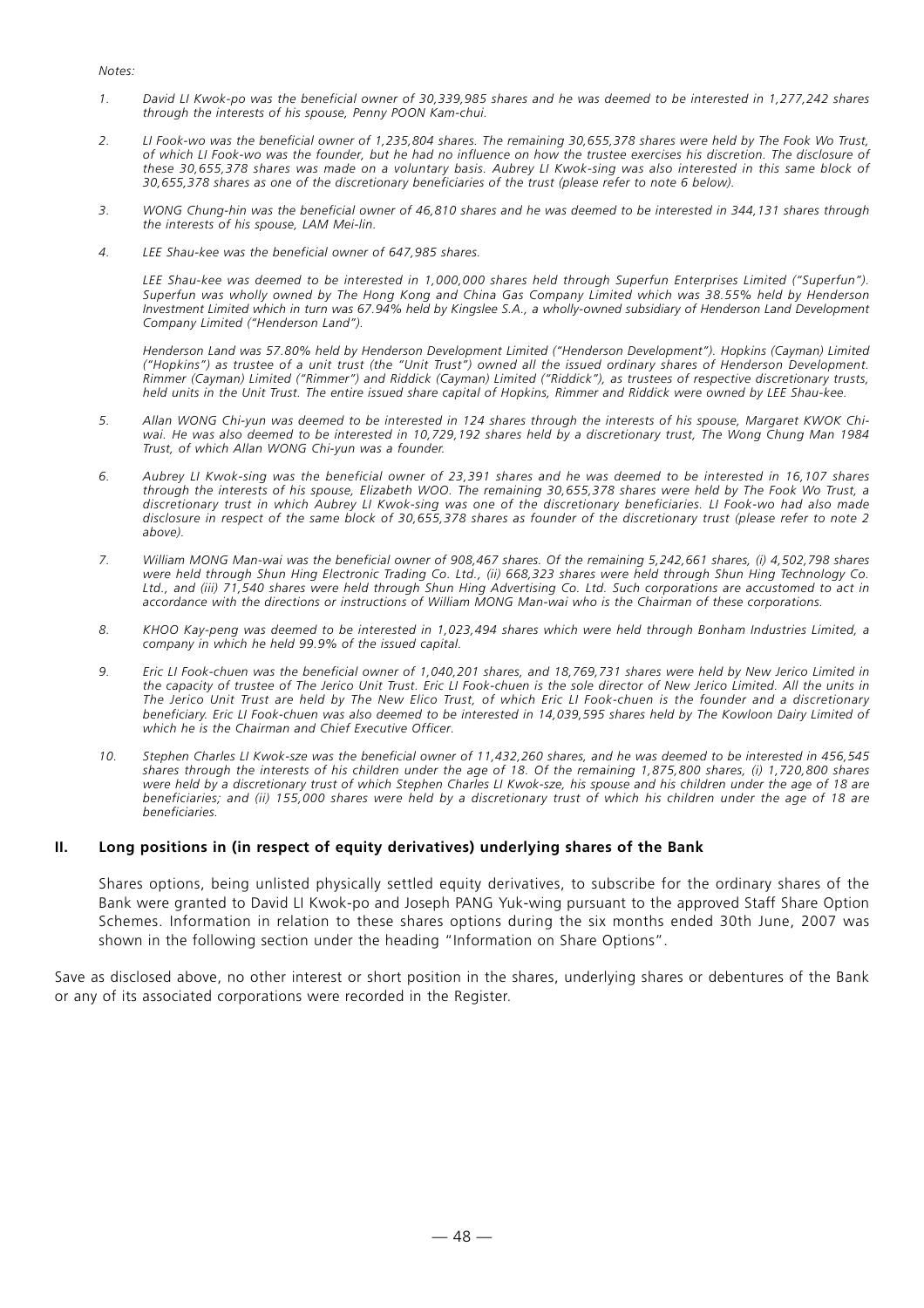## **INFORMATION ON SHARE OPTIONS**

Information in relation to share options disclosed in accordance with the Rules Governing the Listing of Securities on The Stock Exchange of Hong Kong Limited (the "Listing Rules") was as follows:

(1) Movement of share options during the six months ended 30th June, 2007:

|                                | Number of Share Options       |                            |                        |            |        |                             |  |  |
|--------------------------------|-------------------------------|----------------------------|------------------------|------------|--------|-----------------------------|--|--|
| Name                           | Date of<br>Grant <sup>a</sup> | Outstanding<br>at 1/1/2007 | Granted                | Exercised  | Lapsed | Outstanding<br>at 30/6/2007 |  |  |
| David LI Kwok-po               | 18/4/2002                     | 850,000                    |                        | 850,000c   |        | Nil                         |  |  |
|                                | 02/5/2003                     | 1,000,000                  |                        |            |        | 1,000,000                   |  |  |
|                                | 22/4/2004                     | 1,000,000                  |                        |            |        | 1,000,000                   |  |  |
|                                | 03/5/2005                     | 1,000,000                  |                        |            |        | 1,000,000                   |  |  |
|                                | 03/5/2006                     | 1,000,000                  |                        |            |        | 1,000,000                   |  |  |
|                                | 10/5/2007                     |                            | 1,000,000 <sup>b</sup> |            |        | 1,000,000                   |  |  |
| Joseph PANG Yuk-wing           | 18/4/2002                     | 400,000                    |                        | 400,000    |        | Nil                         |  |  |
|                                | 02/5/2003                     | 500,000                    |                        |            |        | 500,000                     |  |  |
|                                | 22/4/2004                     | 500,000                    |                        |            |        | 500,000                     |  |  |
|                                | 03/5/2005                     | 500,000                    |                        |            |        | 500,000                     |  |  |
|                                | 03/5/2006                     | 500,000                    |                        |            |        | 500,000                     |  |  |
|                                | 10/5/2007                     |                            | 500,000b               |            |        | 500,000                     |  |  |
| Aggregate of other             | 18/4/2002                     | 205,000                    |                        | 205,000c   |        | Nil                         |  |  |
| Employees <sup>1</sup>         | 02/5/2003                     | 895,000                    |                        | 605,000c   |        | 290,000                     |  |  |
|                                | 22/4/2004                     | 3,750,000                  |                        | 1,020,000  |        | 2,730,000                   |  |  |
|                                | 03/5/2005                     | 8,310,000                  |                        | 2,255,000c |        | 6,055,000                   |  |  |
|                                | 03/5/2006                     | 1,250,000                  |                        |            |        | 1,250,000                   |  |  |
|                                | 10/5/2007                     |                            | 1,250,000 <sup>b</sup> |            |        | 1,250,000                   |  |  |
| Other Participant <sup>2</sup> | 18/4/2002                     | 400,000                    |                        | 400,000c   |        | Nil                         |  |  |
|                                | 02/5/2003                     | 500,000                    |                        |            |        | 500,000                     |  |  |
|                                | 22/4/2004                     | 500,000                    |                        |            |        | 500,000                     |  |  |
|                                | 03/5/2005                     | 500,000                    |                        |            |        | 500,000                     |  |  |
|                                | 03/5/2006                     | 500,000                    |                        |            |        | 500,000                     |  |  |

*<sup>1</sup> Employees working under employment contracts that were regarded as "Continuous Contracts" for the purpose of the Hong Kong Employment Ordinance.*

*<sup>2</sup> The Other Participant refers to the former Executive Director, who retired and resigned as a Director of the Bank with effect from 1st May, 2007. The options were granted to him prior to his retirement and resignation and remained exercisable as at 30th June, 2007.*

#### *Notes:*

*a Particulars of share options:*

| Exercise Price<br>Per Share |  |
|-----------------------------|--|
| HK\$                        |  |
| 15.80                       |  |
| 14.90                       |  |
| 23 23                       |  |
| 2295                        |  |
| 33.05                       |  |
| 47.13                       |  |
|                             |  |

*b (i) The closing price of the shares of the Bank immediately before 10th May, 2007 on which the options were granted was HK\$47.55.*

*(ii) Fair value of share options granted during the six months ended 30th June, 2007 and assumptions:*

*The fair value of services received in return for share options granted are measured by reference to the fair value of share options granted. The estimate of the fair value of the share option granted is measured based on a trinomial lattice model. The contractual life of the option is used as an input into this model.*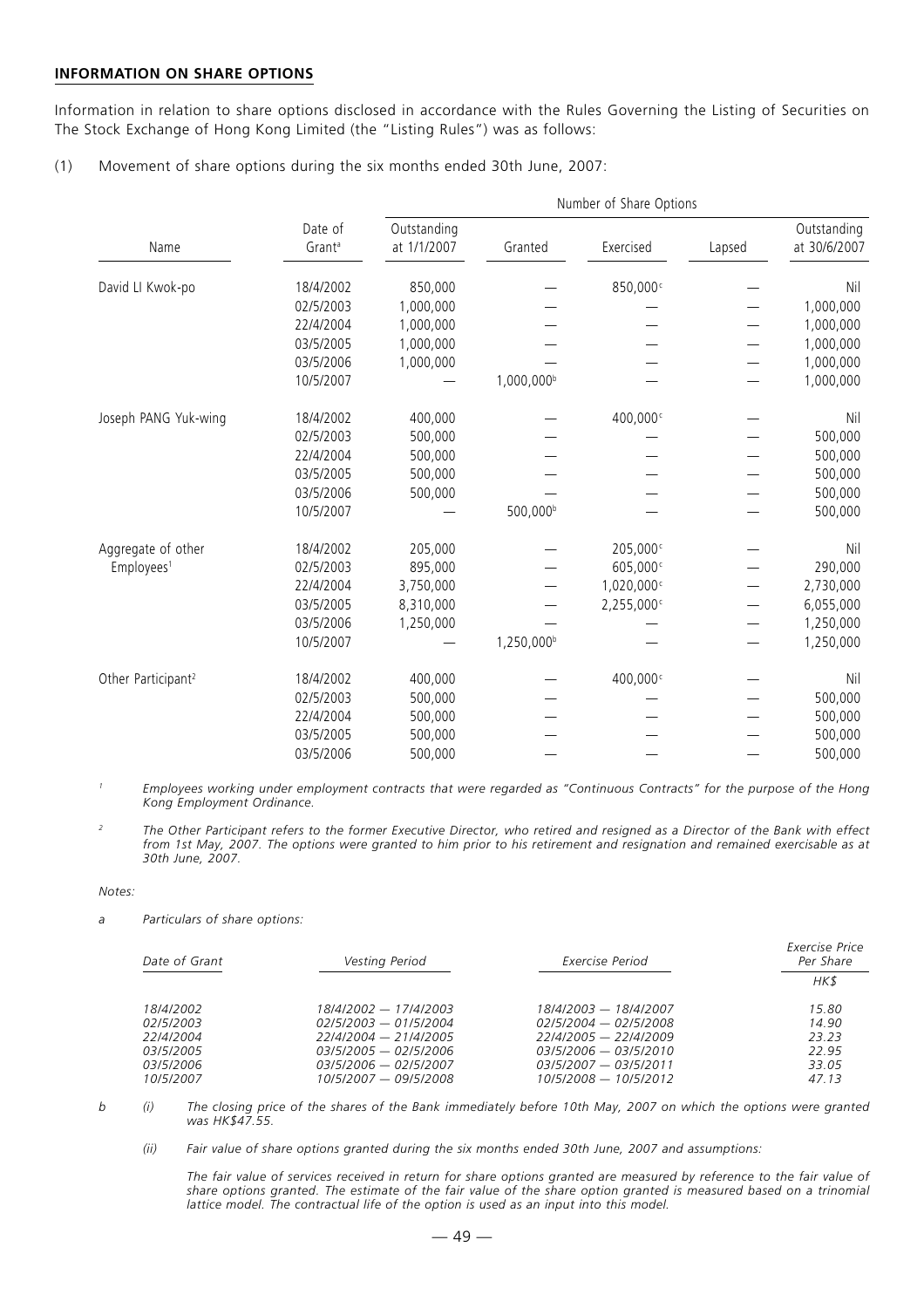| Fair value at measurement date                                | HK\$11.13 |
|---------------------------------------------------------------|-----------|
| Share price                                                   | HK\$47.00 |
| Exercise price                                                | HK\$47.13 |
| Expected volatility (expressed as weighted average volatility |           |
| used in the modelling under trinomial lattice model)          | $30.92\%$ |
| Option life                                                   | 5 years   |
| Expected dividends                                            | 4.82%     |
| Risk-free interest rate (based on Exchange Fund Notes)        | $4.10\%$  |

*30/06/2007*

*The expected volatility is based on the historic volatility (calculated based on the weighted average remaining life of the share options), adjusted for any expected changes to future volatility based on publicly available information. Expected dividends are based on historical dividends. Changes in the subjective input assumptions could materially affect the fair value estimate.*

*Share options were granted under a service condition. This condition has not been taken into account in the grant date fair value measurement of the services received. There were no market conditions associated with the share option grants.*

*c The half-year weighted average ("HWA") closing price of the shares of the Bank immediately before the date on which the Options were exercised during the six months ended 30th June, 2007:*

| Date of Grant | No. of Options<br>Exercised | Exercise Price<br>Per Share | <b>HWA Closing Price</b> |
|---------------|-----------------------------|-----------------------------|--------------------------|
|               |                             | HK\$                        | HK\$                     |
| 18/4/2002     | 1,855,000                   | 15.80                       | 44.99                    |
| 02/5/2003     | 605.000                     | 14.90                       | 45.61                    |
| 22/4/2004     | 1,020,000                   | 23.23                       | 45.72                    |
| 03/5/2005     | 2,255,000                   | 22.95                       | 45.83                    |

- (2) No share options were cancelled during the six months ended 30th June, 2007.
- (3) The accounting policy adopted for share options:

The option exercise price equals the fair value of the underlying shares at the date of grant. When the options are exercised, equity is increased by the amount of the proceeds received. The fair value of share options granted to employees is recognised as an expense in the profit and loss account with a corresponding increase in a capital reserve within equity. The fair value is measured at the grant date using the trinomial model, taking into account terms and conditions upon which the options were granted. Where the employees have to meet vesting conditions before becoming unconditionally entitled to those share options, the total estimated fair value of the share options is spread over the vesting period, taking into account the probability that the options will vest.

During the vesting period, the number of share options that is expected to vest is reviewed. Any adjustment to the cumulative fair value recognised in prior years is charged or credited to the profit and loss account for the year of the review unless the original expenses qualify for recognition as an asset, with a corresponding adjustment to the capital reserve. On vesting date, the amount recognised as an expense is adjusted to reflect the actual number of share options that vest (with a corresponding adjustment to capital reserve) except where forfeiture is only due to not achieving vesting conditions that relate to the market price of the Bank's shares.

The amount recognised in capital reserve is retained until either the option is exercised (when it is transferred to share premium) or the option expires (when it is released directly to retained profits).

Save as disclosed above, as at 30th June, 2007, none of the Directors or Chief Executive of the Bank or their spouses or children under 18 years of age were granted or exercised any right to subscribe for any equity or debt securities of the Bank or any of its associated corporations.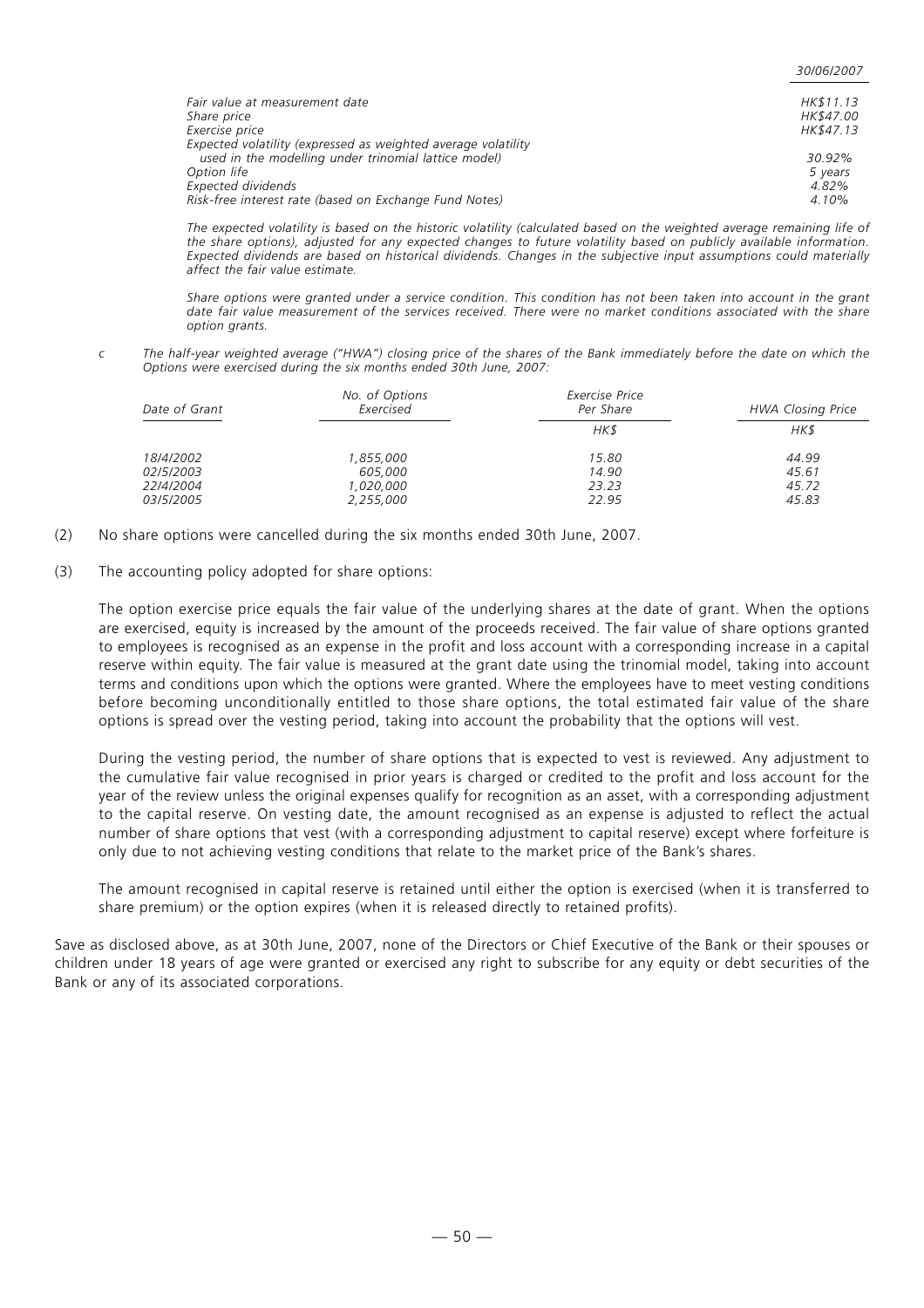# **INTERESTS OF SUBSTANTIAL SHAREHOLDERS AND OTHER PERSONS**

As at 30th June, 2007, the interests and short positions of Substantial Shareholders and Other Persons of the Bank in the shares and underlying shares of the Bank as recorded in the Register required to be kept under section 336 of the SFO were as follows:

| Name                                          | Capacity and nature                                                                        | No. of shares                                               | % on issued<br>share capital |
|-----------------------------------------------|--------------------------------------------------------------------------------------------|-------------------------------------------------------------|------------------------------|
| Silchester International Investors<br>Limited | Investment Manager                                                                         | 92,445,800 <sup>1</sup> (L)                                 | 5.89                         |
| Deutsche Bank Aktiengesellschaft              | Beneficial owner, investment<br>manager and person having a<br>security interest in shares | 142,126,917 <sup>2</sup> (L)<br>83,130,826 <sup>2</sup> (S) | 9.06<br>5.30                 |

- *<sup>1</sup> Silchester International Investors Limited has informally notified the Bank that as at 30th June, 2007, it held 83,291,600 shares (representing approximately 5.31% of the Bank's issued share capital) and this decrease in shareholding was not required to be disclosed under Part XV of the SFO.*
- *<sup>2</sup> Of these interests, long position of 129,031,405 shares and short position of 81,992,438 shares were unlisted cash settled derivative interests. On 4th July, 2007, the Bank received notification from Deutsche Bank Aktiengesellschaft that as at 28th June, 2007, it held a long position of 142,253,462 shares (of which 129,031,405 shares were unlisted cash settled derivative interests) and a short position of 20,422,253 shares (of which 19,419,265 shares were unlisted cash settled derivative interests), representing approximately 9.07% and 1.30% respectively of the Bank's issued share capital. This notification was recorded in the Register on 4th July, 2007.*

*(L) = Long Position (S) = Short Position*

Save as disclosed above, no other interest or short position in the shares or underlying shares of the Bank were recorded in the Register.

#### **DEALING IN LISTED SECURITIES OF THE BANK**

There was no purchase, sale or redemption by the Bank, or any of its subsidiaries, of listed securities of the Bank during the six months ended 30th June, 2007.

#### **COMPLIANCE WITH CODE ON CORPORATE GOVERNANCE PRACTICES**

Being the largest independent local bank in Hong Kong, the Bank is committed to maintaining the highest corporate governance standards. The Board considers such commitment essential in balancing the interests of shareholders, customers and employees; and in upholding accountability and transparency.

BEA has complied with all the Code Provisions set out in Appendix 14, Code on Corporate Governance Practices of the Listing Rules, throughout the accounting period for the six months ended 30th June, 2007, except for Code Provision A.2.1 as explained below.

Code Provision A.2.1 stipulates that the roles of chairman and chief executive officer should be separate and should not be performed by the same individual.

Dr. The Hon. Sir David LI Kwok-po is the Chairman and Chief Executive of the Bank. The Board considers that this structure will not impair the balance of power and authority between the Board and the Management of the Bank. The balance of power and authority is ensured by the operations of the Board, which comprises experienced and highly qualified individuals. The Board meets regularly every two months to discuss issues affecting operations of the Bank. There is a strong independent element in the composition of the Board. Of the 16 Board members, seven are Independent Non-executive Directors. The Board believes that the current structure is conducive to strong and consistent leadership, enabling the Bank to make and implement decisions promptly and efficiently. The Board believes that Sir David's appointment to the posts of Chairman and Chief Executive is beneficial to the business prospects and management of the Bank.